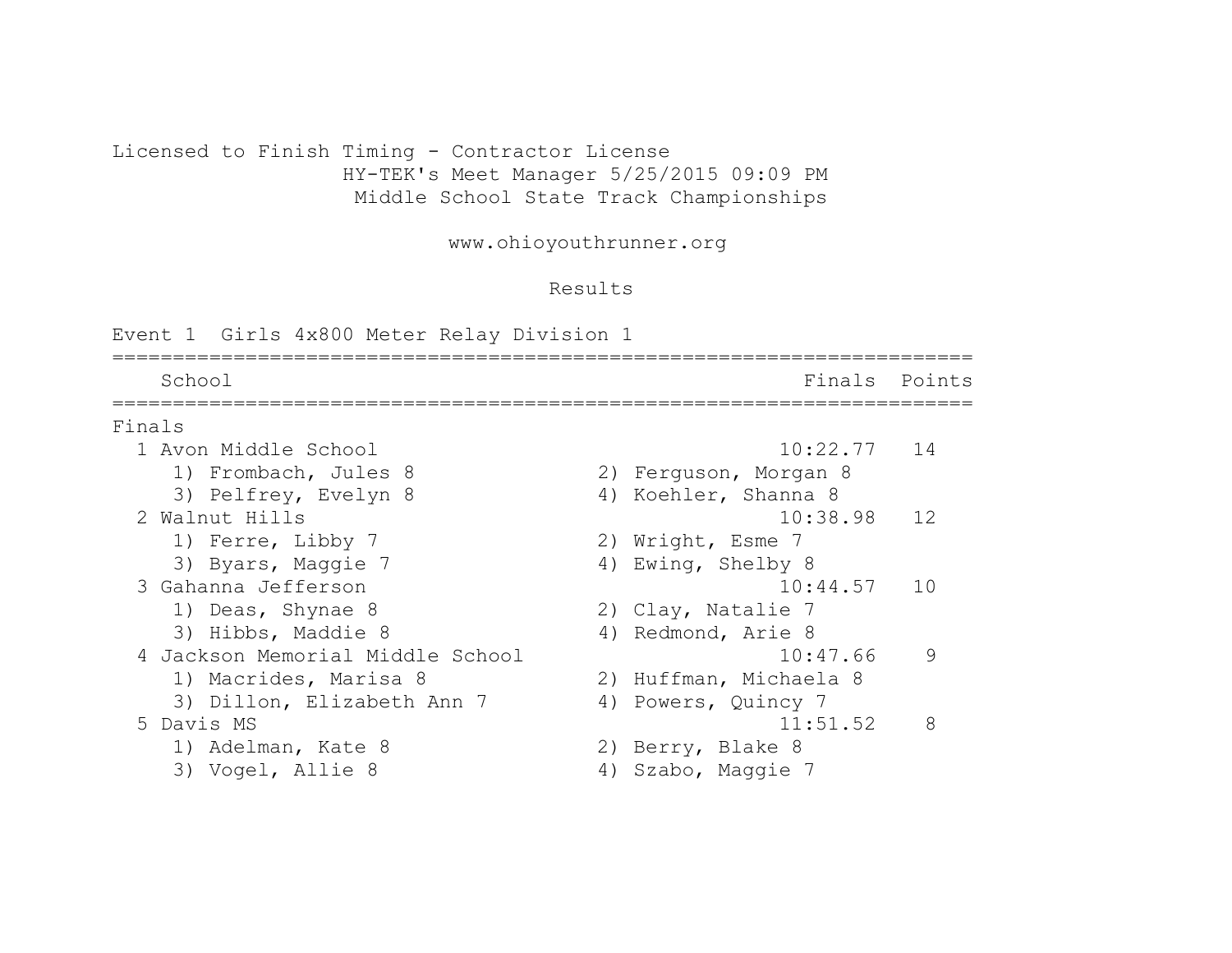# Event 2 Boys 4x800 Meter Relay Division 1

| School                                                |                | Finals                 | Points |
|-------------------------------------------------------|----------------|------------------------|--------|
| 1 Avon Middle School                                  |                | 9:18.79                | 14     |
| 1) Blouch, Matthew 8                                  |                | 2) Moyer, Nick 8       |        |
| 3) Dietz, Aiden 8                                     |                | 4) Gardner, Luke 8     |        |
| 2 Dublin Davis                                        |                | 9:22.98                | 12     |
| 1) Pitts, Tobias 7                                    |                | 2) Skillman, Carson 8  |        |
| 3) Mckenzie, Collin 7                                 | 4)             | Thomas, Sam 7          |        |
| 3 Hilliard Heritage MS                                |                | 9:33.44                | 10     |
| 1) Craycraft, Austin 7                                |                | 2) Hessenauer, Tyler 7 |        |
| 3) Trolinger, Gage 7                                  | 4)             | Imwalle, Matthew 8     |        |
| 4 Lake Local Middle School                            |                | 9:48.48                | 9      |
| 1) Clevinger, Nathaniel 8                             |                | 2) Green, Nathaniel 8  |        |
| 3) Wierzbicki, Tyler 8                                |                | 4) Woods, Logan 8      |        |
| 5 Big Walnut                                          |                | 10:20.18               | 8      |
| 1) Facemyer, Levi 8                                   |                | 2) Matos, Cole 7       |        |
| 3) Brehm, Dawson 8                                    |                | 4) Moreland, Dawson 8  |        |
|                                                       |                |                        |        |
| Event 3 Girls 100 Meter Hurdles Division 1            |                |                        |        |
| ----------------------------<br>Top 8 Advance by Time |                |                        |        |
| Name                                                  | Year School    | Prelims                | H#     |
|                                                       |                |                        |        |
| Preliminaries                                         |                |                        |        |
| 1 Bach, Hannah M.                                     | 8 Brecksville- | 15.31q                 | 2      |
| 2 Manns, Calista                                      | 8 Jackson Midd | 16.26q                 | 3      |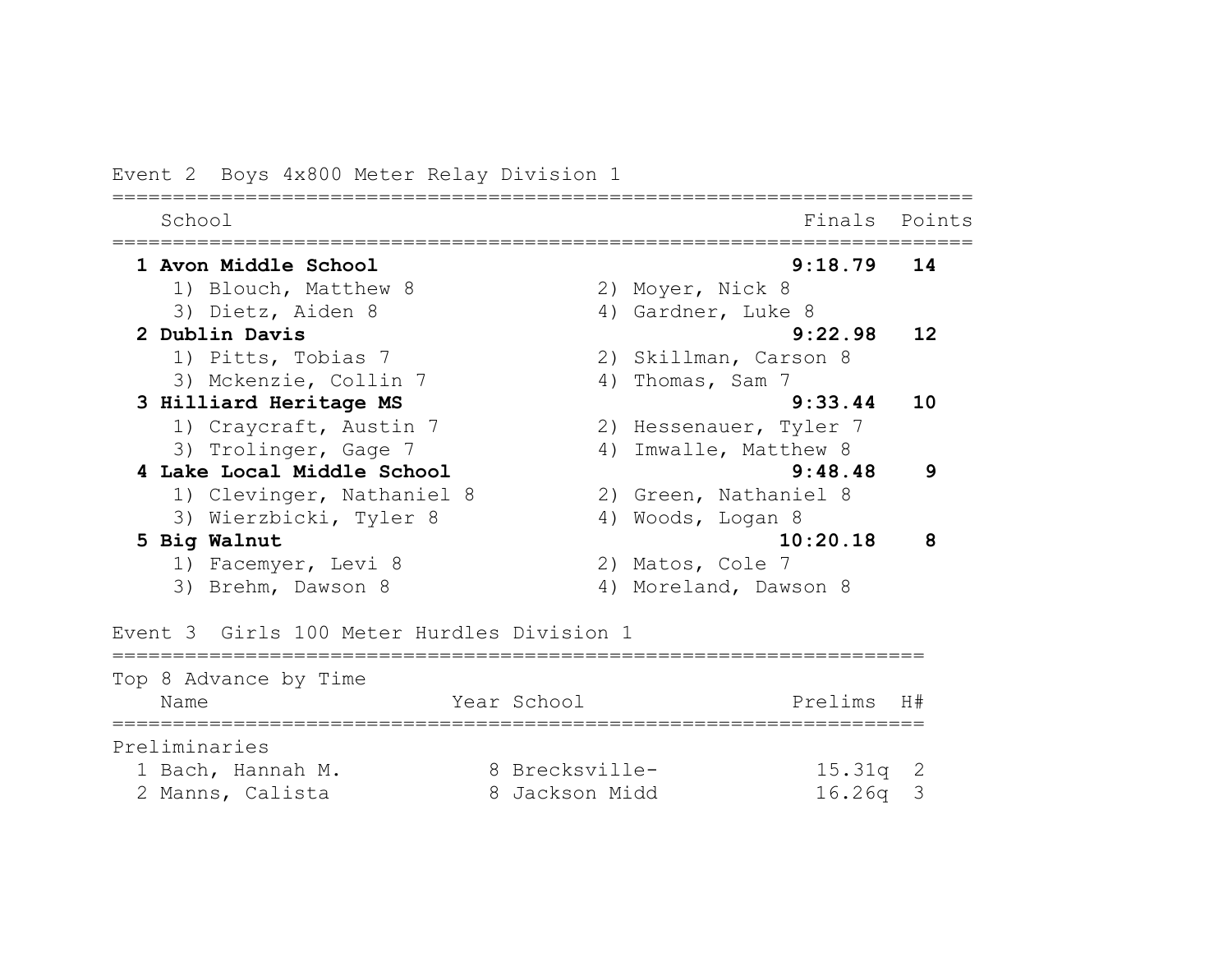| 3 Blendick, Mackenzie | 8 Olentangy Or | 16.29q     | $\overline{4}$ |
|-----------------------|----------------|------------|----------------|
| 4 Mills, Leah         | 8 Little Miami | $16.43q$ 3 |                |
| 5 Rispress, Stacia    | 8 Hilliard Her | $16.47q$ 3 |                |
| 6 Pry, Josie          | 7 Welty Middle | $16.49q$ 1 |                |
| 7 Barksdale, Nayana   | 8 Gahanna Jeff | $16.70q$ 2 |                |
| 8 Drlik, Madison      | 8 Center Middl | 16.88q     | 4              |
| 9 Hill, Leila         | 8 Northmont Mi | 17.12      | 2              |
| 10 Marquess, Madelyn  | 8 Lake Middle  | 17.16      | 3              |
| 11 Houpe, Trinity     | 7 Gahanna Jeff | 17.17      | 3              |
| 12 Bass, Hannah       | 8 Pleasant Vie | 17.39      | 2              |
| 13 Lobel, Mia         | 7 New Albany M | 17.40      | $\overline{4}$ |
| 14 Felton, Sidra      | 8 Pleasant Vie | 17.45      | $\mathbf{1}$   |
| 15 Bennett, Jazmyne   | 7 Princeton Co | 17.79      | 3              |
| 16 Rammelsberg, Kaley | 8 Big Walnut M | 17.83      | $\mathbf 1$    |
| 17 Smollen, Reagan    | 8 Olentangy Hy | 17.90      | $\mathbf{1}$   |
| 18 Luthy, Madison     | 8 Claggett Mid | 18.00      | $\overline{4}$ |
| 19 Hayes, Nena        | 8 Davis MS     | 18.03      | $\mathbf{1}$   |
| 20 Thompson, Elaina   | 8 Princeton Co | 18.23      | 2              |
| 21 Holsiger, Erin     | 8 Clovers      | 19.07      | $\mathbf{1}$   |
| 22 Gamstetter, Emma   | 7 Walnut Hills | 19.15      | 2              |
| 23 Graff, Amanda      | 7 Loveland Tig | 20.96      | 2              |
| 24 Robinson, Bethany  | 8 Hamilton Tow | 26.51      | 3              |

Event 3 Girls 100 Meter Hurdles Division 1

| Name   |                   | Year School    |       | Finals Points |
|--------|-------------------|----------------|-------|---------------|
| Finals |                   |                |       |               |
|        | 1 Bach, Hannah M. | 8 Brecksville- | 15.11 | $14$          |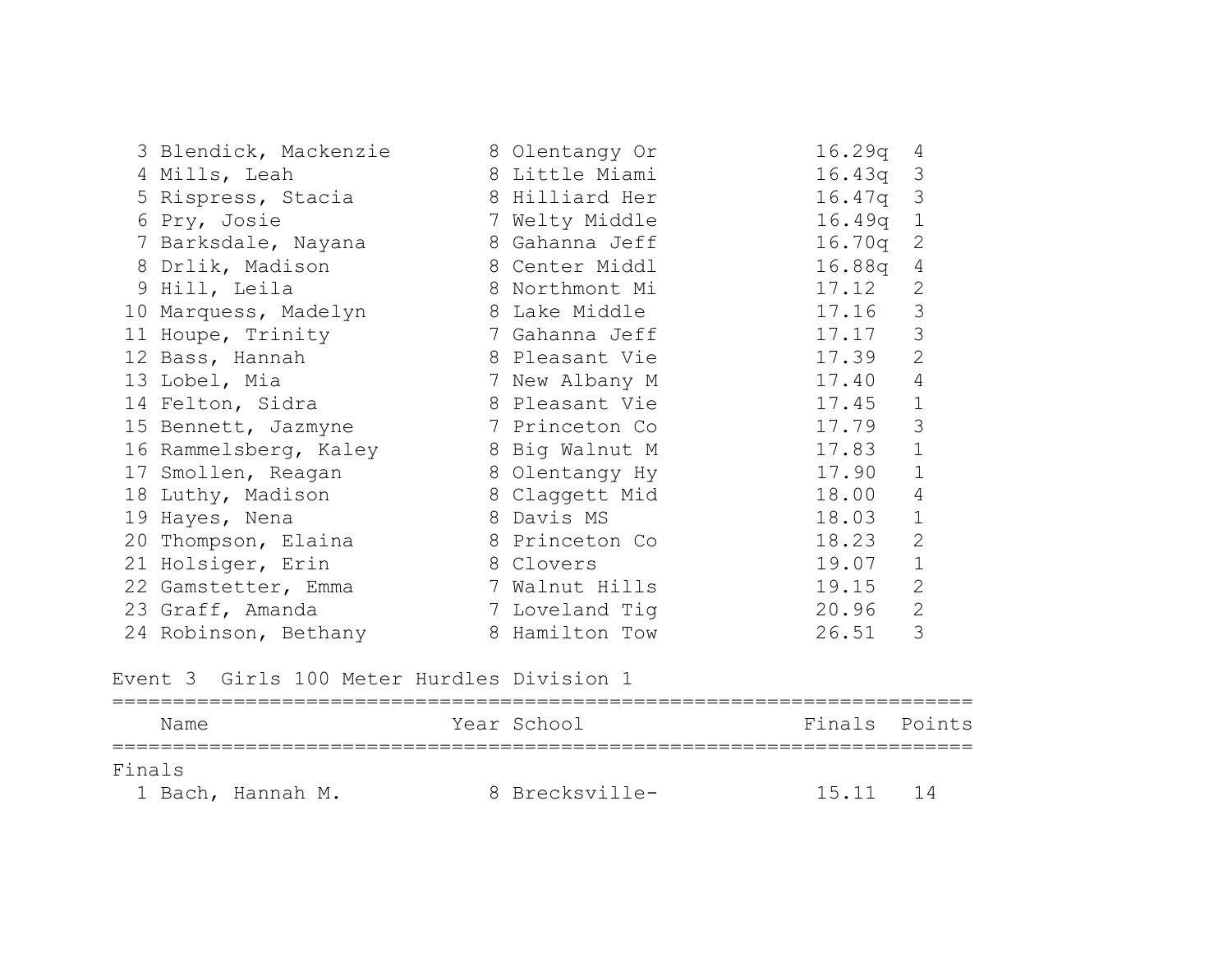| 2 Blendick, Mackenzie | 8 Olentangy Or | 15.59 | 12  |
|-----------------------|----------------|-------|-----|
| 3 Barksdale, Nayana   | 8 Gahanna Jeff | 15.91 | 1 O |
| 4 Rispress, Stacia    | 8 Hilliard Her | 16.20 | 9   |
| 5 Manns, Calista      | 8 Jackson Midd | 16.42 | 8   |
| 6 Pry, Josie          | 7 Welty Middle | 16.50 | 7   |
| 7 Drlik, Madison      | 8 Center Middl | 16.73 | 6   |
| 8 Mills, Leah         | 8 Little Miami | 16.86 | .5  |

Event 4 Boys 110 Meter Hurdles Division 1

| Top 8 Advance by Time<br>Name | Year School    | Prelims    | H#             |
|-------------------------------|----------------|------------|----------------|
| Preliminaries                 |                |            |                |
| 1 Dillon, Colin               | 8 Miamisburg M | $15.45q$ 1 |                |
| 2 Lefevre, Robby              | 8 Fort Recover | $15.87q$ 1 |                |
| 3 Clifford, Joseph            | 8 Bishop Fenwi | 16.19q 4   |                |
| 4 Harris, Justin              | 8 Wayne        | $16.26q$ 1 |                |
| 5 Hickman, Drake              | 8 Northmont Mi | 16.55q     | $\overline{4}$ |
| 6 Malczewski, Jack            | 8 Center Middl | 16.65q     | $\overline{4}$ |
| 7 Abusway, Mohammed           | 8 Albion Middl | 16.81q 3   |                |
| 8 Newman, Kellen              | 7 Walnut Hills | $17.22q$ 3 |                |
| 9 Hairston, Hosea             | 8 Princeton Co | 17.25      | 3              |
| 10 Ranker, Jacob              | 8 Marysville B | 17.35      | 2              |
| 11 Finnicum, Jacob            | 8 Welty Middle | 17.48      | $\mathbf{1}$   |
| 12 Hayden, Julius             | 8 Edgewood Mid | 17.64      | $\mathcal{S}$  |
| 13 Adehe, Sel                 | 8 Pleasant Vie | 17.74      | $\mathcal{S}$  |
| 14 Bennet, Seth               | 8 Middletown M | 17.75      | $\overline{4}$ |
| 15 Finney, Justin             | 8 Solon Middle | 17.79      |                |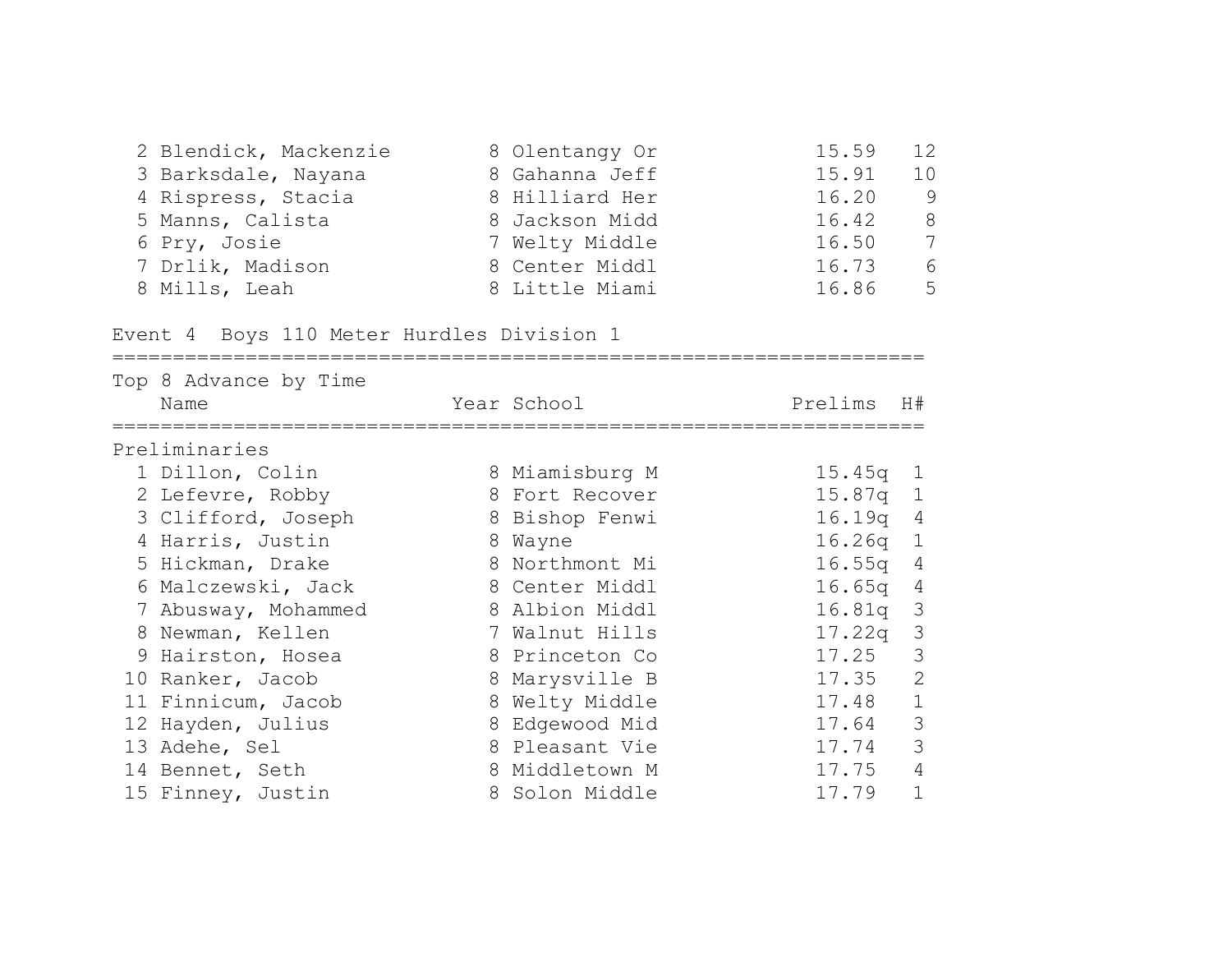| 16 Dukes, Isaiah        | 8 Pleasant Vie | 18.20 | 4              |        |
|-------------------------|----------------|-------|----------------|--------|
| 17 Wolfe, Carson        | 8 Lake Local M | 18.28 |                |        |
| 18 Mohler, Triston      | 7 Marysville B | 18.47 | 2              |        |
| 19 Burmane, Zach        | 8 Dublin Davis | 18.62 | 2              |        |
| 20 Powers, Kemar        | 8 Middletown M | 19.05 | 2              |        |
| 21 Conlon, Quinn        | 8 Hillsboro Mi | 19.07 | $\mathbf 1$    |        |
| 22 Conner, Blake        | 8 Big Walnut   | 19.09 | 2              |        |
| 23 Polenchar, Brendan   | 7 Gahanna East | 19.40 | 2              |        |
| 24 Jackson, Aaron       | 8 Van Buren Mi | 19.47 | 2              |        |
| 25 Angel, Blake         | 8 Marysville B | 19.51 | 3              | 19.501 |
| 26 Mcclellan, Alexander | 8 Pickerington | 19.51 | 4              | 19.508 |
| 27 Hill, Bryan          | 8 Wayne        | 20.29 | 2              |        |
| 28 Dehmani, Adam        | 8 Rocks        | 20.99 | 3              |        |
| 29 Griesmer, Ryan       | 8 Hilliard Her | 21.14 | 3              |        |
| 30 Speasmaker, John     | 8 Marysville B | 22.02 | $\overline{4}$ |        |

Event 4 Boys 110 Meter Hurdles Division 1

|        | Name                | Year School    | Finals Points |    |
|--------|---------------------|----------------|---------------|----|
| Finals |                     |                |               |    |
|        | 1 Dillon, Colin     | 8 Miamisburg M | 15.46         | 14 |
|        | 2 Harris, Justin    | 8 Wayne        | 15.56         | 12 |
|        | 3 Lefevre, Robby    | 8 Fort Recover | 15.74         | 10 |
|        | 4 Hickman, Drake    | 8 Northmont Mi | 15.91         | 9  |
|        | 5 Clifford, Joseph  | 8 Bishop Fenwi | 16.07         | 8  |
|        | 6 Malczewski, Jack  | 8 Center Middl | 16.23         |    |
|        | 7 Abusway, Mohammed | 8 Albion Middl | 16.50         | 6  |
|        | 8 Newman, Kellen    | 7 Walnut Hills | 17.02         |    |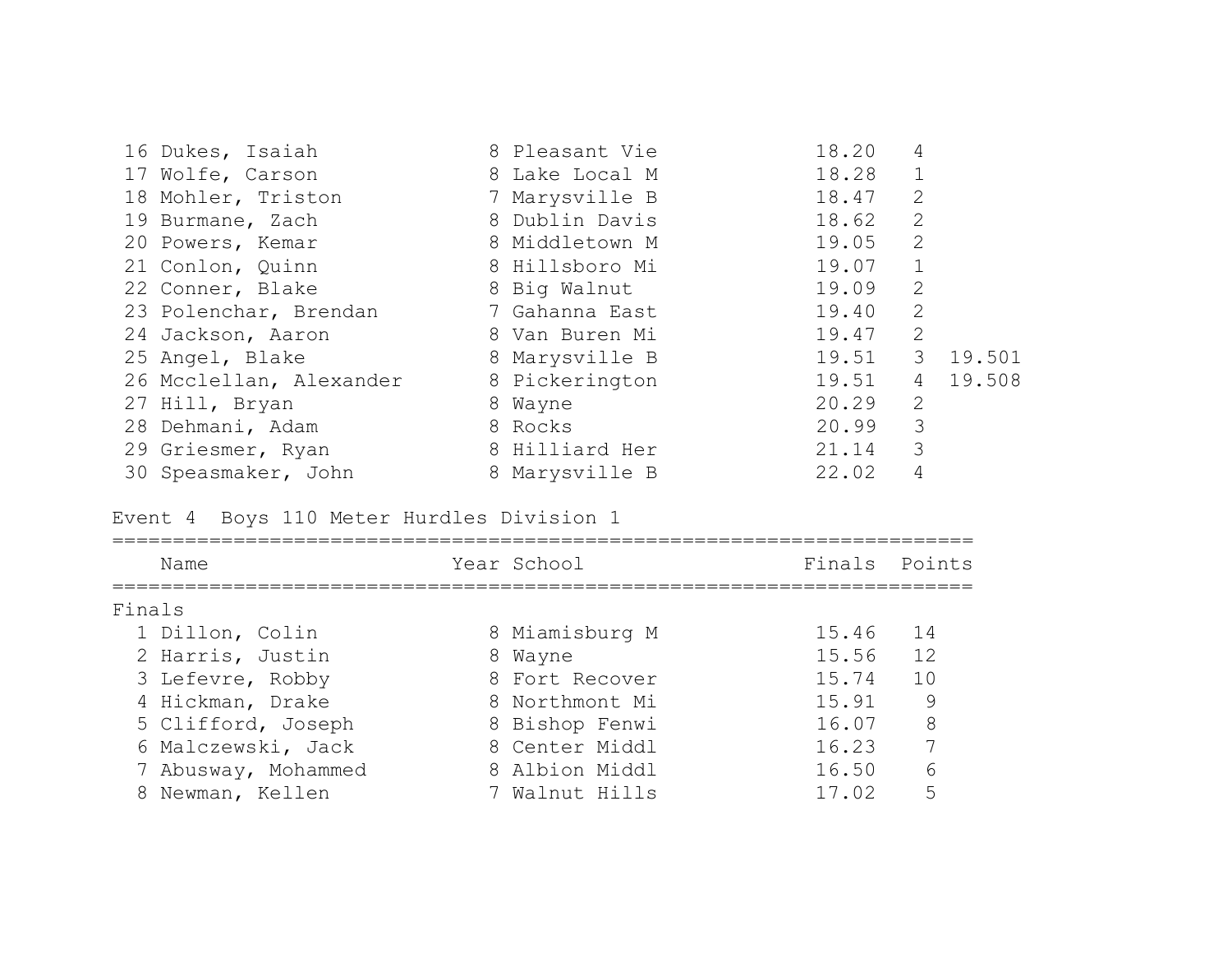### Event 5 Girls 100 Meter Dash Division 1

| Top 8 Advance by Time<br>Year School<br>Prelims<br>Name<br>H#<br>1 Heath, Kaylyn<br>8 Liberty Juni<br>12.48q<br>6<br>7 Gahanna Jeff<br>13.02q<br>$\mathbf{2}$<br>2 Darnell, Morgan<br>8 West Akron T<br>13.05q<br>$\mathbf{2}$<br>3<br>Torrence, Rayannah<br>4 Podojil, Anna<br>8 Indian Hill<br>13.08q<br>$\overline{4}$<br>13.17q<br>$\mathbf{1}$<br>5 Cunningham, Cyncere<br>7 Cleveland Mu<br>8 Hilltonia Mi<br>13.17q<br>5 13.170<br>Thompson, Genayll<br>6<br>13.22q<br>3 13.215<br>7 Agyekum, Brenda<br>8 Olentangy Or<br>7 Walnut Hills<br>13.22q<br>8 Darks, Sean Kelly<br>$\mathbf 1$<br>5<br>13.23<br>9 Yeast, Kiyah<br>7 Fremont Midd<br>13.36<br>$\mathbf 1$<br>10 Kidd, Diamond<br>8 Princeton Co<br>$\mathbf{2}$<br>13.39<br>11 Mann, Abri<br>8 Pleasant Vie<br>6<br>13.49<br>8 Centerville<br>12 Burleson, Emily<br>$\mathbf 1$<br>13.53<br>13 Thomas, Samantha<br>7 Lee Burneson<br>3<br>13.54<br>8 West Akron T<br>14 Myers, Diamond<br>6<br>7 St Columban<br>13.56<br>15 Andrews, Kaitlyn<br>7 Hilliard Her<br>13.56<br>16 Hampton, Zayna<br>$\mathbf 1$<br>$\overline{2}$<br>13.58<br>Johnson, Allure<br>8 Stanton Midd<br>17<br>13.62<br>$\overline{4}$<br>18 Coleman, Ariana<br>8 Canal Winche<br>$\overline{4}$<br>13.70<br>8 Ford Middle<br>19 Carpenter, Sarah<br>5<br>20 Rutledge, Shainia<br>13.81<br>7 Gahanna Jeff<br>21 Isbel, Lauren<br>8 Davis MS<br>13.81<br>6<br>3<br>8 Jackson Memo<br>22 Seifert, Krista |  |  |       |        |
|----------------------------------------------------------------------------------------------------------------------------------------------------------------------------------------------------------------------------------------------------------------------------------------------------------------------------------------------------------------------------------------------------------------------------------------------------------------------------------------------------------------------------------------------------------------------------------------------------------------------------------------------------------------------------------------------------------------------------------------------------------------------------------------------------------------------------------------------------------------------------------------------------------------------------------------------------------------------------------------------------------------------------------------------------------------------------------------------------------------------------------------------------------------------------------------------------------------------------------------------------------------------------------------------------------------------------------------------------------------------------------------------------------------------------------------------|--|--|-------|--------|
| Preliminaries                                                                                                                                                                                                                                                                                                                                                                                                                                                                                                                                                                                                                                                                                                                                                                                                                                                                                                                                                                                                                                                                                                                                                                                                                                                                                                                                                                                                                                |  |  |       |        |
|                                                                                                                                                                                                                                                                                                                                                                                                                                                                                                                                                                                                                                                                                                                                                                                                                                                                                                                                                                                                                                                                                                                                                                                                                                                                                                                                                                                                                                              |  |  |       |        |
|                                                                                                                                                                                                                                                                                                                                                                                                                                                                                                                                                                                                                                                                                                                                                                                                                                                                                                                                                                                                                                                                                                                                                                                                                                                                                                                                                                                                                                              |  |  |       |        |
|                                                                                                                                                                                                                                                                                                                                                                                                                                                                                                                                                                                                                                                                                                                                                                                                                                                                                                                                                                                                                                                                                                                                                                                                                                                                                                                                                                                                                                              |  |  |       |        |
|                                                                                                                                                                                                                                                                                                                                                                                                                                                                                                                                                                                                                                                                                                                                                                                                                                                                                                                                                                                                                                                                                                                                                                                                                                                                                                                                                                                                                                              |  |  |       |        |
|                                                                                                                                                                                                                                                                                                                                                                                                                                                                                                                                                                                                                                                                                                                                                                                                                                                                                                                                                                                                                                                                                                                                                                                                                                                                                                                                                                                                                                              |  |  |       |        |
|                                                                                                                                                                                                                                                                                                                                                                                                                                                                                                                                                                                                                                                                                                                                                                                                                                                                                                                                                                                                                                                                                                                                                                                                                                                                                                                                                                                                                                              |  |  |       | 13.162 |
|                                                                                                                                                                                                                                                                                                                                                                                                                                                                                                                                                                                                                                                                                                                                                                                                                                                                                                                                                                                                                                                                                                                                                                                                                                                                                                                                                                                                                                              |  |  |       |        |
|                                                                                                                                                                                                                                                                                                                                                                                                                                                                                                                                                                                                                                                                                                                                                                                                                                                                                                                                                                                                                                                                                                                                                                                                                                                                                                                                                                                                                                              |  |  |       |        |
|                                                                                                                                                                                                                                                                                                                                                                                                                                                                                                                                                                                                                                                                                                                                                                                                                                                                                                                                                                                                                                                                                                                                                                                                                                                                                                                                                                                                                                              |  |  |       | 13.216 |
|                                                                                                                                                                                                                                                                                                                                                                                                                                                                                                                                                                                                                                                                                                                                                                                                                                                                                                                                                                                                                                                                                                                                                                                                                                                                                                                                                                                                                                              |  |  |       |        |
|                                                                                                                                                                                                                                                                                                                                                                                                                                                                                                                                                                                                                                                                                                                                                                                                                                                                                                                                                                                                                                                                                                                                                                                                                                                                                                                                                                                                                                              |  |  |       |        |
|                                                                                                                                                                                                                                                                                                                                                                                                                                                                                                                                                                                                                                                                                                                                                                                                                                                                                                                                                                                                                                                                                                                                                                                                                                                                                                                                                                                                                                              |  |  |       |        |
|                                                                                                                                                                                                                                                                                                                                                                                                                                                                                                                                                                                                                                                                                                                                                                                                                                                                                                                                                                                                                                                                                                                                                                                                                                                                                                                                                                                                                                              |  |  |       |        |
|                                                                                                                                                                                                                                                                                                                                                                                                                                                                                                                                                                                                                                                                                                                                                                                                                                                                                                                                                                                                                                                                                                                                                                                                                                                                                                                                                                                                                                              |  |  |       |        |
|                                                                                                                                                                                                                                                                                                                                                                                                                                                                                                                                                                                                                                                                                                                                                                                                                                                                                                                                                                                                                                                                                                                                                                                                                                                                                                                                                                                                                                              |  |  |       |        |
|                                                                                                                                                                                                                                                                                                                                                                                                                                                                                                                                                                                                                                                                                                                                                                                                                                                                                                                                                                                                                                                                                                                                                                                                                                                                                                                                                                                                                                              |  |  |       | 13.552 |
|                                                                                                                                                                                                                                                                                                                                                                                                                                                                                                                                                                                                                                                                                                                                                                                                                                                                                                                                                                                                                                                                                                                                                                                                                                                                                                                                                                                                                                              |  |  |       | 13.557 |
|                                                                                                                                                                                                                                                                                                                                                                                                                                                                                                                                                                                                                                                                                                                                                                                                                                                                                                                                                                                                                                                                                                                                                                                                                                                                                                                                                                                                                                              |  |  |       |        |
|                                                                                                                                                                                                                                                                                                                                                                                                                                                                                                                                                                                                                                                                                                                                                                                                                                                                                                                                                                                                                                                                                                                                                                                                                                                                                                                                                                                                                                              |  |  |       |        |
|                                                                                                                                                                                                                                                                                                                                                                                                                                                                                                                                                                                                                                                                                                                                                                                                                                                                                                                                                                                                                                                                                                                                                                                                                                                                                                                                                                                                                                              |  |  |       |        |
|                                                                                                                                                                                                                                                                                                                                                                                                                                                                                                                                                                                                                                                                                                                                                                                                                                                                                                                                                                                                                                                                                                                                                                                                                                                                                                                                                                                                                                              |  |  |       | 13.806 |
|                                                                                                                                                                                                                                                                                                                                                                                                                                                                                                                                                                                                                                                                                                                                                                                                                                                                                                                                                                                                                                                                                                                                                                                                                                                                                                                                                                                                                                              |  |  |       | 13.807 |
|                                                                                                                                                                                                                                                                                                                                                                                                                                                                                                                                                                                                                                                                                                                                                                                                                                                                                                                                                                                                                                                                                                                                                                                                                                                                                                                                                                                                                                              |  |  | 13.82 |        |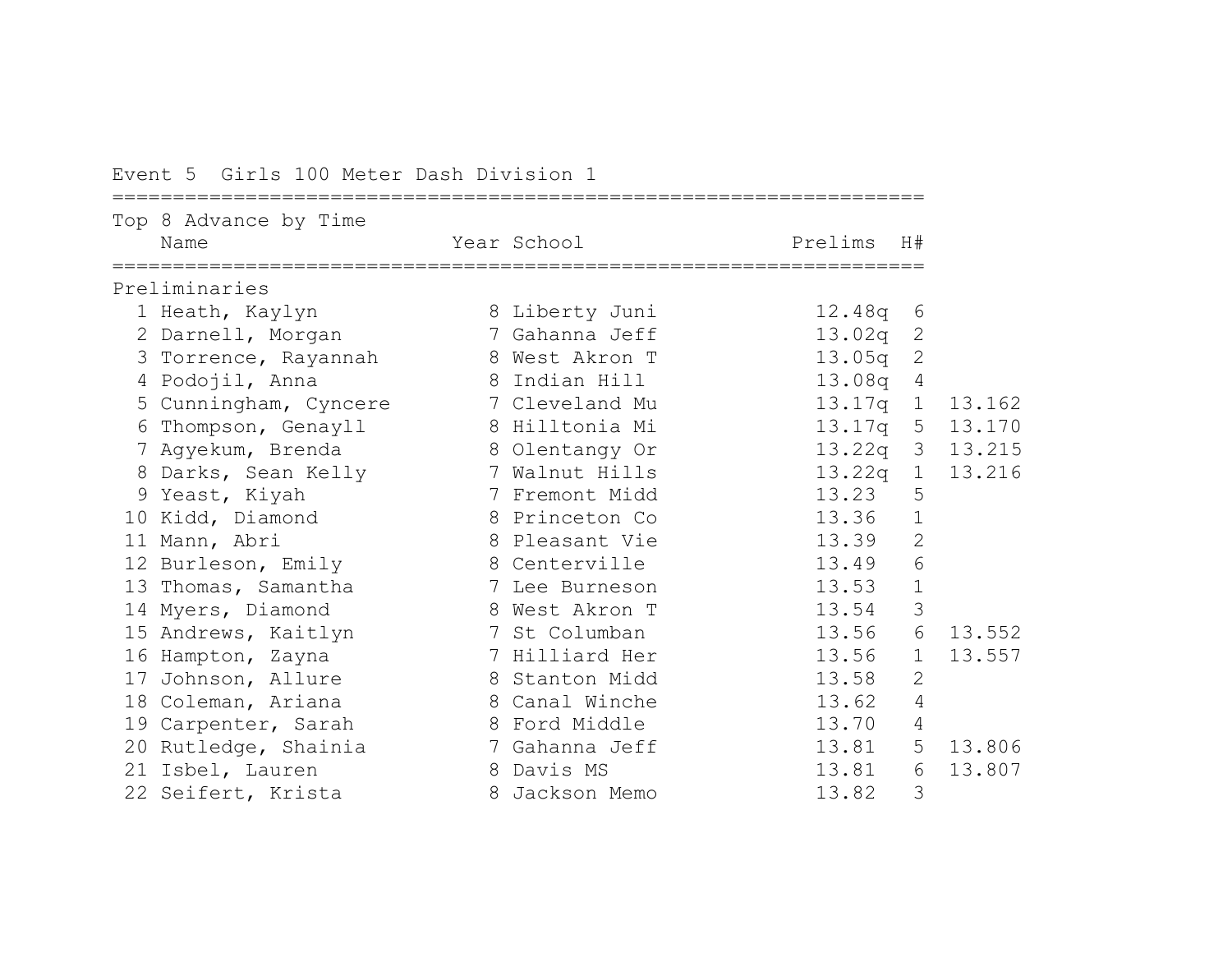| 23 Bass, Hannah                                                         | 8 Pleasant Vie       | 13.91   | 5              |        |
|-------------------------------------------------------------------------|----------------------|---------|----------------|--------|
| 24 Cantu, Penelope                                                      | 7 Welty Middle 3.92  |         | $\mathbf 1$    |        |
| 25 Kelley, Elyse                                                        | 8 Shawnee Midd 13.98 |         | 5              |        |
| 26 Ivory, Jordan 8 Walnut Hills 14.09                                   |                      |         | 6              |        |
| 27 Jackson, Ramei                 7 St Columban                   14.16 |                      |         | 3              |        |
| 28 Sievers, Erin 14.27                                                  |                      |         | 3              |        |
| 29 Ewert, Kendall 8 Loveland Tig 14.35                                  |                      |         | 6              |        |
| 30 Strunck, Sarah 8 Jackson Memo 14.39                                  |                      |         | 4              |        |
| 7 Clovers<br>31 North, Karlee                                           | 14.42                |         | 3              |        |
| 32 Dawi, Fay                                                            | 8 Clovers            | 14.50   | $\mathbf{2}$   |        |
| 33 Williams, Kenaday 6 8 Pleasant Vie 14.56                             |                      |         | $\overline{4}$ |        |
| 34 Smollen, Reagan 8 Olentangy Hy 14.63                                 |                      |         | 4              |        |
| 35 Davis, Marlea 2008 7 Davis MS 14.64                                  |                      |         | $\overline{4}$ |        |
| 36 Warner, Gillian 8 Springboro J 14.67                                 |                      |         | $\mathbf{2}$   |        |
| 37 Youn, Elisa                                                          | 8 Wayne              | 14.72   | 3              |        |
| 8 Wayne<br>38 Raglin, Mileena                                           |                      | 14.86   | $\overline{4}$ |        |
| 8 Wayne<br>39 Hill, Chelsey                                             |                      | 15.09 5 |                | 15.081 |
| 40 Baffoe, Nijah 6 West Akron T                                         | 15.09 1              |         |                | 15.084 |
| 41 Lofton, Shayla                                                       | 6 Stanton Midd 15.12 |         | 3              |        |
| 42 Powell, Khiayla                                                      | 8 Pleasant Vie       | 15.14   | 5              |        |
| 43 Martinez, Mia                                                        | 8 Pleasant Vie       | 15.18   | $\overline{2}$ |        |

Event 5 Girls 100 Meter Dash Division 1

| Name            | Year School    | Finals Points |  |
|-----------------|----------------|---------------|--|
| Finals          |                |               |  |
| 1 Heath, Kaylyn | 8 Liberty Juni | 12.29<br>$14$ |  |
| 2 Podojil, Anna | 8 Indian Hill  | 12.58<br>12   |  |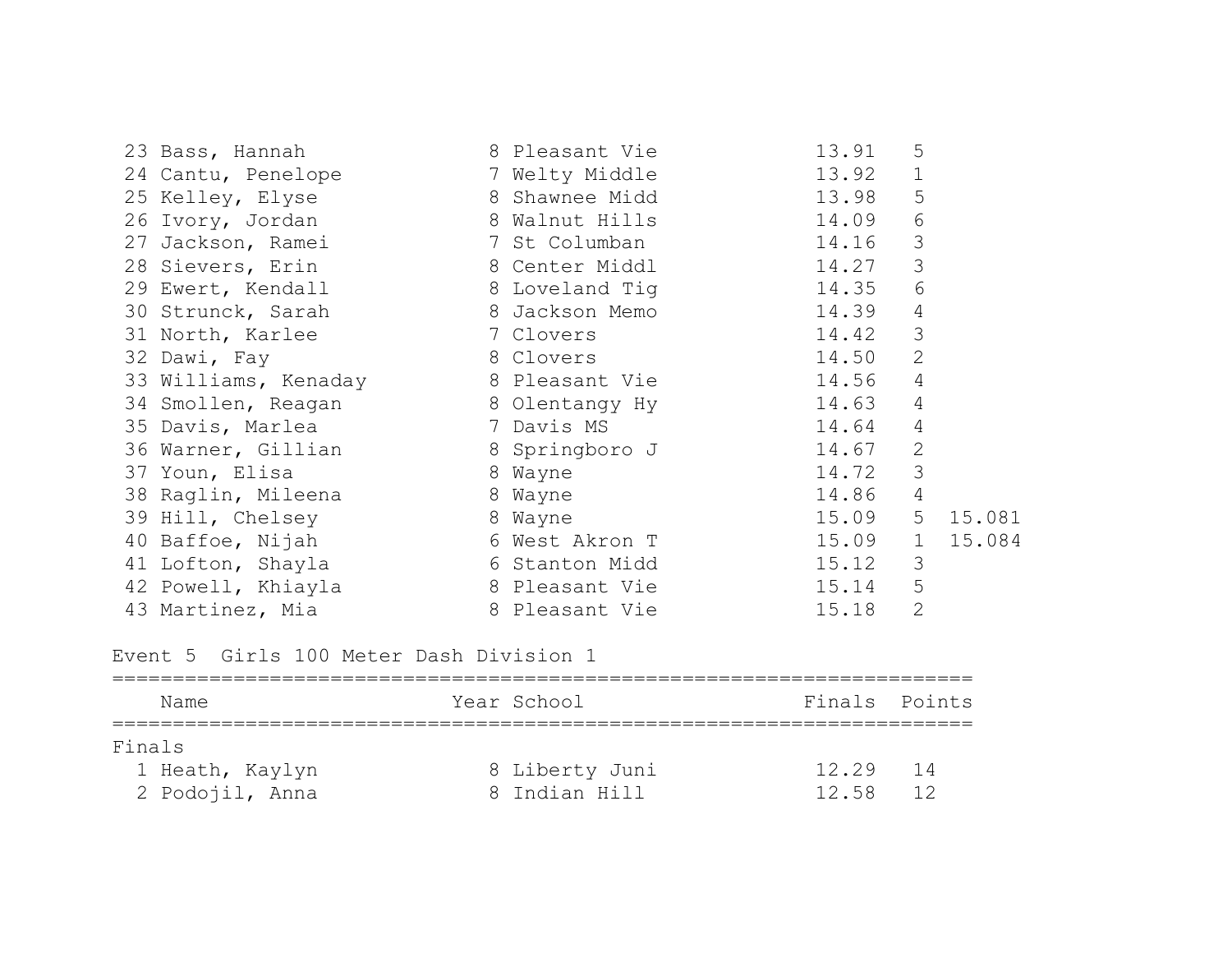| 3 Cunningham, Cyncere | 7 Cleveland Mu | 12.94 | 1 O |
|-----------------------|----------------|-------|-----|
| 4 Torrence, Rayannah  | 8 West Akron T | 12.95 | 9   |
| 5 Darnell, Morgan     | 7 Gahanna Jeff | 13.04 | 8   |
| 6 Thompson, Genayll   | 8 Hilltonia Mi | 13.09 | 7   |
| 7 Darks, Sean Kelly   | 7 Walnut Hills | 13.10 | 6   |
| 8 Aqyekum, Brenda     | 8 Olentangy Or | 13.23 | .5  |

===================================================================

Event 6 Boys 100 Meter Dash Division 1

| Top 8 Advance by Time      |                |            |                 |        |
|----------------------------|----------------|------------|-----------------|--------|
| Name                       | Year School    | Prelims H# |                 |        |
| Preliminaries              |                |            |                 |        |
| 1 Trent, Lacarr            | 8 Gahanna East | $11.48q$ 2 |                 |        |
| 2 Holsinger, Eric          | 8 Rocks        | 11.78q 3   |                 |        |
| 3 Hargrove, Theran         | 8 Warren City  | 11.84q     | 5               |        |
| 4 Dickerson, Tyris         | 8 West Akon Tr | 11.89q     | $\mathcal{S}$   |        |
| 5 Brown, Mike              | 8 Wayne        | 11.92q     | $\overline{4}$  |        |
| 6 Brown, Zarik             | 8 Wayne        | 12.01q     | 5               |        |
| 7 Cornett, Gibson          | 8 Canal Winche | 12.02q     | 5               |        |
| 8 Curry, Dominic           | 7 Hilliard Her | 12.03q     | $\overline{4}$  |        |
| 9 Jackson, Jamir           | 8 Ohio Heat Tr | 12.04      | $4\overline{ }$ | 12.039 |
| 10 Hudgins, Jalen          | 7 Sidney Middl | 12.04      | $\mathcal{S}$   | 12.040 |
| 11 Mitchell, Joshua        | 8 West Akon Tr | 12.05      | 2               |        |
| 12 Pannell, Kenyon         | 8 Dublin Davis | 12.06      | 3               |        |
| 13 Swanson, Jalen          | 8 Walnut Hills | 12.22      | 2               |        |
| 14 Codjoe, Manny           | 8 Pleasant Vie | 12.30      | $\mathbf{2}$    |        |
| 15 Schmelzer, Ty           | 8 Thomas Ewing | 12.32      | $\mathbf 1$     |        |
| 16 Anderson, Darren Hunter | Walnut Hills   | 12.34      | 5               |        |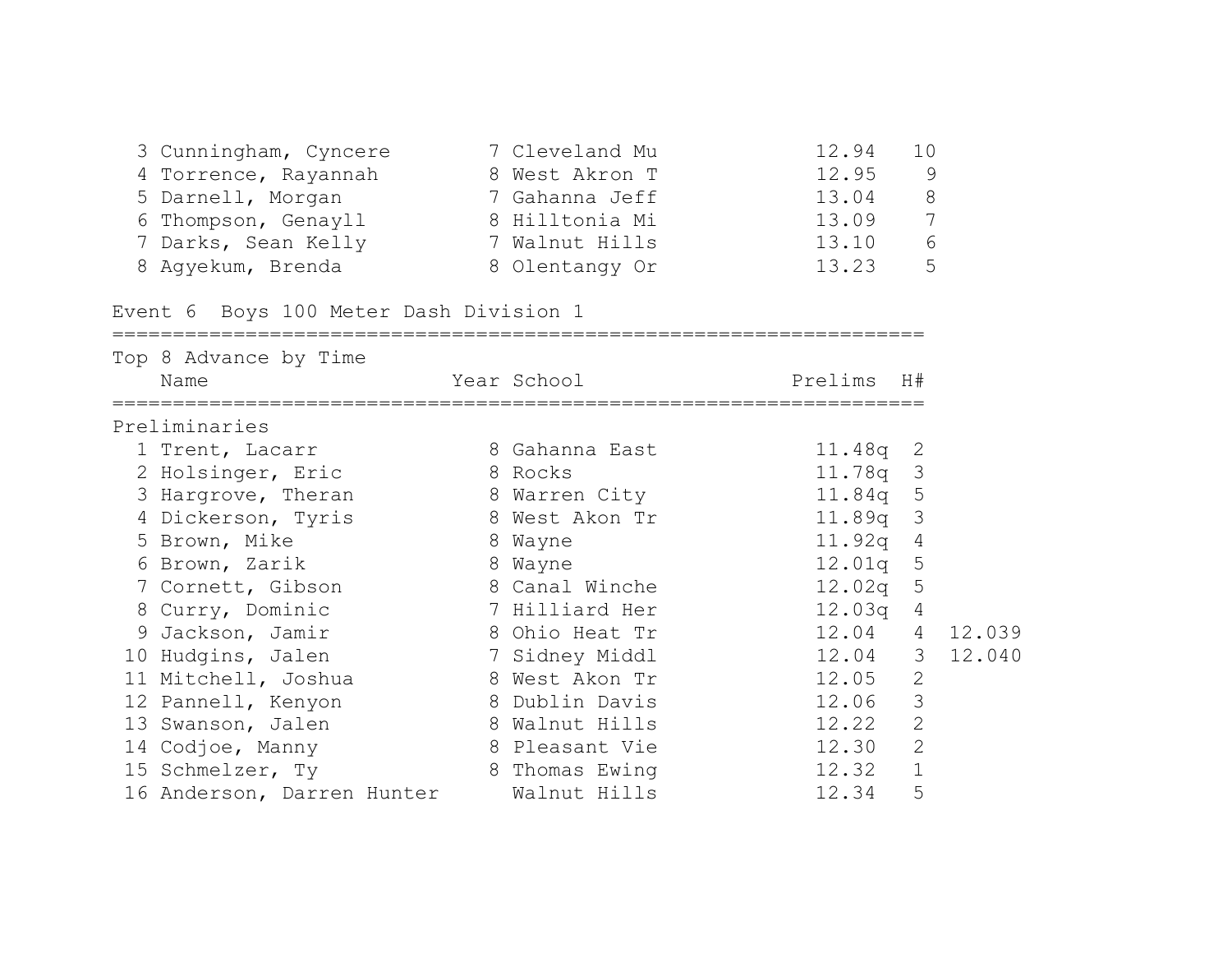| 17 Mccray, Kish       | 7 Gahanna East | 12.35          | 3              |        |
|-----------------------|----------------|----------------|----------------|--------|
| 18 Protsman, Seth     | 7 Lake Local M | 12.39          | $\mathbf{1}$   |        |
| 19 Harris, Nick       | 8 Rocks        | 12.42          | $\mathcal{S}$  |        |
| 20 Endrizal, Aaron    | 8 Avon Middle  | 12.50 2 12.496 |                |        |
| 21 Saginario, Nicolas | 8 Memorial Mid | 12.50 1        |                | 12.499 |
| 22 Tucker, Tremonie   | 8 West Akon Tr | 12.57          | 3              |        |
| 23 Schneider, Cayden  | 8 Marysville B | 12.66          | 5              |        |
| 24 Bradley, Chance    | 8 Hamilton Tow | 12.75          | $\mathbf{1}$   |        |
| 25 Zheng, Leon        | 8 Brecksville- | 12.77          | 4              |        |
| 26 Clauss, Leo        | 8 Lake Local M | 12.79          | 4              |        |
| 27 Collins, Bryce     | 8 Dublin Davis | 12.80          | $\mathbf 1$    |        |
| 28 Gillespie, Marcus  | 7 Mad River Mi | 12.90          | 2              | 12.891 |
| 29 Brown, De'yon      | 7 Middletown M | 12.90          | 5 <sup>5</sup> | 12.898 |
| 30 Smith, Michael     | 7 Middletown M | 13.04          | $\overline{4}$ |        |
| 31 Rassassane, Matt   | 8 Pleasant Vie | 13.09          | 5              |        |
| 32 Gayler, Josh       | 8 Dublin Davis | 13.29          | 5              | 13.284 |
| 33 Walker, Jordan     | 8 Incarnate Wo | 13.29          | $\mathbf{1}$   | 13.287 |
| 34 Fannin, Shaun      | 7 Pleasant Vie | 13.33          | $\mathbf{1}$   |        |
| 35 Burton, Jaylon     | 7 West Akon Tr | 15.34          | 2              |        |
| 36 Jackson, Raymond   | 5 St Columban  | 15.59          | $\mathbf{1}$   |        |

Event 6 Boys 100 Meter Dash Division 1

| Name               | Year School    | Finals Points |                 |
|--------------------|----------------|---------------|-----------------|
| Finals             |                |               |                 |
| 1 Trent, Lacarr    | 8 Gahanna East | 11.28         | 14              |
| 2 Holsinger, Eric  | 8 Rocks        | 11.70         | 12              |
| 3 Hargrove, Theran | 8 Warren City  | 11.72         | $\overline{10}$ |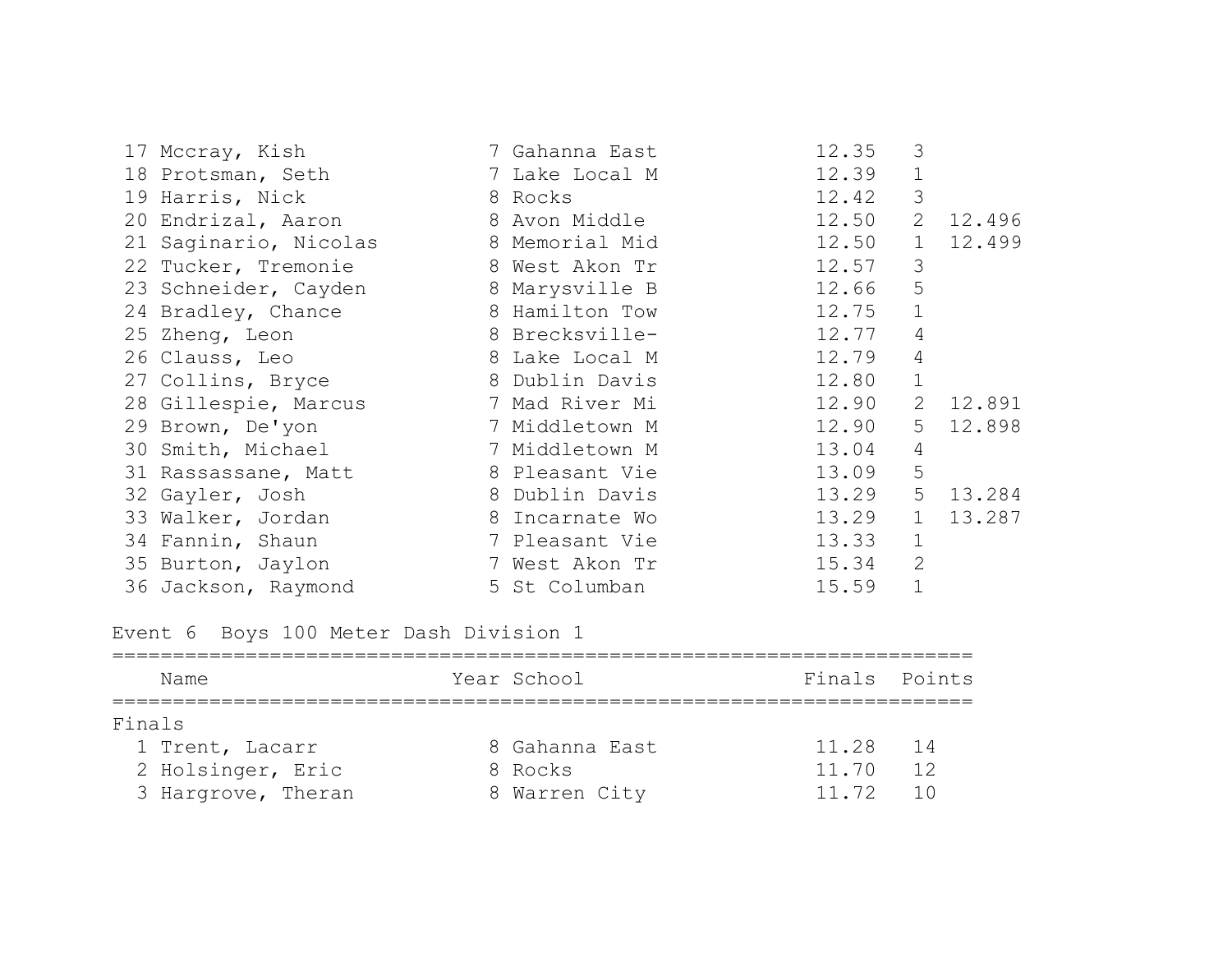| 4 Brown, Mike     | 8 Wayne        | 11.87                   |
|-------------------|----------------|-------------------------|
| 5 Brown, Zarik    | 8 Wayne        | 11.92 8                 |
| 6 Cornett, Gibson | 8 Canal Winche | $\overline{7}$<br>11.95 |

#### Event 7 Girls 1600 Meter Run Division 1

|    | =========================<br>Name | Year School    | Finals  | Points         |
|----|-----------------------------------|----------------|---------|----------------|
|    | 1 Walker, Maddie                  | 8 Batavia Midd | 5:13.25 | 14             |
|    | 2 Frombach, Jules                 | 8 Avon Middle  | 5:22.02 | 12             |
|    | 3 Allen, Annie                    | 7 St Angela Me | 5:23.29 | 10             |
|    | 4 Tedor, Mallory                  | 8 Nordonia Mid | 5:23.88 | 9              |
|    | 5 Kuhn, Andrea                    | 8 Watkins Midd | 5:28.92 | $8\,$          |
| 6  | Saxton, Emoni                     | 5 Ohio Heat Tr | 5:34.04 | $\overline{7}$ |
|    | 7 Powers, Quincy                  | 7 Jackson Memo | 5:34.98 | $\sqrt{6}$     |
| 8  | Wright, Esme                      | 7 Walnut Hills | 5:35.89 | 5              |
|    | 9 Douglass, Maddie                | 8 Bishop Fenwi | 5:35.90 | $\sqrt{4}$     |
| 10 | Walsh, Morgan                     | 8 Batavia Midd | 5:36.61 | 3              |
|    | 11 Vogel, Allie                   | 8 Davis MS     | 5:42.98 | $\mathbf{2}$   |
|    | 12 Adams, Ana                     | 7 Sidney Middl | 5:43.01 | $\mathbf{1}$   |
|    | 13 Saylor, Kelsey                 | 8 Springboro J | 5:45.55 |                |
|    | 14 Butchko, Anna                  | 8 Memorial Mid | 5:46.47 |                |
|    | 15 Byars, Maggie                  | 7 Walnut Hills | 5:47.18 |                |
|    | 16 Busch, Carley                  | 8 Champion Mid | 5:49.62 |                |
|    | 17 Brooks, Isabella               | 7 Hilliard Mem | 5:51.44 |                |
|    | 18 Dwyer, Claire                  | 7 Loveland Tig | 6:00.47 |                |
|    | 19 Redmond, Arie                  | 8 Gahanna Jeff | 6:00.52 |                |
|    | 20 Huffman, Michaela              | 8 Jackson Memo | 6:03.19 |                |
|    | 21 Mauser, Mackenna               | 7 Jackson Memo | 6:03.89 |                |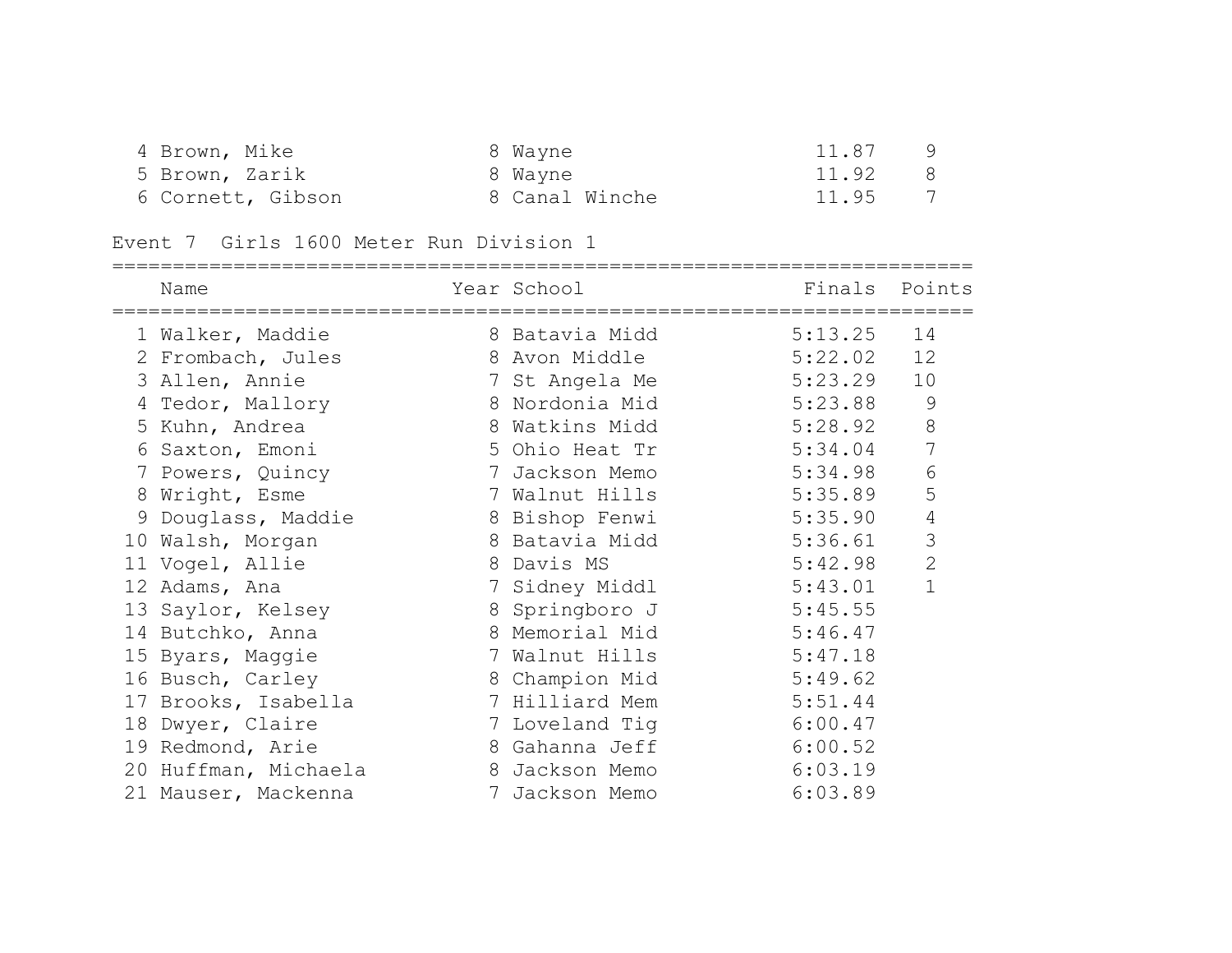| 22 Bergert, Becky | 8 Jackson Midd | 6:08.39 |
|-------------------|----------------|---------|
| 23 Hardy, Leah    | 7 Marysville B | 6:11.58 |

# Event 8 Boys 1600 Meter Run Division 1

|   | Name                |   | Year School            | Finals      |                | H# Points      |
|---|---------------------|---|------------------------|-------------|----------------|----------------|
|   | 1 Harr, Aidan       |   | 8 Welty Middle         | 4:36.23     | 2              | 14             |
|   | 2 Smith, Conant     |   | 8 Middletown M         | $4:40.04$ 1 |                | 12             |
|   | 3 Esper, Logan      |   | 8 Solon Middle         | $4:40.09$ 1 |                | 10             |
|   | 4 Leclair, Maximus  |   | 8 Hilliard Wea         | 4:40.68     | $\overline{2}$ | $\mathsf 9$    |
|   | 5 House, Benji      |   | 8 Wadsworth Mi         | 4:42.01     | $\mathbf{1}$   | $\,8\,$        |
|   | 6 Cummings, Caleb   |   | 8 A.I. Root Mi         | 4:51.97     | $\overline{2}$ | $\overline{7}$ |
|   | 7 Mcconnell, Jakob  |   | 8 Kenston Midd         | 4:54.93     | $\mathbf 1$    | 6              |
|   | 8 Ward, Drew        |   | 8 Thomas Ewing         | 4:55.73     | 2              | 5              |
| 9 | Fuller, Kavontae    |   | 8 Middletown M         | 4:57.43     | $\mathbf{1}$   | $\sqrt{4}$     |
|   | 10 Turner, Jalen    |   | 7 Princeton Co         | 4:57.44     | $\mathbf{1}$   | $\mathcal{S}$  |
|   | 11 Jesser, John     |   | 8 Brecksville-         | 4:58.78     | $\mathbf{1}$   | $\overline{c}$ |
|   | 12 Karas, Iain      |   | 8 St Agatha Sc         | 4:59.50     | $\mathbf{1}$   |                |
|   | 13 Saul, Nicholas   |   | 8 Incarnate Wo         | 5:02.41     | $\overline{2}$ |                |
|   | 14 Oreilly, Liam    |   | 8 St Brigid of         | 5:02.99     | $\mathbf 1$    |                |
|   | 15 Moreland, Dawson |   | 8 Big Walnut           | 5:05.05     | $\mathbf 1$    |                |
|   | 16 Blouch, Matthew  |   | 8 Avon Middle          | 5:06.66     | $\mathbf{2}$   |                |
|   | 17 Towler, Ben      |   | 7 Gahanna East         | 5:06.75     | $\overline{2}$ |                |
|   | 18 Gardner, Luke    |   | 8 Avon Middle          | 5:08.44     | $\overline{2}$ |                |
|   | 19 Houck, Lucas     | 8 | Wayne                  | 5:08.73     | $\mathbf 1$    |                |
|   | 20 Mcclain, Patrick |   | 7 Sidney Middl 5:10.24 |             | $\mathbf 1$    |                |
|   | 21 Prestileo, Jake  |   | 8 Lakeview JR          | 5:12.12     | $\overline{2}$ |                |
|   | 22 Justus, Zack     |   | 8 Kings Junior         | 5:14.14     | $\overline{2}$ |                |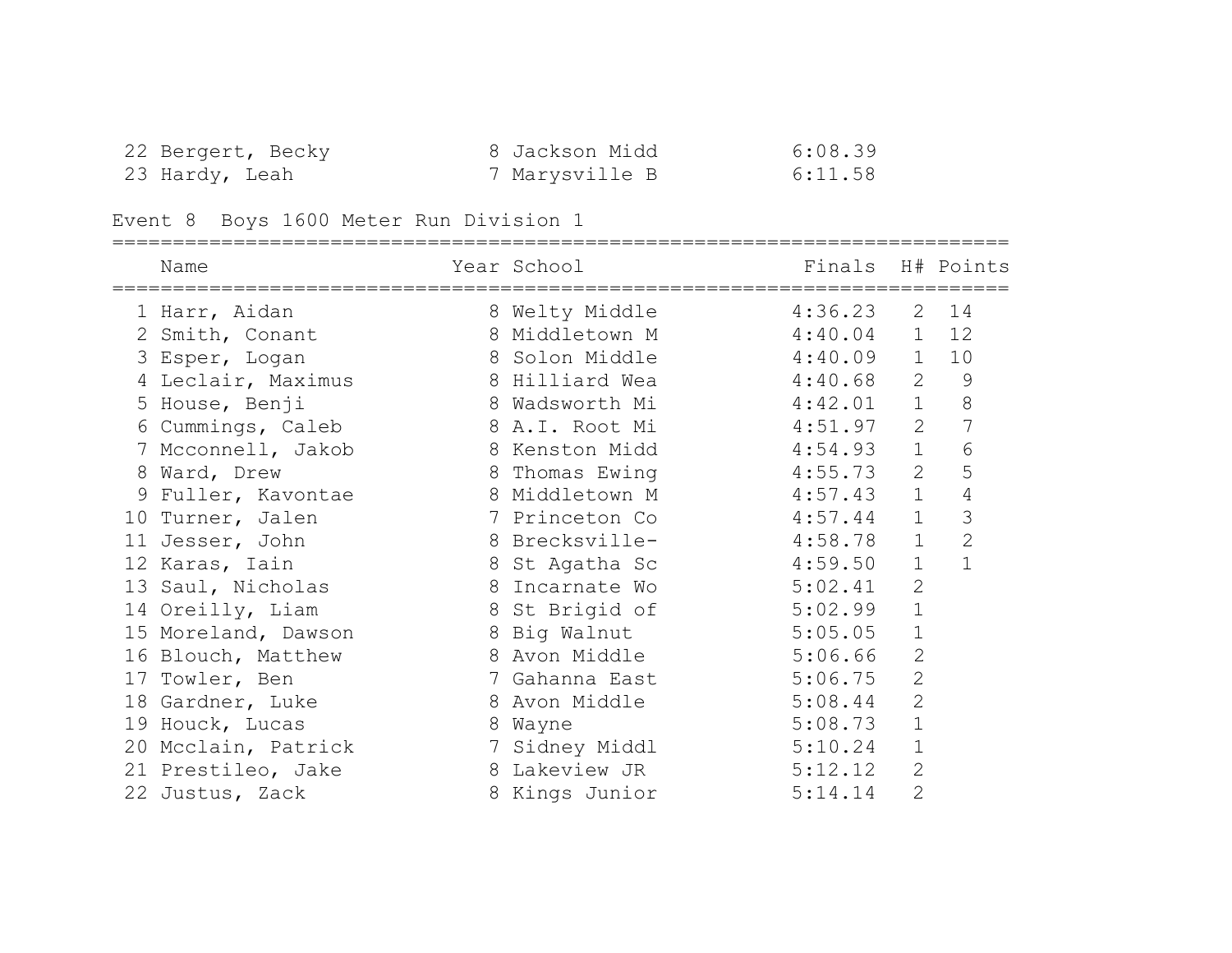| 23 Weber, Dalton    | 8 Licking Heig | $5:21.89$ 2 |                                                                                             |
|---------------------|----------------|-------------|---------------------------------------------------------------------------------------------|
| 24 Chavarria, Jordy | 8 Oakwood Midd | 5:23.91     | 2                                                                                           |
| 25 Barchet, Jack    | 8 Brecksville- | 5:24.36     | $\overline{1}$                                                                              |
| 26 Speasmaker, John | 8 Marysville B | 5:25.19     | $\overline{1}$                                                                              |
| 27 Thomas, Sam      | 7 Dublin Davis | 5:29.58     | $\overline{2}$                                                                              |
| 28 Fry, Michael     | 8 Pleasant Vie | 5:29.96     | 2                                                                                           |
| 29 Dobbins, Aaron   | 8 Ponitz Middl | 5:43.39     | $\overline{1}$                                                                              |
| 30 Maye, Damarian   | 8 Ponitz Middl | 5:58.49     | $\begin{array}{\begin{array}{\small \begin{array}{\small \end{array}}}} & 1 \\ \end{array}$ |

Event 9 Girls 4x100 Meter Relay Division 1

| School                           | Finals                   |   | H# Points       |
|----------------------------------|--------------------------|---|-----------------|
| 1 Gahanna Jefferson              | 51.40                    |   | 2 14            |
| 1) Darnell, Morgan 7             | 2) Rutledge, Shainia 7   |   |                 |
| 3) Owens, Arin 8                 | 4) Barksdale, Nayana 8   |   |                 |
| 2 Walnut Hills                   | 51.82                    |   | $2 \t12$        |
| 1) Miller, Naima 7               | 2) Ivory, Jordan 8       |   |                 |
| 3) Captain, Tamir 8              | 4) Darks, Sean Kelly 7   |   |                 |
| 3 Princeton Community Middle Sch | 51.93                    | 2 | $\overline{10}$ |
| 1) Kidd, Diamond 8               | 2) Thompson, Elaina 8    |   |                 |
| 3) Walker, Faith 8               | 4) Rencher, Destinee 8   |   |                 |
| 4 Avon Middle School             | 52.37                    |   | 9               |
| 1) Lehoty, Katie 7               | 2) Kraszewski, Karissa 7 |   |                 |
| 3) Delprincipe, Abby 8           | 4) Farmer, Melanie 8     |   |                 |
| 5 Davis MS                       | 52.84                    |   | 8               |
| 1) Newland, Haley 7              | 2) Isbel, Lauren 8       |   |                 |
| 3) Carmichael, Naiya 8           | 4) Davis, Marlea 7       |   |                 |
| 6 Jackson Memorial Middle School | 54.00                    |   |                 |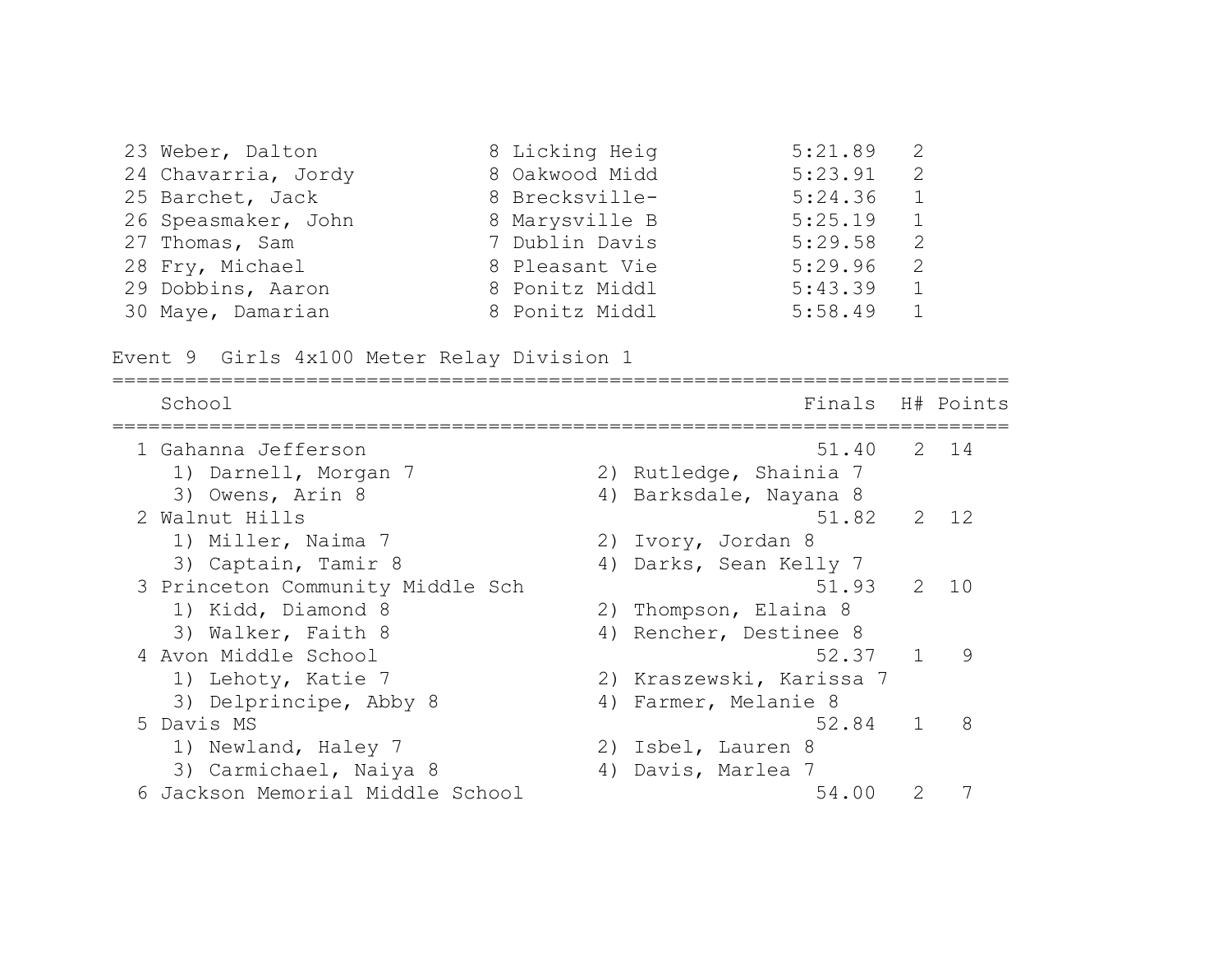1) Vaccaro, Alyssa 7 2) Strunck, Sarah 8 3) Seifert, Krista 8 4) Reynolds, Alexandra 8 7 Hilliard Heritage Middle Schoo 54.53 2 6 1) Cruz, Haley 8 2) Zawadski, Olivia 7 3) Ellis, Maliyah 8 4) Bechtel, Jenna 8 8 Clovers 54.99 2 5 1) North, Karlee 7 2) Ainsworth, Liddie 7 3) Viasey, Elizabeth 8 4) Dawi, Fay 8 9 Hamilton Township Girls 55.09 2 4 1) Long, Karmen 7 2) Robinson, Bethany 8 3) Thomas, Riley 7 4) Hurley, D'Ayra 8 10 Pleasant View Middle School 55.38 2 3 1) Sheets, Rylee 8 2) Williams, Kenaday 8 3) Powell, Khiayla 8 4) Felton, Sidra 8 11 Wayne 57.26 1 2 1) Raglin, Mileena 8 2) Hess, Mahlaila 8 3) Nelson, Ladeja 8 4) Hill, Chelsey 8

Event 10 Boys 4x100 Meter Relay Division 1

| School                 | Finals H# Points      |  |
|------------------------|-----------------------|--|
| 1 Wayne                | 45.60 1 14            |  |
| 1) Victoria, Steve 8   | 2) Brown, Zarik 8     |  |
| 3) Brown, Mike 8       | 4) Harris, Justin 8   |  |
| 2 Center Middle School | 46.53 2 12            |  |
| 1) Griffin, Taylor 8   | 2) Gillette, Joseph 8 |  |
| 3) Ohmer, Trevor 8     | 4) Malczewski, Jack 8 |  |
| Rocks                  | 47 21                 |  |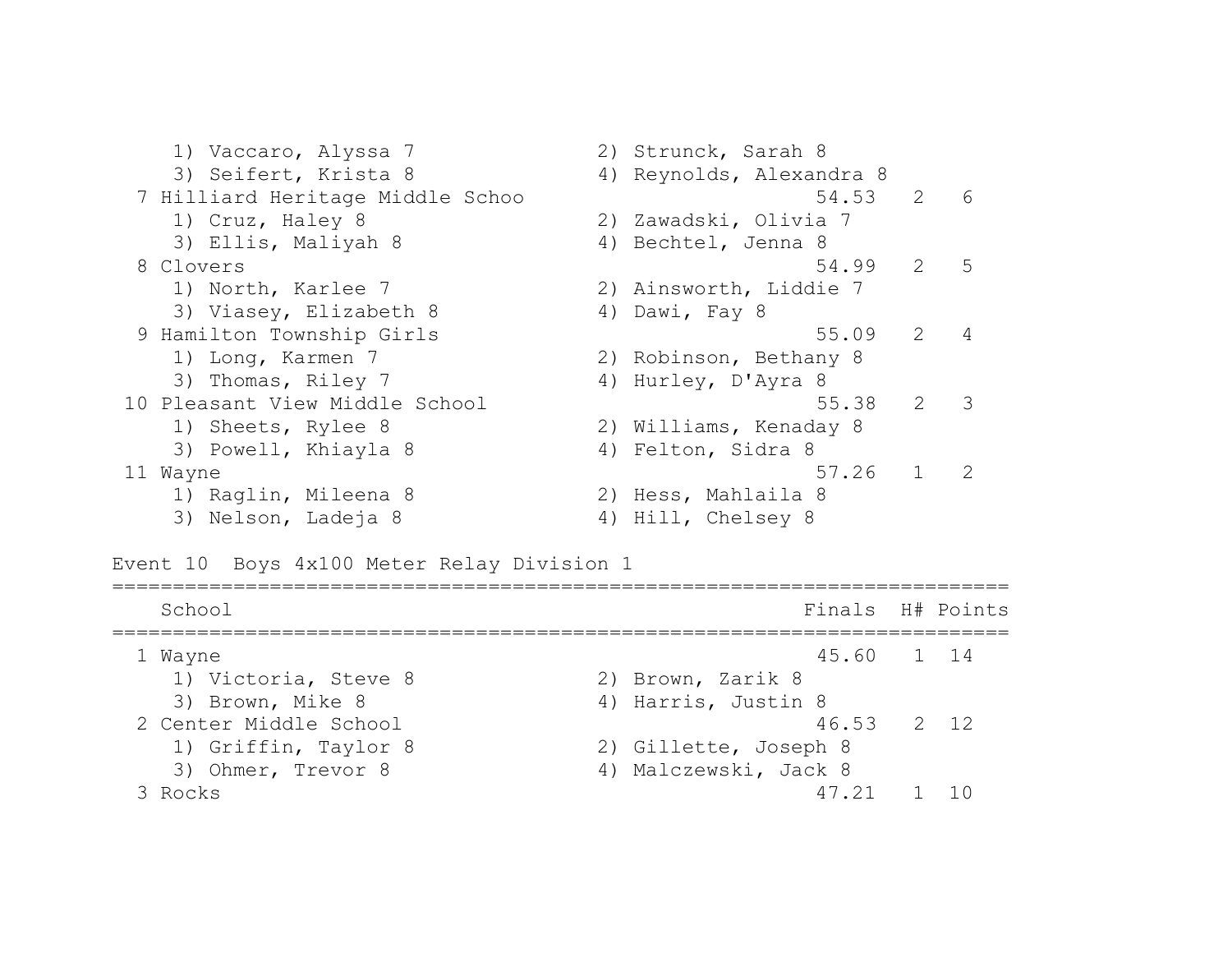1) Strong, Billy 8 2) Drye, Dustin 8 3) Harris, Nick 8 4) Holsinger, Eric 8 4 Pleasant View Middle School 47.53 1 9 1) Codjoe, Manny 8 2) Russell, Joey 8 3) Barber, Brent 8 4) Bradley, Xavier 8 5 Gahanna East 47.72 1 8 1) Halliday, Truett 8 2) Manjon, Ezra 8 3) Bradley, Dominique 8 4) Mccray, Kish 7 6 Middletown Middle School 48.26 1 7 1) Williams, Cam 8 2) Johnson, Kailon 8 3) Samuels Moore, Ethan 8 4) Howard, Kevin 8 7 Walnut Hills 48.88 1 6 1) Wagner, Julian 7 2) Anderson, Darren Hunter 3) Newman, Kellen 7 (4) Payne, Nigeal 8 8 Big Walnut 49.06 2 5 1) Daniels, Jakob 8 2) Conner, Blake 8 3) Chuum, Dante 8 4) Belcher, Jack 8 9 Dublin Davis 49.79 1 4 1) Washington, Mason 7 2) Pannell, Kenyon 8 3) Collins, Bryce 8 4) Freeman, Mohamed 7 10 Marysville Bunsold Middle Scho 50.20 2 3 1) Richardson, Damien 8 2) Kazmierczak, Mathew 8 3) Solomon, Brayde 8 4) Schneider, Cayden 8 11 Hamilton Township 50.28 2 2 1) Bradley, Chance 8 2) Fields, Josh 8 3) Weisgarber, Kane 8 4) Sandine, Payton 8 -- Sidney Middle School DQ 1 1) Townsend, Christian 8 2) Hudgins, Jalen 7 3) Pulfer, Eric 8 4) Retterer, Christian 8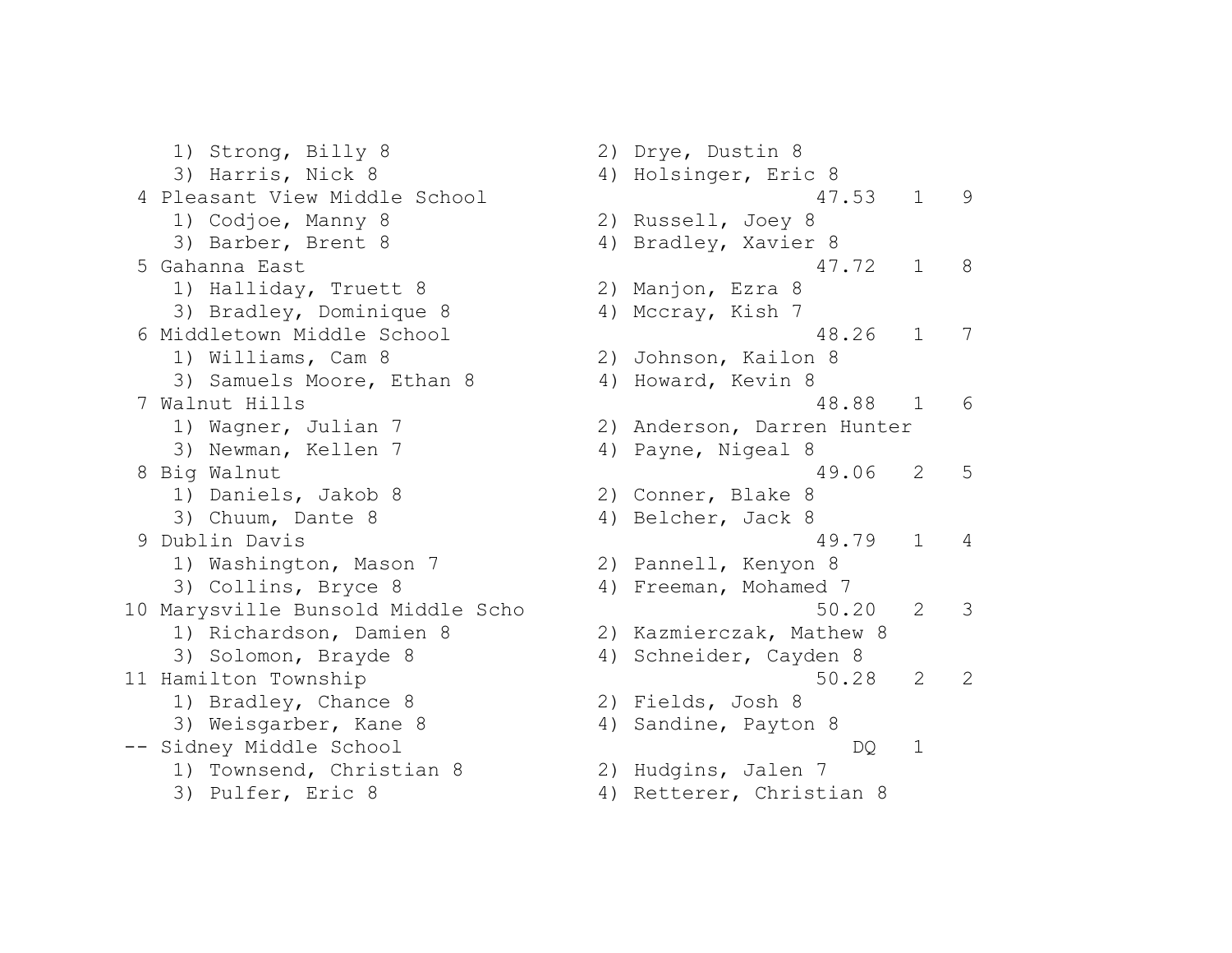#### Event 11 Girls 400 Meter Dash Division 1

| Name                                 | Year School    | Finals H# Points |                |                |
|--------------------------------------|----------------|------------------|----------------|----------------|
| 1 Wood, Jaydan                       | 8 Ohio Heat Tr | 58.65            | $\overline{4}$ | 14             |
| 2 Podojil, Ellie                     | 7 Indian Hill  | 58.98            | $\overline{2}$ | 12             |
| 3 Deas, Shynae                       | 8 Gahanna Jeff | 59.31            | 3 <sup>7</sup> | 10             |
| 4 Carpenter, Sarah                   | 8 Ford Middle  | 1:01.29          | $\overline{4}$ | 9              |
| 5 Bach, Hannah M.                    | 8 Brecksville- | 1:01.77          | $\overline{2}$ | 8              |
| 6 Cox, Willow                        | 8 Shawnee Midd | 1:02.26          | $\mathbf{1}$   | 7              |
| 7 Walker, Maddie                     | 8 Batavia Midd | 1:02.43          | $\overline{2}$ | 6              |
| 8 Bradley, Joi                       | 6 Ohio Heat Tr | 1:02.72          | $\overline{4}$ | 5              |
| 9 Sickler, Brandy                    | 8 Jackson Midd | 1:03.34          | $\mathcal{S}$  | $\overline{4}$ |
| 10 Olujide-ajibade, Folu             | 7 Davis MS     | 1:03.63          | $\overline{4}$ | 3              |
| 11 Walters, Naomi                    | 7 Hilliard Her | 1:03.66          | $\mathcal{S}$  | $\overline{2}$ |
| 12 Williams, Daria 12 St Joseph &    |                | 1:04.18          | $\overline{4}$ | $\mathbf{1}$   |
| 13 Rhodes, Haley                     | 8 Lake Middle  | 1:05.17          | 3              |                |
| 14 Buddelmeyer, Katy 68 Springboro J |                | 1:05.24          | $\mathbf{1}$   |                |
| 15 Childs, Kennedy                   | 8 Princeton Co | 1:06.15          | $\mathbf{1}$   |                |
| 16 Shaw, Christine                   | 8 Hamilton Tow | 1:06.52          | $\mathbf 1$    |                |
| 17 Moeller, Macy                     | 8 Davis MS     | 1:07.58          | $\mathbf 1$    |                |
| 18 Rauser, Ava                       | 8 Ruffing Mont | 1:07.63          | 3              |                |
| 19 Hallock, Sarah                    | 7 Loveland Tig | 1:08.68          | $\overline{2}$ |                |
| 20 Ewing, Shelby                     | 8 Walnut Hills | 1:08.90          | $\mathbf{1}$   |                |
| 21 Tebbe, Greta                      | 7 Walnut Hills | 1:09.08          | 4              |                |
| 22 Workman, Grace                    | 8 Clovers      | 1:09.09          | $\overline{2}$ |                |
| 23 Hostetler, Savanna                | 7 Sidney Middl | 1:09.87          | $\overline{2}$ |                |
| 24 Marsalek, Grace                   | 7 Clovers      | 1:12.45          | $\overline{2}$ |                |
|                                      |                |                  |                |                |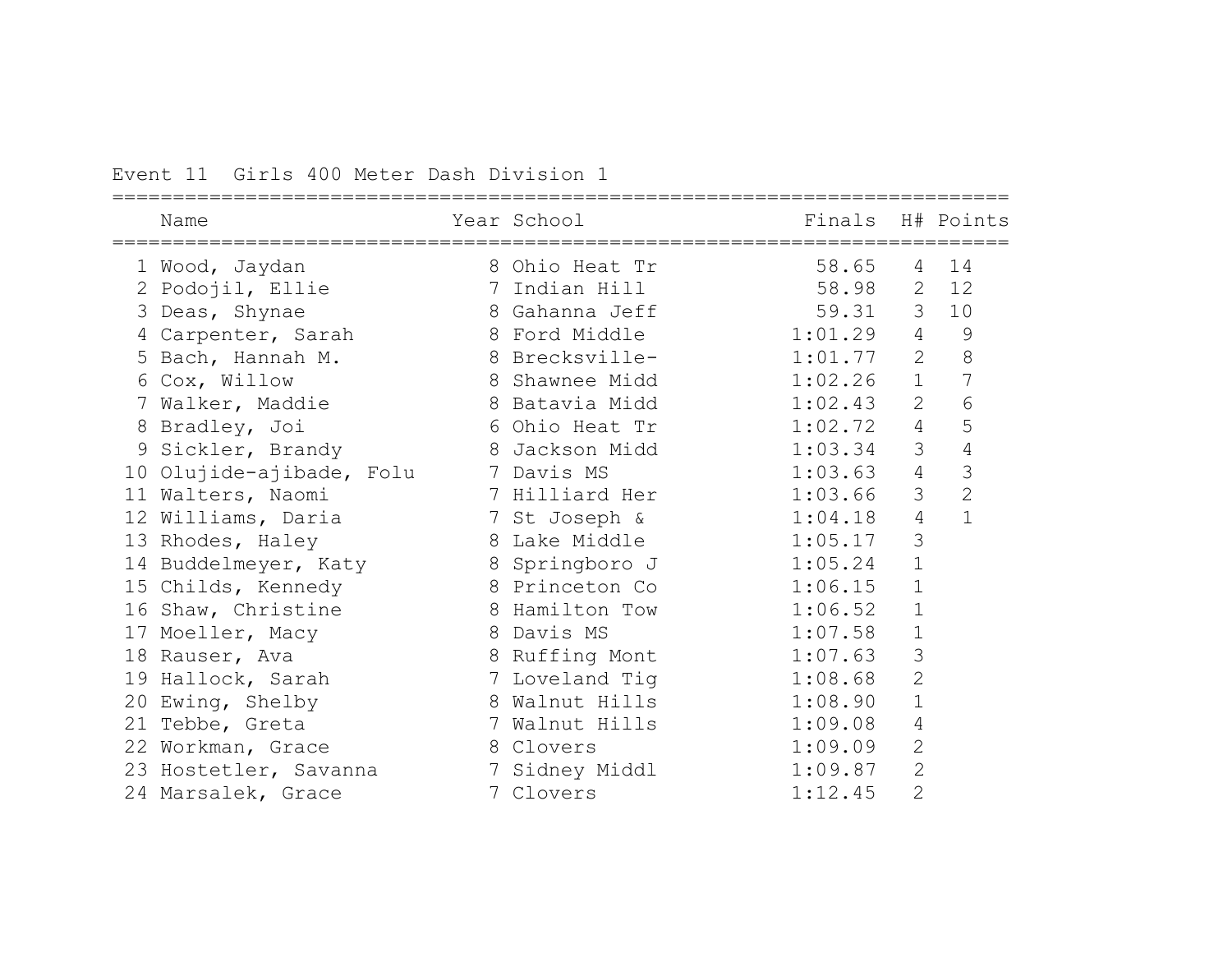| 25 Martinez, Mia   | 8 Pleasant Vie | $1:13.21$ 1 |  |
|--------------------|----------------|-------------|--|
| 26 Lojinger, Kelly | 8 Princeton Co | $1:13.95$ 3 |  |
| 27 Lofton, Shayla  | 6 Stanton Midd | $1:20.70$ 1 |  |

Event 12 Boys 400 Meter Dash Division 1

|    | Name                   | Year School    | Finals |                | H# Points      |
|----|------------------------|----------------|--------|----------------|----------------|
|    | 1 Simuel, Terry        | 8 Ohio Heat Tr | 50.22  | 3              | 14             |
|    | 2 Dwyer, Justin        | 8 Lakota Plain | 50.31  | $\mathbf{1}$   | 12             |
|    | 3 Youngblood, Zamir    | 8 Ponitz Middl | 54.12  | $\overline{4}$ | 10             |
|    | 4 Mitchell, Joshua     | 8 West Akon Tr | 54.16  | 2              | $\mathcal{G}$  |
|    | 5 Scott, Tyler         | 7 West Akon Tr | 54.97  | 3              | 8              |
| 6  | Sopher, Jordan         | 8 Dublin Davis | 55.20  | 3              | 7              |
|    | 7 Skapura, Ben         | 8 Brecksville- | 55.75  | 2              | 6              |
| 8  | Raflik, Dayton         | 8 Springboro J | 55.80  | 3              | 5              |
|    | 9 Lamb, Cody           | 8 Champion Mid | 56.35  | 2              | $\overline{4}$ |
|    | 10 Bradley, Xavier     | 8 Pleasant Vie | 56.39  | $\mathbf 1$    | 3              |
|    | 11 Derringer, Justin   | 8 Gahanna East | 56.81  | $\mathbf 1$    | $\mathbf{2}$   |
|    | 12 Crallie, Drysten    | 8 Hamilton Tow | 56.82  | $\mathbf{1}$   | $\mathbf{1}$   |
|    | 13 Martin, Cameron     | 8 Lake Local M | 57.26  | $\overline{2}$ |                |
|    | 14 Hunt, Tye           | 8 Lake Local M | 57.35  | $\overline{4}$ |                |
|    | 15 Pleasant, Kyler     | 8 Sidney Middl | 57.55  | 3              |                |
|    | 16 Jackson, Davante    | 8 Wayne        | 57.61  | 4              |                |
| 17 | Li, Brendan            | 8 Walnut Hills | 57.73  | $\overline{2}$ |                |
| 18 | Douglas, Brailon       | 8 Ponitz Middl | 57.75  | $\mathbf 1$    |                |
|    | 19 Sapp, Carter        | 8 Donnell Midd | 57.96  | 3              |                |
|    | 20 Marinelli, Nicholas | 8 Marysville B | 58.15  | 3              |                |
|    | 21 Cooks, Quintin      | 8 Walnut Hills | 58.44  | 1              |                |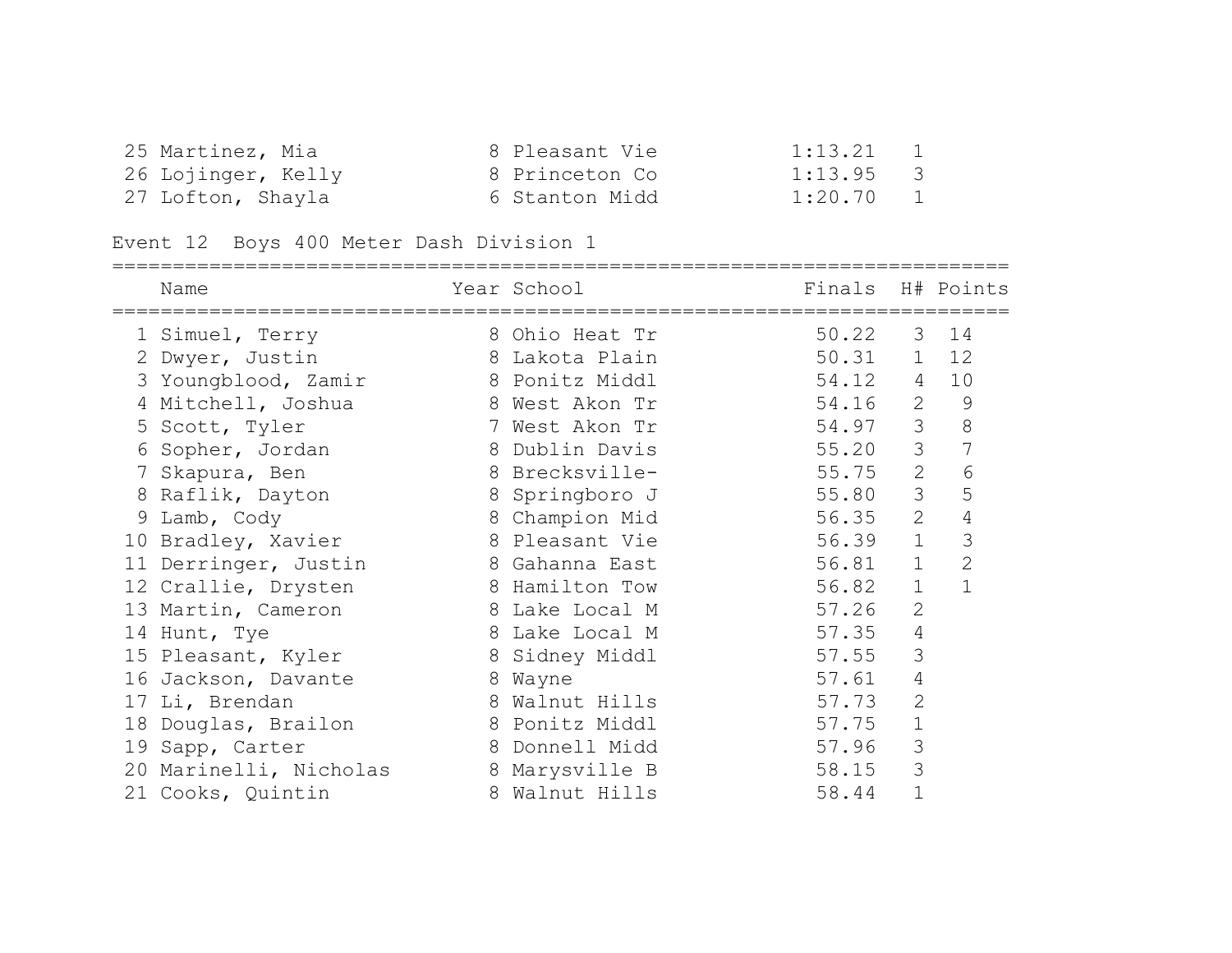| 22 Gayler, Josh        | 8 Dublin Davis | 58.65   | $\overline{\mathbf{3}}$ |
|------------------------|----------------|---------|-------------------------|
| 23 Daniel, Robert      | 7 Tiffin Middl | 59.50   | 2                       |
| 24 Kuhbander, Sam      | 8 Springboro J | 1:00.14 | 4                       |
| 25 Howell, Conner      | 8 Hamilton Tow | 1:00.58 | $\overline{4}$          |
| 26 Diller, Isaiah      | 8 Bowling Gree | 1:00.93 | $\overline{4}$          |
| 27 Khan, Brendan       | 8 Lakeview JR  | 1:01.80 | $\mathbf{1}$            |
| 28 Rassassane, Matt    | 8 Pleasant Vie | 1:02.13 | $\mathcal{L}$           |
| 29 Fannin, Shaun       | 7 Pleasant Vie | 1:02.21 | 4                       |
| 30 Bailey, Nick        | 8 Cloverleaf M | 1:02.41 | $\mathcal{L}$           |
| 31 Hawthorne, Dayshawn | 7 West Akon Tr | 1:10.08 |                         |

Event 13 Girls 4x200 Meter Relay Division 1

| School                           | Finals H# Points           |                                                                                                                                                                 |   |
|----------------------------------|----------------------------|-----------------------------------------------------------------------------------------------------------------------------------------------------------------|---|
| 1 Hilliard Heritage Middle Schoo | $1:49.74$ 2 14             |                                                                                                                                                                 |   |
| 1) Walters, Naomi 7              | 2) Hampton, Zayna 7        |                                                                                                                                                                 |   |
| 3) Brletic, Aaliyah 8            | 4) Rispress, Stacia 8      |                                                                                                                                                                 |   |
| 2 Walnut Hills                   | $1:50.05$ 2 12             |                                                                                                                                                                 |   |
| 1) Captain, Tamir 8              | 2) Washington, Delia 8     |                                                                                                                                                                 |   |
| 3) Miller, Naima 7               | 4) Darks, Sean Kelly 7     |                                                                                                                                                                 |   |
| 3 Davis MS                       | $1:50.27$ 2 10             |                                                                                                                                                                 |   |
| 1) Carmichael, Naiya 8           | 2) Olujide-ajibade, Folu 7 |                                                                                                                                                                 |   |
| 3) Isbel, Lauren 8               | 4) Olujide-ajibade, Fola 7 |                                                                                                                                                                 |   |
| 4 Gahanna Jefferson              | $1:50.96$ 1                |                                                                                                                                                                 | 9 |
| 1) Barksdale, Nayana 8           | 2) Rutledge, Shainia 7     |                                                                                                                                                                 |   |
| 3) Gregory, Cassidy 7            | 4) Owens, Arin 8           |                                                                                                                                                                 |   |
| 5 Princeton Community Middle Sch | 1:50.97                    | $\mathcal{D}_{\mathcal{A}}^{\mathcal{A}}(\mathcal{A})=\mathcal{D}_{\mathcal{A}}^{\mathcal{A}}(\mathcal{A})\mathcal{D}_{\mathcal{A}}^{\mathcal{A}}(\mathcal{A})$ | 8 |
| 1) Gentry, Kayla 8               | 2) Kidd, Diamond 8         |                                                                                                                                                                 |   |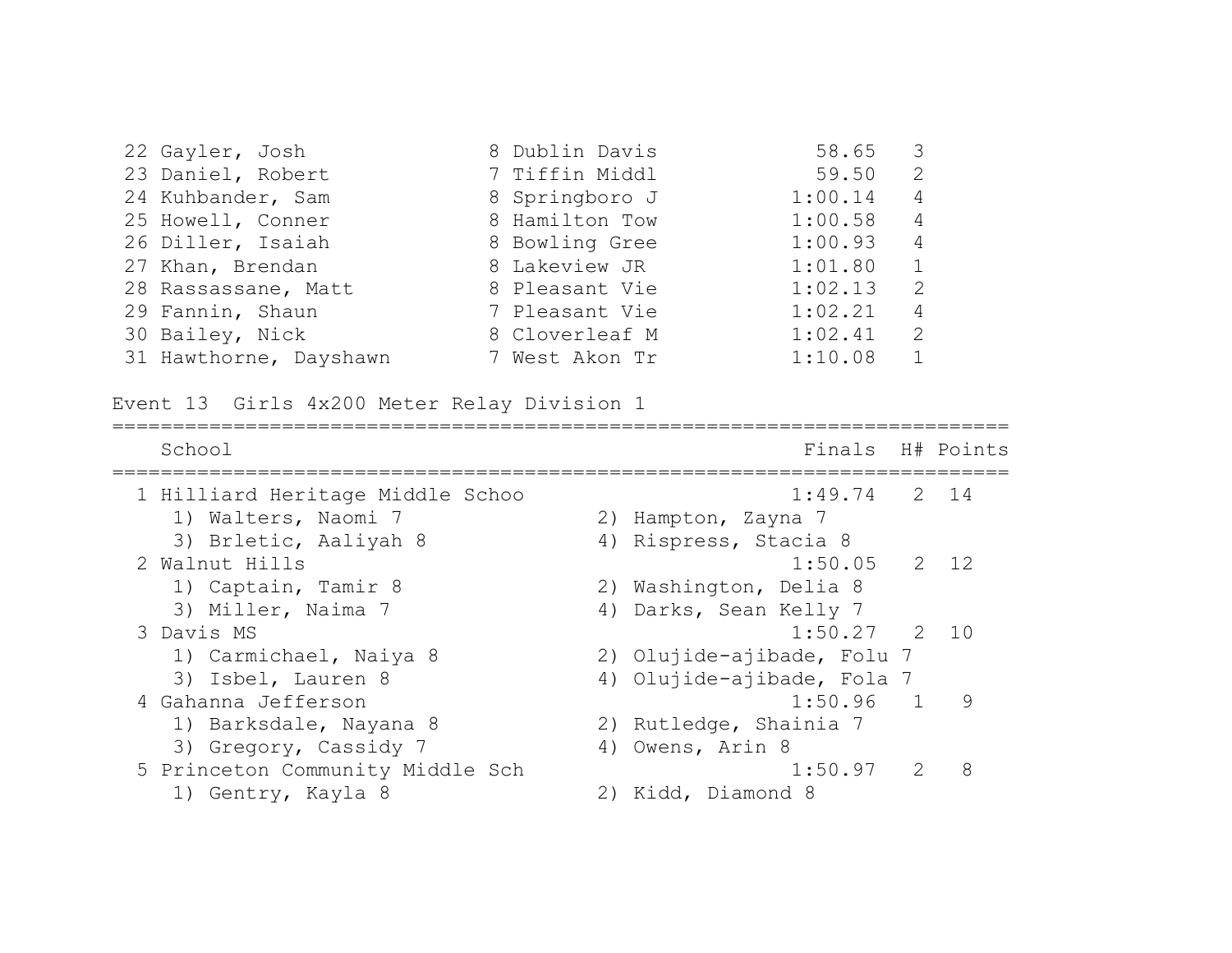3) Thompson, Elaina 8 4) Walker, Faith 8 6 Clovers 1:56.05 1 7 1) Angerman, Isabelle 8 2) Dawi, Fay 8 3) Ainsworth, Liddie 7 (4) Jablonski, Leah 8 7 Pleasant View Middle School 1:56.73 2 6 1) Martinez, Mia 8 2) Sheets, Rylee 8 3) Powell, Khiayla 8 4) Mann, Abri 8 8 Jackson Memorial Middle School 1:57.76 2 5 1) Vaccaro, Alyssa 7 2) Adolph, Sophia 7 3) Murphy, Savannah 7 (4) Strunck, Sarah 8 9 Hamilton Township Girls 1:59.60 2 4 1) Long, Karmen 7 2) Worboy, Melia 8 3) Hurley, D'Ayra 8 4) Thomas, Riley 7 10 Wayne 2:03.90 1 3 1) Nelson, Ladeja 8 2) Youn, Elisa 8 3) Hess, Mahlaila 8 4) Hill, Chelsey 8 -- Avon Middle School DQ 2 1) Kraszewski, Karissa 7 2) Delprincipe, Abby 8 3) Farmer, Melanie 8 4) Lehoty, Katie 7

Event 14 Boys 4x200 Meter Relay Division 1

```
==========================================================================
   School Finals H# Points
==========================================================================
  1 Pleasant View Middle School 1:39.14 2 14 
    1) Codjoe, Manny 8 2) Russell, Joey 8 
   3) Barber, Brent 8 4) Bradley, Xavier 8
 2 Wayne 1:39.18 1 12 
    1) Harris, Justin 8 2) Victoria, Steve 8
```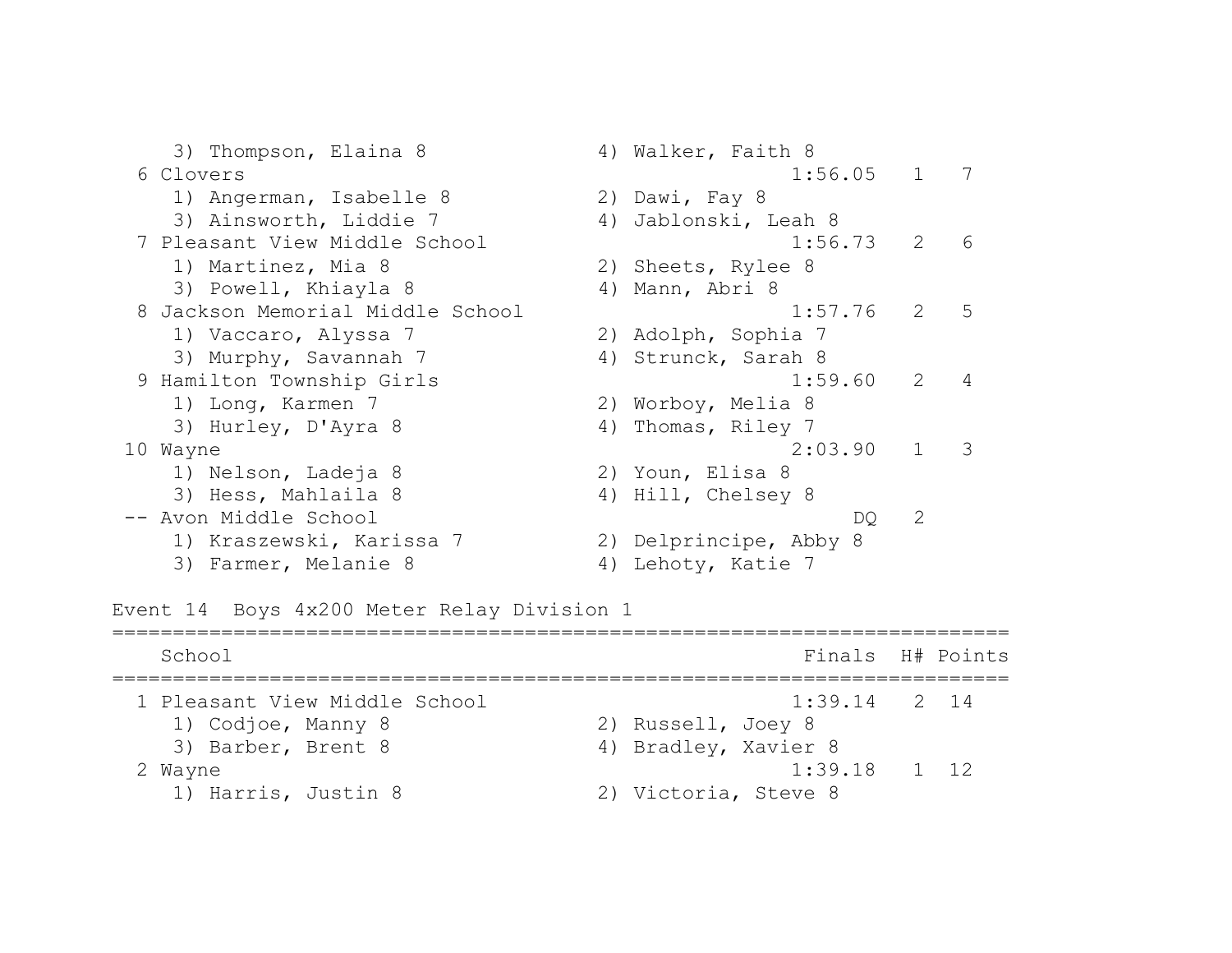3) Brown, Mike 8 4) Hill, Bryan 8 3 Rocks 1:39.70 2 10 1) Strong, Billy 8 2) Adams, Morgan 8 3) Harris, Nick 8 4) Sabath, Kevin 8 4 Walnut Hills 1:40.60 1 9 1) Li, Brendan 8 2) Payne, Nigeal 8 3) Swanson, Jalen 8 4) Anderson, Darren Hunter 5 Center Middle School 1:40.84 1 8 1) Major, Jonathan 8 2) Anderson, Riley 8 3) Ohmer, Trevor 8 (4) 6 Princeton Community Middle Sch 1:41.75 1 7 1) Daniels, Shamar 8 2) Hairston, Hosea 8 3) Mathews, Leland 8 4) Cobbs, Hayden 7 7 Big Walnut 1:42.08 1 6 1) Ballantyne, Keegan 7 2) Chuum, Dante 8 3) Daniels, Jakob 8 4) Belcher, Jack 8 8 Thomas Ewing Junior High 1:42.19 1 5 1) Hamilton, Mason 8 2) Schmelzer, Ty 8 3) Bowen, Trevor 8 4) Schultz, Kellan 8 9 Gahanna East 1:42.21 1 4 1) Towler, Ben 7 2) Halliday, Truett 8 3) Mccray, Kish 7 4) Morgan, Jourdain 7 10 Dublin Davis 1:42.58 1 3 1) Pitts, Tobias 7 2) Freeman, Mohamed 7 3) Collins, Bryce 8 (4) Washington, Mason 7 11 Middletown Middle School 1:42.63 2 2 1) Morris, Shandon 8 2) Johnson, Kailon 8 3) Richards, Jermaine 8 4) Howard, Kevin 8 12 Lake Local Middle School 1:42.82 2 1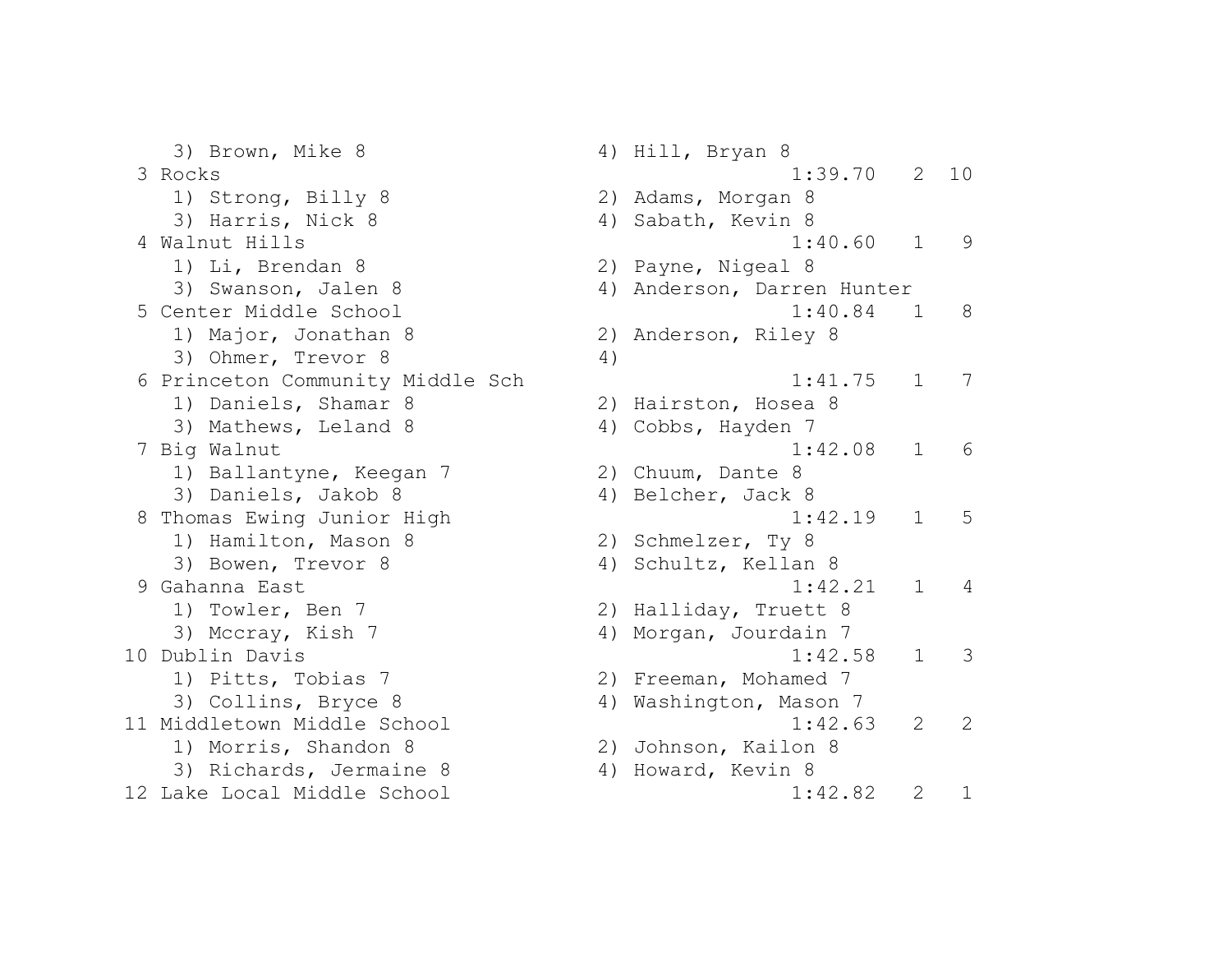| 1) Clauss, Leo 8                  | 2) Martin, Cameron 8                       |
|-----------------------------------|--------------------------------------------|
| 3) Protsman, Seth 7               | 4) Hunt, Tye 8                             |
| 13 Marysville Bunsold Middle Scho | $1:43.65$ 2                                |
| 1) Kessler, Anthony 8             | 2) Kazmierczak, Mathew 8                   |
| 14 Hamilton Township              | 1:47.14                                    |
| 1) Bradley, Chance 8              | 2) Fields, Josh 8                          |
| 3) Sandine, Payton 8              | 4) Weisgarber, Kane 8                      |
| 15 Marysville Bunsold Middle Scho | x1:47.43<br>$\mathbf{B}$<br>$\overline{2}$ |
| 16 Hilliard Heritage MS           | 1:48.42<br>$\overline{2}$                  |
| 1) Lewis, Ryan 8                  | 2) Bowers, Mason 8                         |
| 3) Curry, Dominic 7               | 4) Vroom, Hayden 8                         |

Event 15 Girls 200 Meter Hurdles Division 1

| Name                  | Year School    | Finals H# Points |                         |                             |
|-----------------------|----------------|------------------|-------------------------|-----------------------------|
| 1 Blendick, Mackenzie | 8 Olentangy Or | 30.01            | $\mathbf{1}$            | 14                          |
| 2 Clark, Sydney       | 8 Cloverleaf M | 30.02 3 12       |                         |                             |
| 3 Houpe, Trinity      | 7 Gahanna Jeff | 30.26            | $\mathcal{S}$           | 10                          |
| 4 Bass, Hannah        | 8 Pleasant Vie | 30.31            | 2                       | $\overline{9}$              |
| 5 Angerman, Isabelle  | 8 Clovers      | 30.33            | $\overline{2}$          | 8                           |
| 6 Mills, Leah         | 8 Little Miami | 30.42            | $\overline{2}$          |                             |
| 7 Pry, Josie          | 7 Welty Middle | 31.01            | $\overline{\mathbf{3}}$ | 6                           |
| 8 Hill, Leila         | 8 Northmont Mi | 31.25            | $\mathbf{1}$            | 5                           |
| 9 Hayes, Nena         | 8 Davis MS     | 31.56            | 3                       | 4                           |
| 10 Manns, Calista     | 8 Jackson Midd | 31.65            | $\overline{4}$          | 3                           |
| 11 Marquess, Madelyn  | 8 Lake Middle  | 31.84            | $\mathbf{1}$            | $\mathcal{D}_{\mathcal{L}}$ |
| 12 Podojil, Ellie     | 7 Indian Hill  | 31.93            | $\mathbf{1}$            |                             |
| 13 Burleson, Emily    | 8 Centerville  | 32.20            | $\overline{2}$          |                             |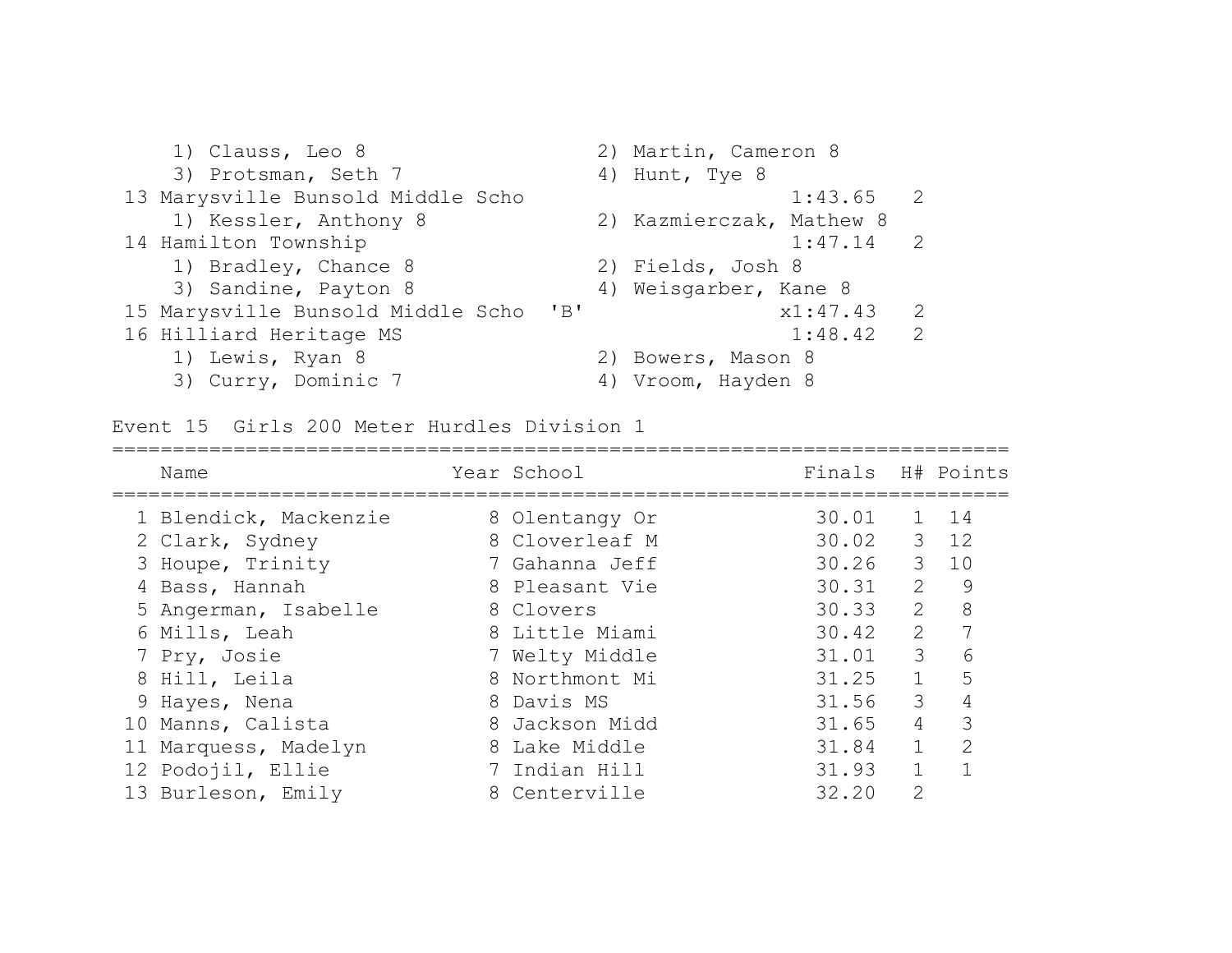| 14 Bennett, Jazmyne | 7 Princeton Co | 32.62     | $\overline{3}$ |
|---------------------|----------------|-----------|----------------|
| 15 Powers, Quincy   | 7 Jackson Memo | 32.76 1   |                |
| 16 Lobel, Mia       | 7 New Albany M | 32.81     | $\sim$ 1       |
| 17 Newland, Haley   | 7 Davis MS     | 33.11     | $\overline{2}$ |
| 18 Mccaffrey, Kira  | 7 Walnut Hills | 33.41     | $\overline{4}$ |
| 19 Felton, Sidra    | 8 Pleasant Vie | 33.74     | $\overline{4}$ |
| 20 Harp, Katie      | 7 Glenwood Mid | $36.96$ 3 |                |

Event 16 Boys 200 Meter Hurdles Division 1

| Name                | Year School    | Finals H# Points |                |                |
|---------------------|----------------|------------------|----------------|----------------|
| 1 Dillon, Colin     | 8 Miamisburg M | 26.29            |                | $2 \t14$       |
| 2 Hickman, Drake    | 8 Northmont Mi | 26.94 3 12       |                |                |
| 3 Ranker, Jacob     | 8 Marysville B | 27.49            | $\overline{4}$ | 10             |
| 4 Jackson, Aaron    | 8 Van Buren Mi | 27.91            | 2              | 9              |
| 5 Sopher, Jordan    | 8 Dublin Davis | 27.93            | 2              | 8              |
| 6 Finney, Justin    | 8 Solon Middle | 28.26            | $\mathbf{1}$   |                |
| 7 Key, Tre          | 8 Princeton Co | 28.39            | $\mathbf{1}$   | 6              |
| 8 Dukes, Isaiah     | 8 Pleasant Vie | 28.41            | 3              | 5              |
| 9 Adehe, Sel        | 8 Pleasant Vie | 28.65            | $\mathbf{1}$   | 4              |
| 10 Finnicum, Jacob  | 8 Welty Middle | 28.68            | $\overline{4}$ | 3              |
| 11 Wolfe, Carson    | 8 Lake Local M | 28.87            | $\overline{4}$ | $\overline{2}$ |
| 12 Kessler, Anthony | 8 Marysville B | 28.89            | 3              | $\mathbf{1}$   |
| 13 Dehmani, Adam    | 8 Rocks        | 29.16            | 3              |                |
| 14 Bennet, Seth     | 8 Middletown M | 29.24            | 2              |                |
| 15 Griesmer, Ryan   | 8 Hilliard Her | 29.59            | $\overline{2}$ |                |
| 16 Conner, Blake    | 8 Big Walnut   | 29.75            | 4              |                |
| 17 Sandine, Payton  | 8 Hamilton Tow | 29.86            | 3              |                |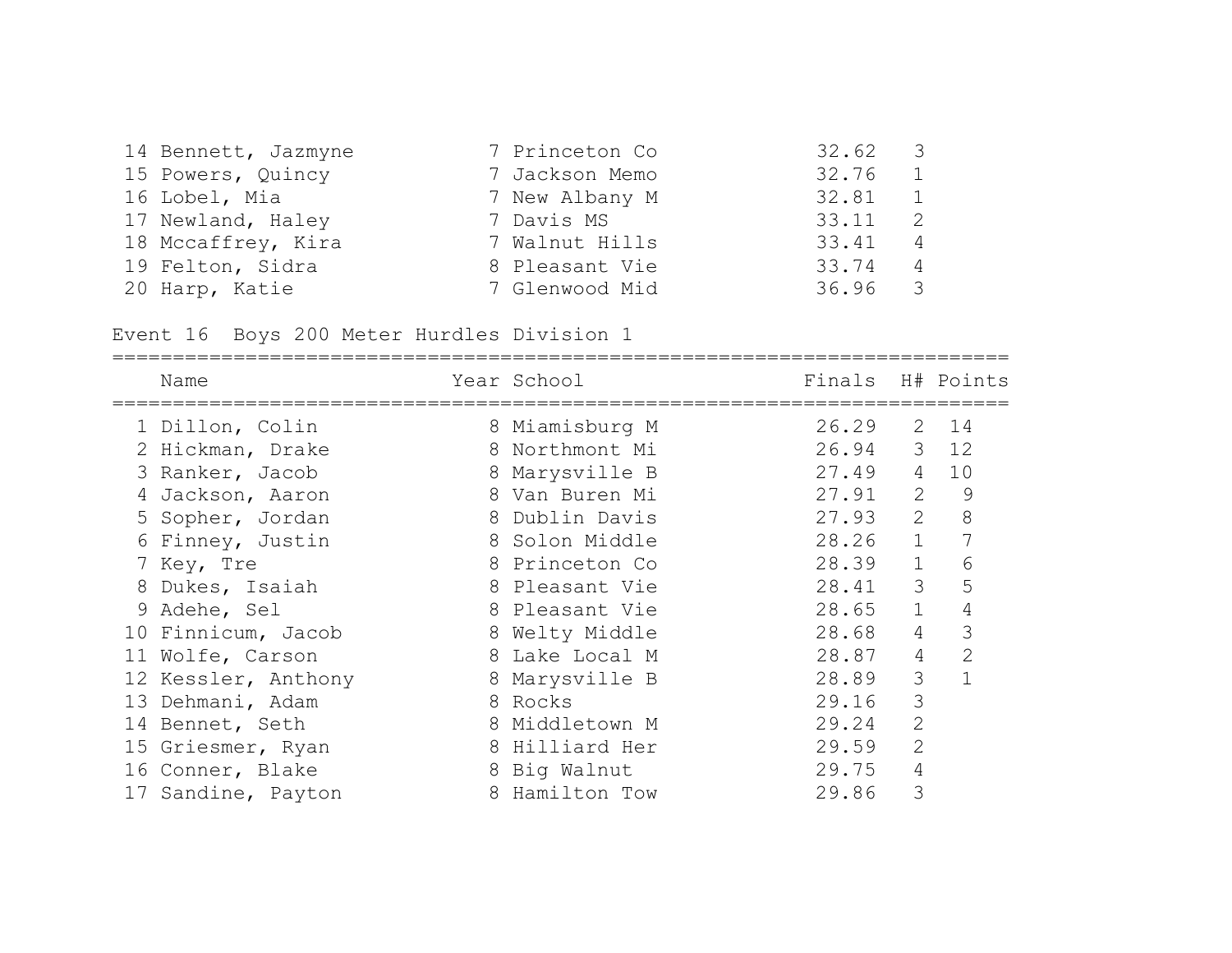| 18 Gary, Cymeon       | 7 Edgewood Mid | 29.87 | 4                       |
|-----------------------|----------------|-------|-------------------------|
| 19 Burmane, Zach      | 8 Dublin Davis | 29.89 | $\overline{\mathbf{3}}$ |
| 20 Angel, Blake       | 8 Marysville B | 30.30 | 4                       |
| 21 Phillips, Shavon   | 8 Middletown M | 30.49 | $\overline{3}$          |
| 22 Webb, Nathaniel    | 8 Jackson Memo | 30.70 | 2                       |
| 23 Malczewski, Jack   | 8 Center Middl | 30.74 | $\mathcal{L}$           |
| 24 Passarelli, Lucca  | 8 Tallmadge Mi | 30.95 | 2                       |
| 25 Polenchar, Brendan | 7 Gahanna East | 31.05 | 4                       |
| 26 Powers, Kemar      | 8 Middletown M | 31.21 | 3                       |

Event 17 Girls 800 Meter Run Division 1

| Name                | Year School    | Finals H# Points |                |                |
|---------------------|----------------|------------------|----------------|----------------|
| 1 Deas, Shynae      | 8 Gahanna Jeff | 2:24.91          | $\mathbf{1}$   | 14             |
| 2 Neff, Lexi        | 8 Nordonia Mid | 2:24.94          | $\mathbf{1}$   | 12             |
| 3 Walker, Maddie    | 8 Batavia Midd | 2:25.35          | $\mathbf{2}$   | 10             |
| 4 Sickler, Brandy   | 8 Jackson Midd | 2:27.26          | 2              | 9              |
| 5 Wyngarden, Sydney | 8 Hilliard Her | 2:27.37          | $\mathbf{1}$   | 8              |
| 6 Tedor, Mallory    | 8 Nordonia Mid | 2:30.36          | $\mathbf{1}$   | 7              |
| 7 Bradley, Joi      | 6 Ohio Heat Tr | 2:31.40          | $\mathbf{1}$   | 6              |
| 8 Allen, Annie      | 7 St Angela Me | 2:33.00          | 2              | 5              |
| 9 Saxton, Emoni     | 5 Ohio Heat Tr | 2:33.62          | $\mathbf{1}$   | 4              |
| 10 Frost, Eva       | 8 Lakewood Cat | 2:33.70          | 2              | 3              |
| 11 Pelfrey, Evelyn  | 8 Avon Middle  | 2:34.22          | $\overline{2}$ | $\overline{2}$ |
| 12 Walsh, Morgan    | 8 Batavia Midd | 2:35.55          | $\mathbf{2}$   | 1              |
| 13 Borland, Colbi   | 7 Hilliard Mem | 2:35.76          |                |                |
| 14 Wright, Esme     | 7 Walnut Hills | 2:36.13          |                |                |
| 15 Tassy, Sheridan  | 8 Teays Valley | 2:36.23          |                |                |
|                     |                |                  |                |                |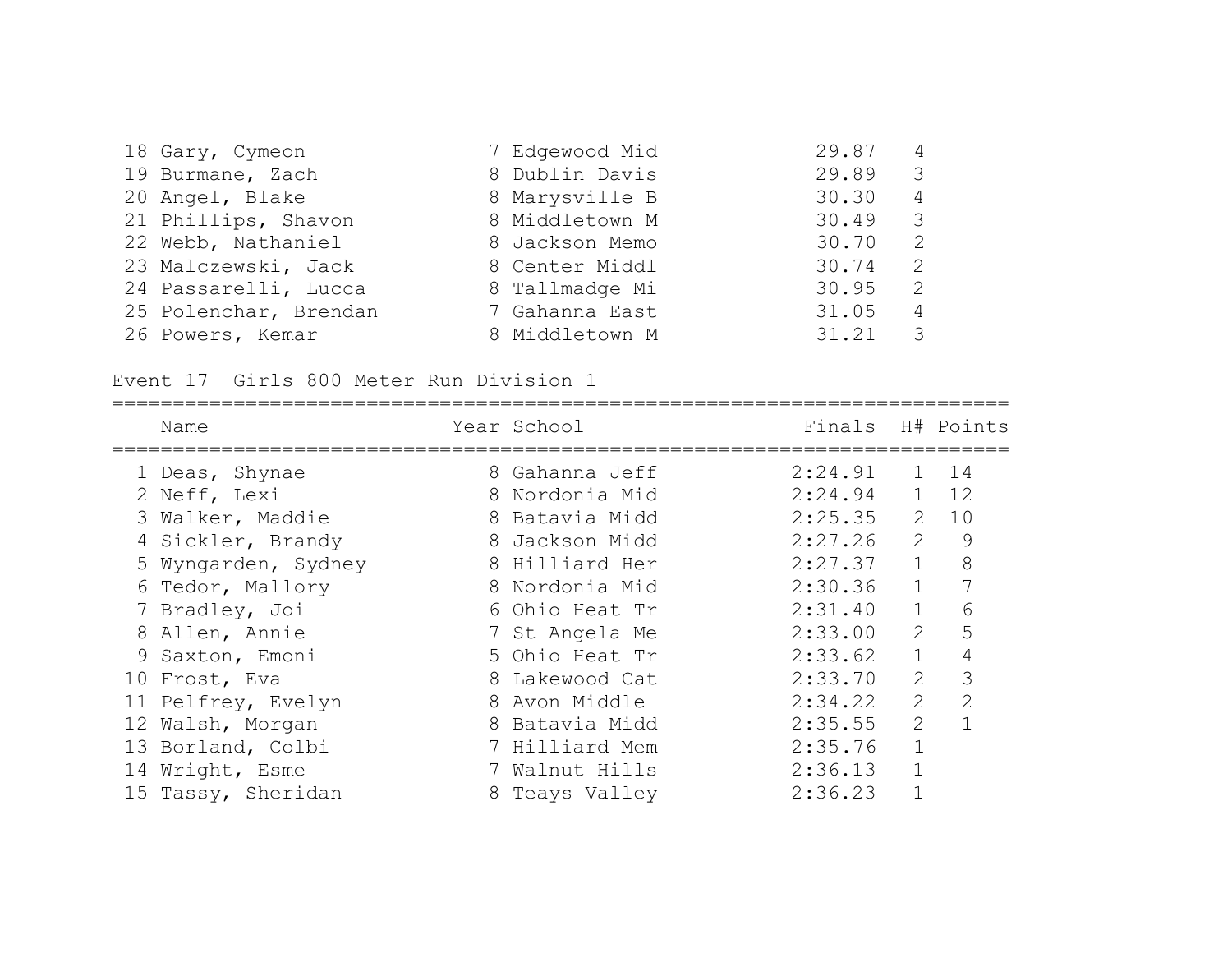| 16 Trivette, Jenna    | 8 Hilliard Mem | 2:38.57     | 2              |
|-----------------------|----------------|-------------|----------------|
| 17 Byars, Maggie      | 7 Walnut Hills | 2:40.36     | $\mathbf{1}$   |
| 18 Jablonski, Leah    | 8 Clovers      | 2:40.94     | $\overline{2}$ |
| 19 Hallock, Sarah     | 7 Loveland Tig | 2:41.59     | $\mathbf{2}$   |
| 20 Fierst, Lea        | 8 Brecksville- | 2:41.72     | 2              |
| 21 Ferguson, Morgan   | 8 Avon Middle  | 2:41.82     | 2              |
| 22 Courter, Mackenzie | 8 Wapakoneta M | 2:43.23     | 2              |
| 23 Rauser, Ava        | 8 Ruffing Mont | 2:44.42     | 2              |
| 24 Adams, Ana         | 7 Sidney Middl | 2:44.46     | $\overline{1}$ |
| 25 Buddelmeyer, Katy  | 8 Springboro J | $2:46.64$ 1 |                |
| 26 Shaw, Christine    | 8 Hamilton Tow | 2:49.97     | $\mathbf{1}$   |
| 27 Hardy, Leah        | 7 Marysville B | 2:50.28     | $\mathbf{1}$   |
| 28 Ferre, Libby       | 7 Walnut Hills | 2:51.46     | 2              |
| 29 Dwyer, Claire      | 7 Loveland Tig | 2:52.04     | $\mathbf{1}$   |
| 30 Bergert, Becky     | 8 Jackson Midd | 3:06.66     | 2              |
| 31 Graff, Amanda      | 7 Loveland Tig | 3:08.22     | 2              |

Event 18 Boys 800 Meter Run Division 1

| Name               | Year School    | Finals H# Points |               |              |
|--------------------|----------------|------------------|---------------|--------------|
| 1 Mcgill, Malachi  | 7 Ohio Heat Tr | 2:02.35          |               | $1 \t14$     |
| 2 Jesser, John     | 8 Brecksville- | 2:08.45          |               | $2 \quad 12$ |
| 3 Esper, Logan     | 8 Solon Middle | 2:09.08          | $\mathcal{P}$ | 10           |
| 4 House, Benji     | 8 Wadsworth Mi | 2:10.14          | $\mathcal{P}$ | - 9          |
| 5 Smith, Conant    | 8 Middletown M | 2:10.17          |               | 8            |
| 6 Skillman, Carson | 8 Dublin Davis | 2:11.39          |               |              |
| 7 Fanning, Kerrick | 8 Tiffin Middl | 2:11.65          |               | 6            |
| 8 Ward, Drew       | 8 Thomas Ewing | 2:12.06          |               | 5            |
|                    |                |                  |               |              |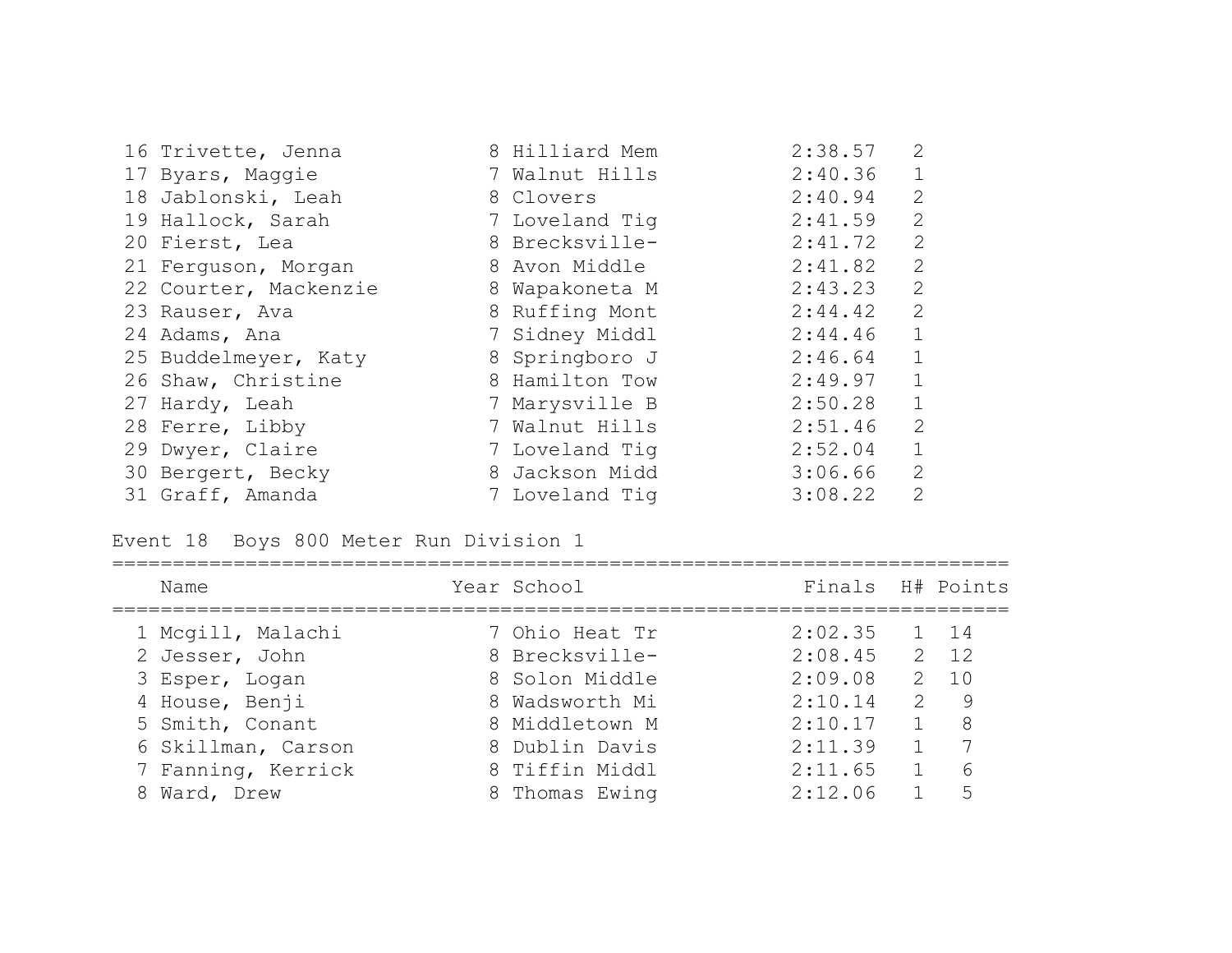| 9 Youngblood, Zamir 8 Ponitz Middl |                        | 2:12.81 | 2              | 4            |
|------------------------------------|------------------------|---------|----------------|--------------|
| 10 Million, Braylen                | 7 Middletown M         | 2:12.97 | 1              | 3            |
| 11 Brown, Zachary                  | 8 Tallmadge Mi         | 2:15.17 | $\mathbf{2}$   | $\mathbf{2}$ |
| 12 Moyer, Nick                     | 8 Avon Middle          | 2:15.88 | $\mathbf{1}$   | $\mathbf{1}$ |
| 13 Adams, Morgan                   | 8 Rocks                | 2:16.44 | $\overline{2}$ |              |
| 14 Justus, Zack                    | 8 Kings Junior         | 2:17.55 | $\mathbf 1$    |              |
| 15 Skapura, Ben                    | 8 Brecksville-         | 2:17.66 | $\mathbf{1}$   |              |
| 16 Gray, Micah                     | 7 Princeton Co         | 2:18.41 | $\mathbf 1$    |              |
| 17 Trolinger, Gage                 | 7 Hilliard Her         | 2:18.48 | $\mathbf{2}$   |              |
| 18 Diller, Isaiah                  | 8 Bowling Gree         | 2:22.97 | $\mathbf{2}$   |              |
| 19 Green, Nathaniel                | 8 Lake Local M         | 2:22.98 | $\overline{2}$ |              |
| 20 Mcclain, Patrick                | 7 Sidney Middl         | 2:23.11 | $\overline{2}$ |              |
| 21 Flaherty, Gavin                 | 8 Hamilton Tow 2:24.38 |         | $\mathbf 1$    |              |
| 22 Bailey, Nick                    | 8 Cloverleaf M         | 2:24.58 | $\mathbf{2}$   |              |
| 23 Tassy, Edouard                  | 8 Teays Valley         | 2:24.78 | $\mathbf 1$    |              |
| 24 Bermudez, D'Anthony             | 7 Pleasant Vie         | 2:25.00 | $\mathbf 1$    |              |
| 25 Sapp, Carter                    | 8 Donnell Midd         | 2:25.51 | $\mathbf 1$    |              |
| 26 Pitts, Tobias                   | 7 Dublin Davis         | 2:27.36 | $\mathbf{1}$   |              |
| 27 Dobbins, Aaron                  | 8 Ponitz Middl         | 2:28.47 | $\mathbf 1$    |              |
| 28 Weber, Dalton                   | 8 Licking Heig         | 2:28.56 | $\mathbf{2}$   |              |
| 29 Speasmaker, John                | 8 Marysville B         | 2:30.63 | $\overline{2}$ |              |
| 30 Newsome, Blake                  | 8 Hamilton Tow         | 2:31.63 | $\mathbf 1$    |              |
| 31 Chavarria, Jordy                | 8 Oakwood Midd         | 2:34.67 | $\mathbf{2}$   |              |
| 32 Fry, Michael                    | 8 Pleasant Vie         | 2:37.31 | $\mathbf 1$    |              |

Event 19 Girls 200 Meter Dash Division 1

Top 8 Advance by Time Name Year School Prelims H#

===================================================================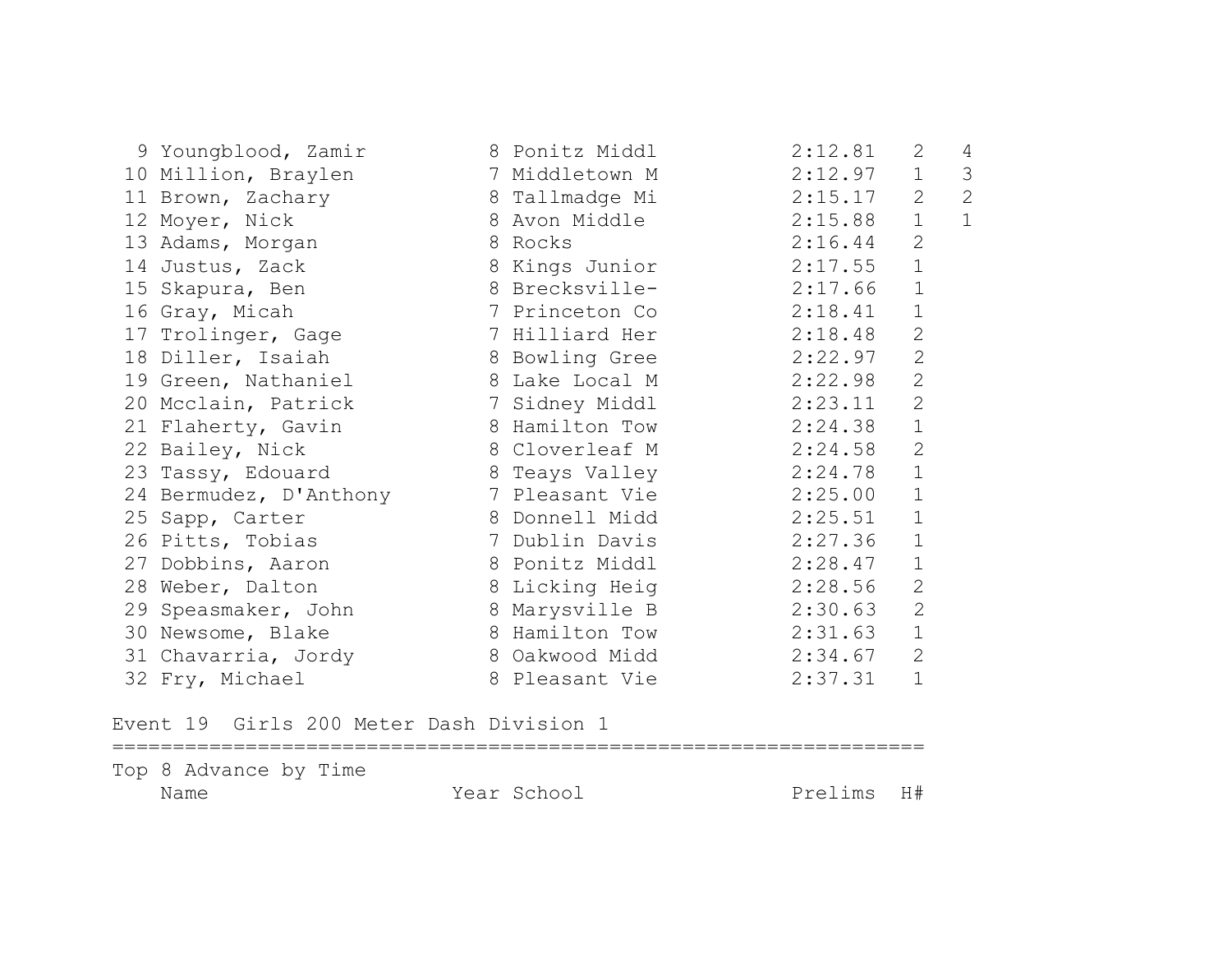|                                                                                                                                                                                                                                                                                                                                                                                                                                                                                                                                                    |                                                  | 25.91q                                                                                                                                                                                                                                                                                                                                                                                                                                                                            | 4              |
|----------------------------------------------------------------------------------------------------------------------------------------------------------------------------------------------------------------------------------------------------------------------------------------------------------------------------------------------------------------------------------------------------------------------------------------------------------------------------------------------------------------------------------------------------|--------------------------------------------------|-----------------------------------------------------------------------------------------------------------------------------------------------------------------------------------------------------------------------------------------------------------------------------------------------------------------------------------------------------------------------------------------------------------------------------------------------------------------------------------|----------------|
|                                                                                                                                                                                                                                                                                                                                                                                                                                                                                                                                                    |                                                  | 26.18q                                                                                                                                                                                                                                                                                                                                                                                                                                                                            | 5              |
|                                                                                                                                                                                                                                                                                                                                                                                                                                                                                                                                                    |                                                  | 26.49q                                                                                                                                                                                                                                                                                                                                                                                                                                                                            | $\mathbf{1}$   |
|                                                                                                                                                                                                                                                                                                                                                                                                                                                                                                                                                    |                                                  | 26.88q                                                                                                                                                                                                                                                                                                                                                                                                                                                                            | 6              |
|                                                                                                                                                                                                                                                                                                                                                                                                                                                                                                                                                    |                                                  | 26.95q                                                                                                                                                                                                                                                                                                                                                                                                                                                                            | $\mathbf{1}$   |
|                                                                                                                                                                                                                                                                                                                                                                                                                                                                                                                                                    |                                                  | 26.99q                                                                                                                                                                                                                                                                                                                                                                                                                                                                            | 6              |
|                                                                                                                                                                                                                                                                                                                                                                                                                                                                                                                                                    |                                                  | 27.05q                                                                                                                                                                                                                                                                                                                                                                                                                                                                            | 4              |
|                                                                                                                                                                                                                                                                                                                                                                                                                                                                                                                                                    |                                                  | 27.35q                                                                                                                                                                                                                                                                                                                                                                                                                                                                            | 4              |
|                                                                                                                                                                                                                                                                                                                                                                                                                                                                                                                                                    |                                                  | 27.38                                                                                                                                                                                                                                                                                                                                                                                                                                                                             | 3              |
|                                                                                                                                                                                                                                                                                                                                                                                                                                                                                                                                                    |                                                  | 27.41                                                                                                                                                                                                                                                                                                                                                                                                                                                                             | 6              |
|                                                                                                                                                                                                                                                                                                                                                                                                                                                                                                                                                    |                                                  | 27.65                                                                                                                                                                                                                                                                                                                                                                                                                                                                             | $\mathbf 1$    |
|                                                                                                                                                                                                                                                                                                                                                                                                                                                                                                                                                    |                                                  |                                                                                                                                                                                                                                                                                                                                                                                                                                                                                   | $\sqrt{2}$     |
|                                                                                                                                                                                                                                                                                                                                                                                                                                                                                                                                                    |                                                  | 27.85                                                                                                                                                                                                                                                                                                                                                                                                                                                                             | $\overline{2}$ |
|                                                                                                                                                                                                                                                                                                                                                                                                                                                                                                                                                    |                                                  | 28.10                                                                                                                                                                                                                                                                                                                                                                                                                                                                             | 5              |
|                                                                                                                                                                                                                                                                                                                                                                                                                                                                                                                                                    |                                                  | 28.15                                                                                                                                                                                                                                                                                                                                                                                                                                                                             | $\mathsf S$    |
|                                                                                                                                                                                                                                                                                                                                                                                                                                                                                                                                                    |                                                  | 28.20                                                                                                                                                                                                                                                                                                                                                                                                                                                                             | $\mathcal{S}$  |
|                                                                                                                                                                                                                                                                                                                                                                                                                                                                                                                                                    |                                                  | 28.21                                                                                                                                                                                                                                                                                                                                                                                                                                                                             | 4              |
|                                                                                                                                                                                                                                                                                                                                                                                                                                                                                                                                                    |                                                  | 28.25                                                                                                                                                                                                                                                                                                                                                                                                                                                                             | 3              |
|                                                                                                                                                                                                                                                                                                                                                                                                                                                                                                                                                    |                                                  | 28.38                                                                                                                                                                                                                                                                                                                                                                                                                                                                             | 6              |
|                                                                                                                                                                                                                                                                                                                                                                                                                                                                                                                                                    |                                                  | 28.41                                                                                                                                                                                                                                                                                                                                                                                                                                                                             | $\overline{4}$ |
|                                                                                                                                                                                                                                                                                                                                                                                                                                                                                                                                                    |                                                  | 28.50                                                                                                                                                                                                                                                                                                                                                                                                                                                                             | $\overline{4}$ |
|                                                                                                                                                                                                                                                                                                                                                                                                                                                                                                                                                    |                                                  | 28.61                                                                                                                                                                                                                                                                                                                                                                                                                                                                             | $\overline{4}$ |
|                                                                                                                                                                                                                                                                                                                                                                                                                                                                                                                                                    |                                                  | 28.70                                                                                                                                                                                                                                                                                                                                                                                                                                                                             | $\mathbf{1}$   |
|                                                                                                                                                                                                                                                                                                                                                                                                                                                                                                                                                    |                                                  | 28.78                                                                                                                                                                                                                                                                                                                                                                                                                                                                             | $\epsilon$     |
|                                                                                                                                                                                                                                                                                                                                                                                                                                                                                                                                                    |                                                  | 28.82                                                                                                                                                                                                                                                                                                                                                                                                                                                                             | $\mathbf{2}$   |
|                                                                                                                                                                                                                                                                                                                                                                                                                                                                                                                                                    |                                                  | 28.99                                                                                                                                                                                                                                                                                                                                                                                                                                                                             | $\mathbf{1}$   |
|                                                                                                                                                                                                                                                                                                                                                                                                                                                                                                                                                    |                                                  | 29.01                                                                                                                                                                                                                                                                                                                                                                                                                                                                             | 5              |
| Preliminaries<br>1 Podojil, Anna<br>2 Torrence, Rayannah<br>3 Wood, Jaydan<br>4 Yeast, Kiyah<br>5 Cunningham, Cyncere<br>6 Mann, Abri<br>7 Coleman, Ariana<br>8 Myers, Diamond<br>9 Clark, Sydney<br>10 Andrews, Kaitlyn<br>11 Agyekum, Brenda<br>12 Johnson, Allure<br>14 Owens, Arin<br>15 Hampton, Zayna<br>16 Thomas, Samantha<br>18 Kelley, Elyse<br>19 Gray, Nadia<br>20 Sheets, Rylee<br>21 Oliver, Drew<br>22 Angerman, Isabelle<br>23 Gregory, Cassidy<br>24 Newland, Haley<br>25 Walker, Faith<br>26 Williams, Daria<br>27 Rhodes, Haley | 13 Washington, Delia<br>17 Olujide-ajibade, Fola | 8 Indian Hill<br>8 West Akron T<br>8 Ohio Heat Tr<br>7 Fremont Midd<br>7 Cleveland Mu<br>8 Pleasant Vie<br>8 Canal Winche<br>8 West Akron T<br>8 Cloverleaf M<br>7 St Columban<br>8 Olentangy Or<br>8 Stanton Midd<br>8 Walnut Hills<br>8 Gahanna Jeff<br>7 Hilliard Her<br>7 Lee Burneson<br>7 Davis MS<br>8 Shawnee Midd<br>8 Green Middle<br>8 Pleasant Vie<br>8 West Akron T<br>8 Clovers<br>7 Gahanna Jeff<br>7 Davis MS<br>8 Princeton Co<br>7 St Joseph &<br>8 Lake Middle | 27.84          |

===================================================================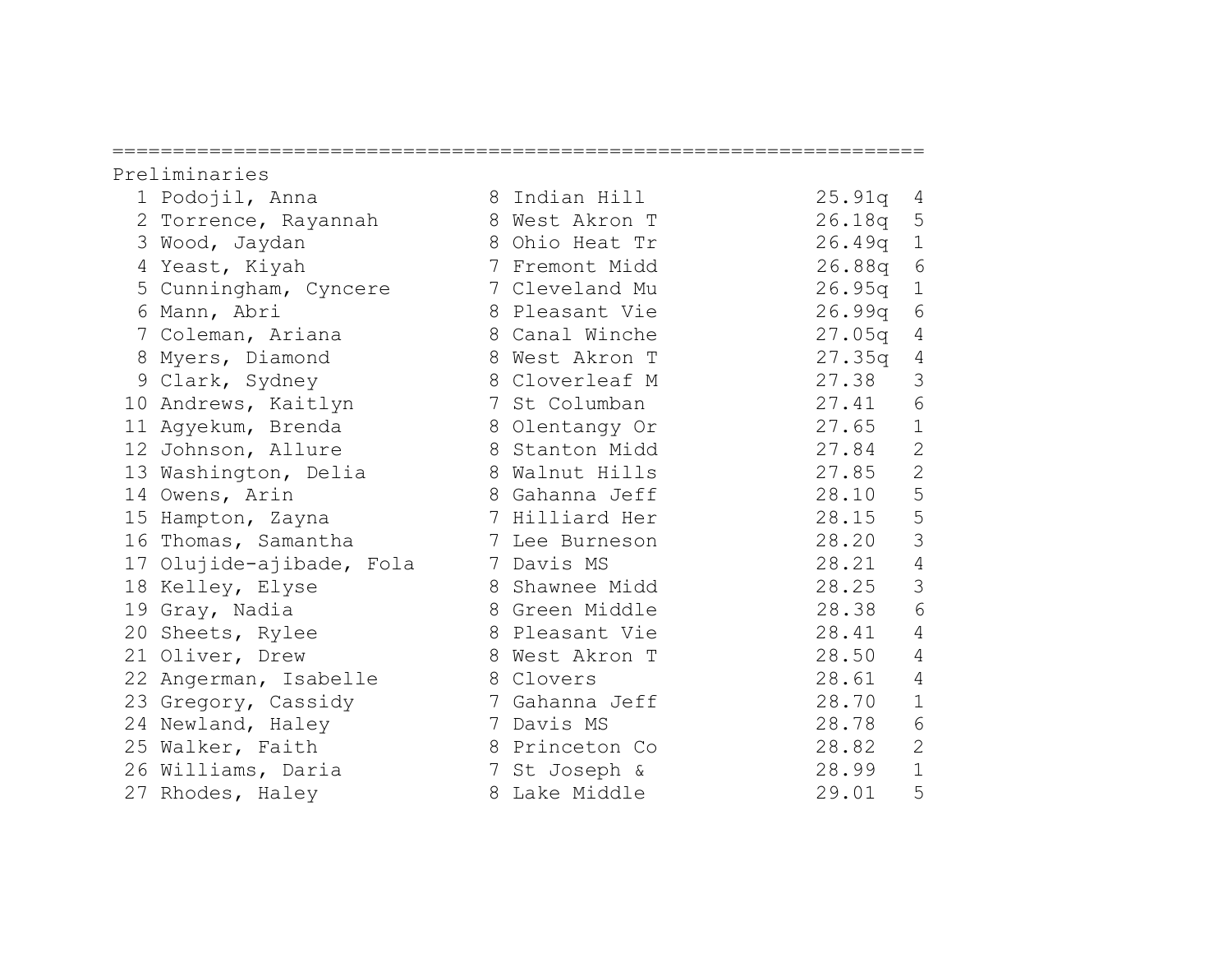| 28 Virzi, Joely      | 7 St Andrew Sc | 29.12      |                |
|----------------------|----------------|------------|----------------|
| 29 North, Karlee     | 7 Clovers      | 29.14      | 2              |
| 30 Carmichael, Naiya | 8 Davis MS     | 29.36      | -2             |
| 31 Cantu, Penelope   | 7 Welty Middle | 29.59      | 6              |
| 32 Williams, Kenaday | 8 Pleasant Vie | 30.07      | 2              |
| 33 Captain, Tamir    | 8 Walnut Hills | 30.31      | $\overline{1}$ |
| 34 Warner, Gillian   | 8 Springboro J | 30.52      | -3             |
| 35 Baffoe, Nijah     | 6 West Akron T | 31.21      | 6              |
| 36 Stewart, Kennedy  | 7 Princeton Co | 32.72      | 5              |
| 37 Lofton, Shayla    | 6 Stanton Midd | 33.04      | 5              |
| -- Harris, Shaundra  | 8 Cleveland Mu | <b>DNF</b> | 5              |

Event 19 Girls 200 Meter Dash Division 1

| Name                  | Year School    | Finals Points |    |
|-----------------------|----------------|---------------|----|
| Finals                |                |               |    |
| 1 Podojil, Anna       | 8 Indian Hill  | 25.55 14      |    |
| 2 Torrence, Rayannah  | 8 West Akron T | 25.92 12      |    |
| 3 Wood, Jaydan        | 8 Ohio Heat Tr | 25.95         | 10 |
| 4 Yeast, Kiyah        | 7 Fremont Midd | 26.25         | 9  |
| 5 Cunningham, Cyncere | 7 Cleveland Mu | 26.87         | 8  |
| 6 Coleman, Ariana     | 8 Canal Winche | 27.28         | 7  |
| 7 Mann, Abri          | 8 Pleasant Vie | 27.28         | 6  |
| 8 Myers, Diamond      | 8 West Akron T | 27.49         | 5  |

Event 20 Boys 200 Meter Dash Division 1

===================================================================

Top 8 Advance by Time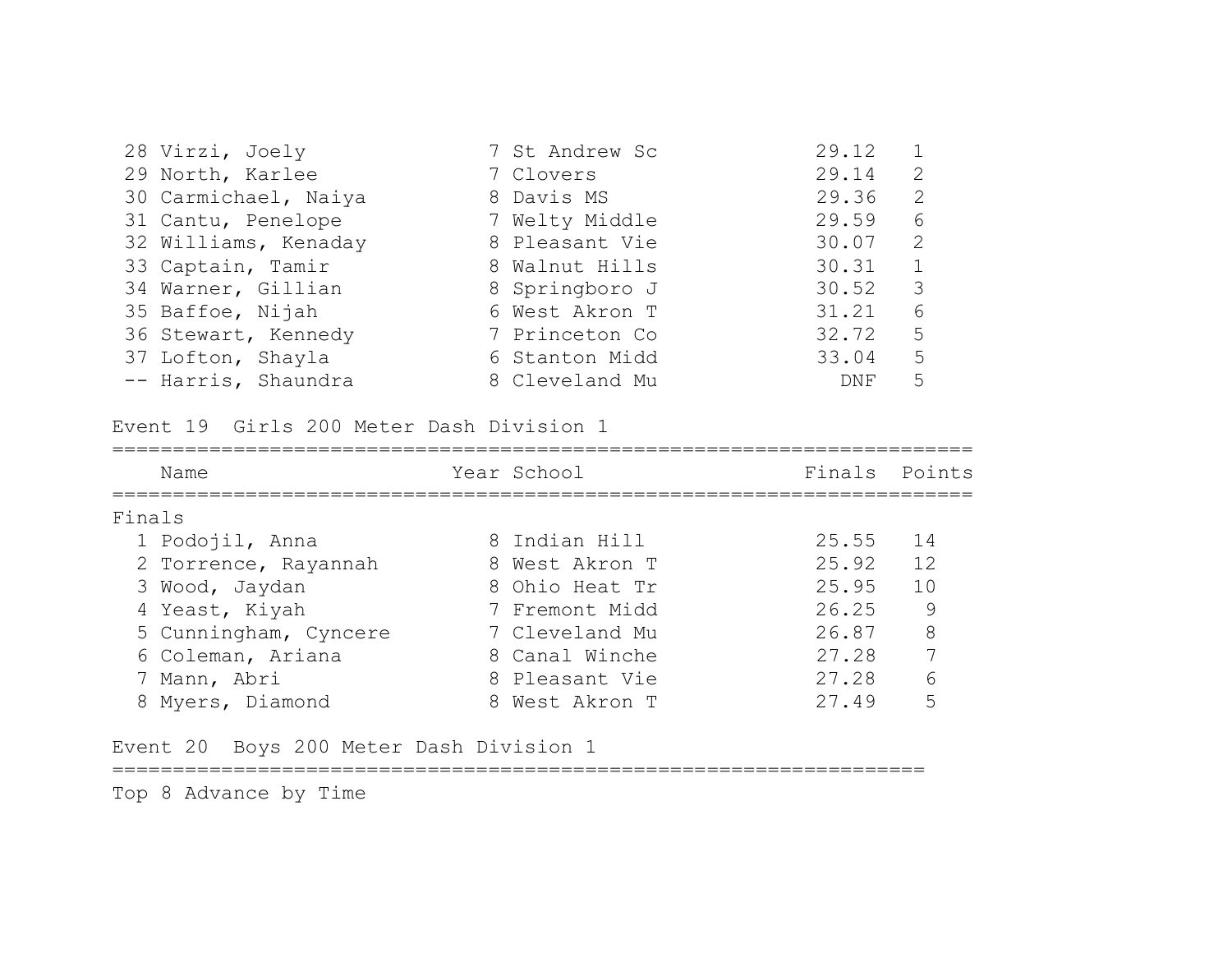| Name                                                 | Year School    | Prelims                      | H#             |        |
|------------------------------------------------------|----------------|------------------------------|----------------|--------|
| ===================================<br>Preliminaries |                | ============================ |                |        |
| 1 Simuel, Terry                                      | 8 Ohio Heat Tr | 23.17q                       | 6              |        |
| 2 Dwyer, Justin                                      | 8 Lakota Plain | 23.21q                       | 4              |        |
| 3 Hargrove, Theran                                   | 8 Warren City  | 23.68q                       | 6              |        |
| 4 Holsinger, Eric                                    | 8 Rocks        | 23.71q                       | 6              |        |
| 5 Mitchell, Joshua                                   | 8 West Akon Tr | 23.72q                       | 5              |        |
| 6 Trent, Lacarr                                      | 8 Gahanna East | 23.77q                       | $\mathbf{2}$   |        |
| 7 Dickerson, Tyris                                   | 8 West Akon Tr | 24.01q                       | 4              |        |
| 8 Hudgins, Jalen                                     | 7 Sidney Middl | 24.07q                       | $1\,$          |        |
| 9 Swanson, Jalen                                     | 8 Walnut Hills | 24.49                        | 4              | 24.481 |
| 10 Lefevre, Robby                                    | 8 Fort Recover | 24.49                        | 2              | 24.487 |
| 11 Cornett, Gibson                                   | 8 Canal Winche | 24.65                        | 3              |        |
| 12 Russell, Joey                                     | 8 Pleasant Vie | 25.13                        | 5              | 25.124 |
| 13 Jackson, Jamir                                    | 8 Ohio Heat Tr | 25.13                        | 2              | 25.130 |
| 14 Morgan, Jourdain                                  | 7 Gahanna East | 25.18                        | 6              |        |
| 15 Protsman, Seth                                    | 7 Lake Local M | 25.19                        | $\mathbf 1$    |        |
| 16 Douglas, Brailon                                  | 8 Ponitz Middl | 25.22                        | 5              | 25.213 |
| 17 Major, Jonathan                                   | 8 Center Middl | 25.22                        | 3              | 25.219 |
| 18 Barber, Brent                                     | 8 Pleasant Vie | 25.30                        | 3              |        |
| 19 Endrizal, Aaron                                   | 8 Avon Middle  | 25.34                        | $\mathbf 1$    |        |
| 20 Scott, Tyler                                      | 7 West Akon Tr | 25.35                        | $\overline{4}$ |        |
| 21 Curry, Dominic                                    | 7 Hilliard Her | 25.62                        | $\mathfrak{Z}$ |        |
| 22 Lamb, Cody                                        | 8 Champion Mid | 25.64                        | $\overline{4}$ | 25.638 |
| 23 Hamilton, Mason                                   | 8 Thomas Ewing | 25.64                        | $\mathcal{S}$  | 25.639 |
| 24 Kazmierczak, Mathew                               | 8 Marysville B | 25.65                        | 6              |        |
| 25 Payne, Nigeal                                     | 8 Walnut Hills | 25.76                        | $\mathbf{1}$   | 25.753 |
| 26 Pleasant, Kyler                                   | 8 Sidney Middl | 25.76                        | 5              | 25.754 |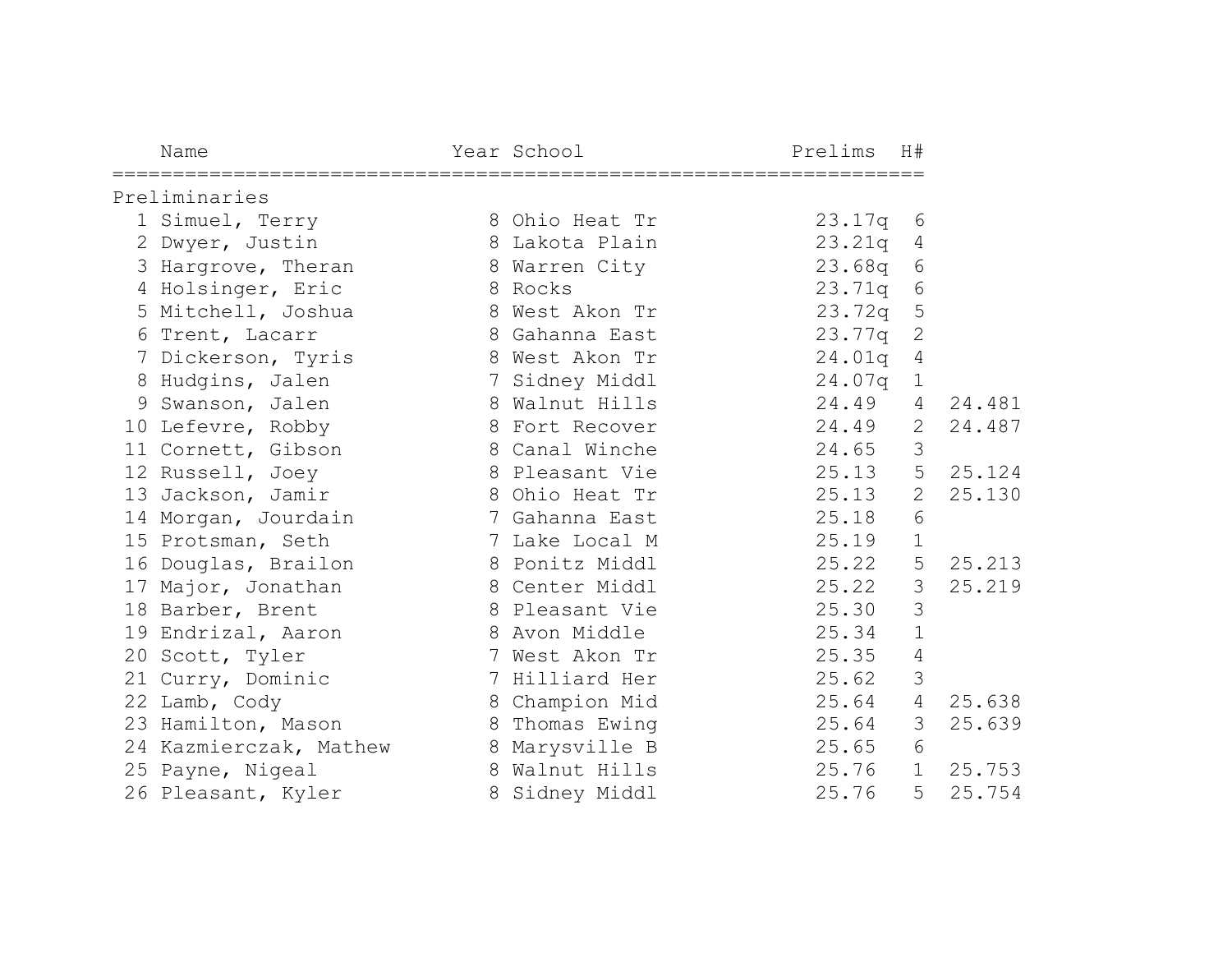| 27 Sapp, Carter       | 8 Donnell Midd | 25.78     | 3                       |
|-----------------------|----------------|-----------|-------------------------|
| 28 Washington, Mason  | 7 Dublin Davis | 25.80     | $\overline{\mathbf{3}}$ |
| 29 Dukes, Isaiah      | 8 Pleasant Vie | 25.97     | 4                       |
| 30 Brown, De'yon      | 7 Middletown M | 26.47     | 2                       |
| 31 Johnson, Kailon    | 8 Middletown M | 26.62     | 2                       |
| 32 Phillips, Shavon   | 8 Middletown M | 26.72     | 2                       |
| 33 Fannin, Shaun      | 7 Pleasant Vie | $26.93$ 5 |                         |
| 34 Daniel, Robert     | 7 Tiffin Middl | 26.94     | $\overline{1}$          |
| 35 Matthews, Evan     | 8 Dublin Davis | 26.99     | 5                       |
| 36 Richardson, Damien | 8 Marysville B | 27.19     | 6                       |
| 37 Walker, Jordan     | 8 Incarnate Wo | 27.46     | 2                       |
| 38 Rassassane, Matt   | 8 Pleasant Vie | 27.94     | $\overline{1}$          |
| 39 Jackson, Raymond   | 5 St Columban  | 32.92     | 1                       |

Event 20 Boys 200 Meter Dash Division 1

|        | Name               | Year School    | Finals Points |    |
|--------|--------------------|----------------|---------------|----|
| Finals |                    |                |               |    |
|        | 1 Dwyer, Justin    | 8 Lakota Plain | 22.73         | 14 |
|        | 2 Simuel, Terry    | 8 Ohio Heat Tr | 22.98         | 12 |
|        | 3 Trent, Lacarr    | 8 Gahanna East | 23.12         | 10 |
|        | 4 Holsinger, Eric  | 8 Rocks        | 23.62         | 9  |
|        | 5 Mitchell, Joshua | 8 West Akon Tr | 23.63         | 8  |
|        | 6 Hargrove, Theran | 8 Warren City  | 23.70         | 7  |
|        | 7 Dickerson, Tyris | 8 West Akon Tr | 24.20         | 6  |
|        | 8 Hudgins, Jalen   | 7 Sidney Middl | 24.68         | 5  |

Event 21 Girls 3200 Meter Run Division 1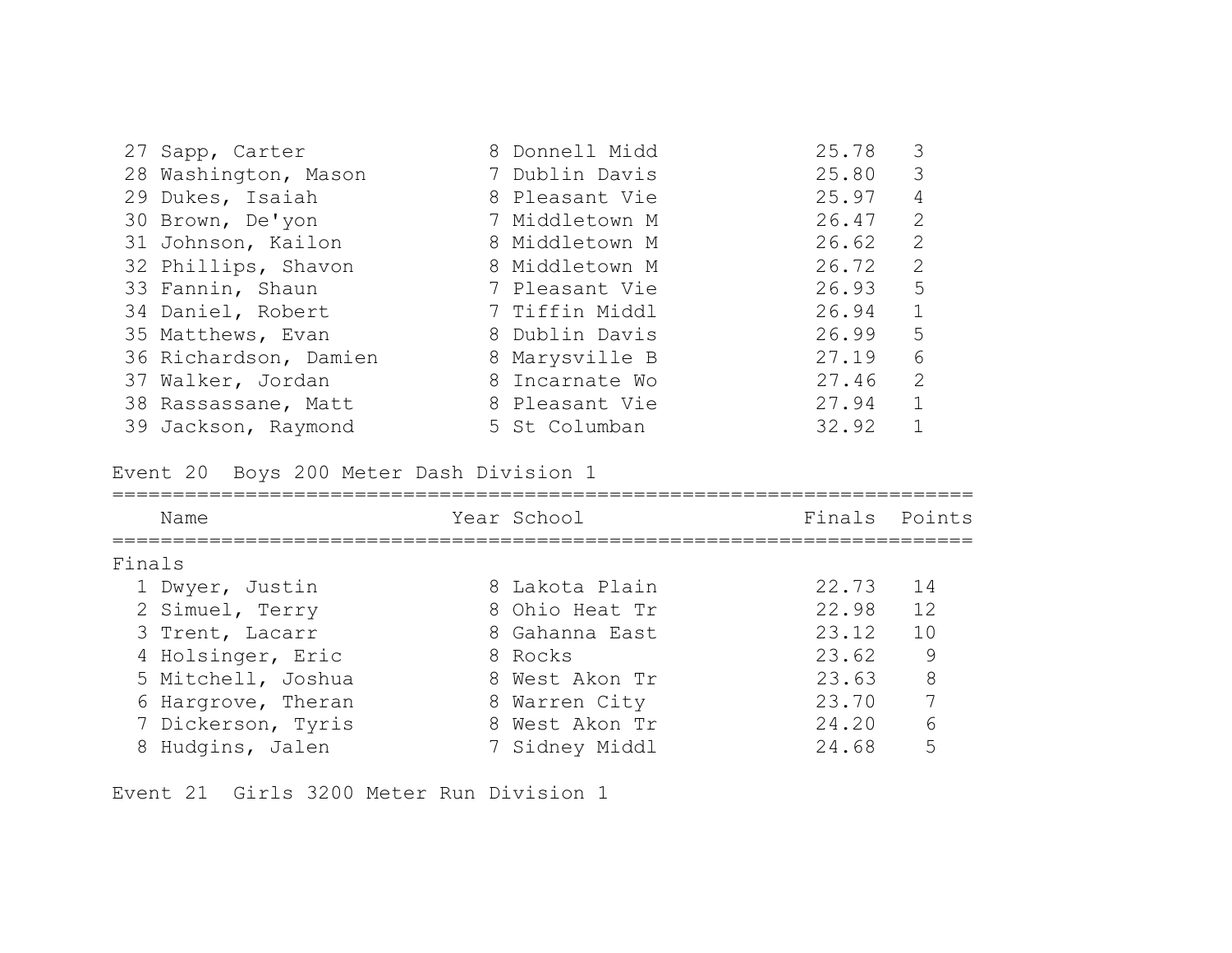| Name                    | Year School    | Finals Points |               |
|-------------------------|----------------|---------------|---------------|
| 1 Saylor, Kelsey        | 8 Springboro J | 12:19.83      | 14            |
| 2 Kuhn, Andrea          | 8 Watkins Midd | 12:23.90      | 12            |
| 3 Frombach, Jules       | 8 Avon Middle  | 12:32.91      | 10            |
| 4 Clay, Natalie         | 7 Gahanna Jeff | 12:33.40      | 9             |
| 5 Keim, Amanda          | 7 St Angela Me | 12:40.24      | 8             |
| 6 Sickler, Brandy       | 8 Jackson Midd | 12:51.59      | 7             |
| 7 Moller-jensen, Cecile | 7 Avon Middle  | 12:54.41      | 6             |
| 8 Tedor, Mallory        | 8 Nordonia Mid | 13:11.76      | 5             |
| 9 Vogel, Allie          | 8 Davis MS     | 13:14.32      | 4             |
| 10 Lightcap, Ainsley    | 8 Springboro J | 13:17.35      | 3             |
| 11 Koehler, Shanna      | 8 Avon Middle  | 13:31.59      | $\mathcal{L}$ |
| 12 Szabo, Maggie        | 7 Davis MS     | 13:56.82      |               |
| 13 Berry, Blake         | 8 Davis MS     | 14:46.91      |               |
| -- Adelman, Kate        | 8 Davis MS     | DNF           |               |

Event 22 Boys 3200 Meter Run Division 1

| Name                | Year School    | Finals Points |      |
|---------------------|----------------|---------------|------|
| 1 Harr, Aidan       | 8 Welty Middle | 10:46.93      | $14$ |
| 2 Cummings, Caleb   | 8 A.I. Root Mi | 11:01.23      | 12   |
| 3 Kelker, Alex      | 8 Lakota Plain | 11:27.76      | 10   |
| 4 Barchet, Jack     | 8 Brecksville- | 11:31.81      | - 9  |
| 5 Moreland, Dawson  | 8 Big Walnut   | 11:33.95      | 8    |
| 6 Wierzbicki, Tyler | 8 Lake Local M | 11:36.38      | 7    |
| 7 Mckenzie, Collin  | 7 Dublin Davis | 11:44.91      |      |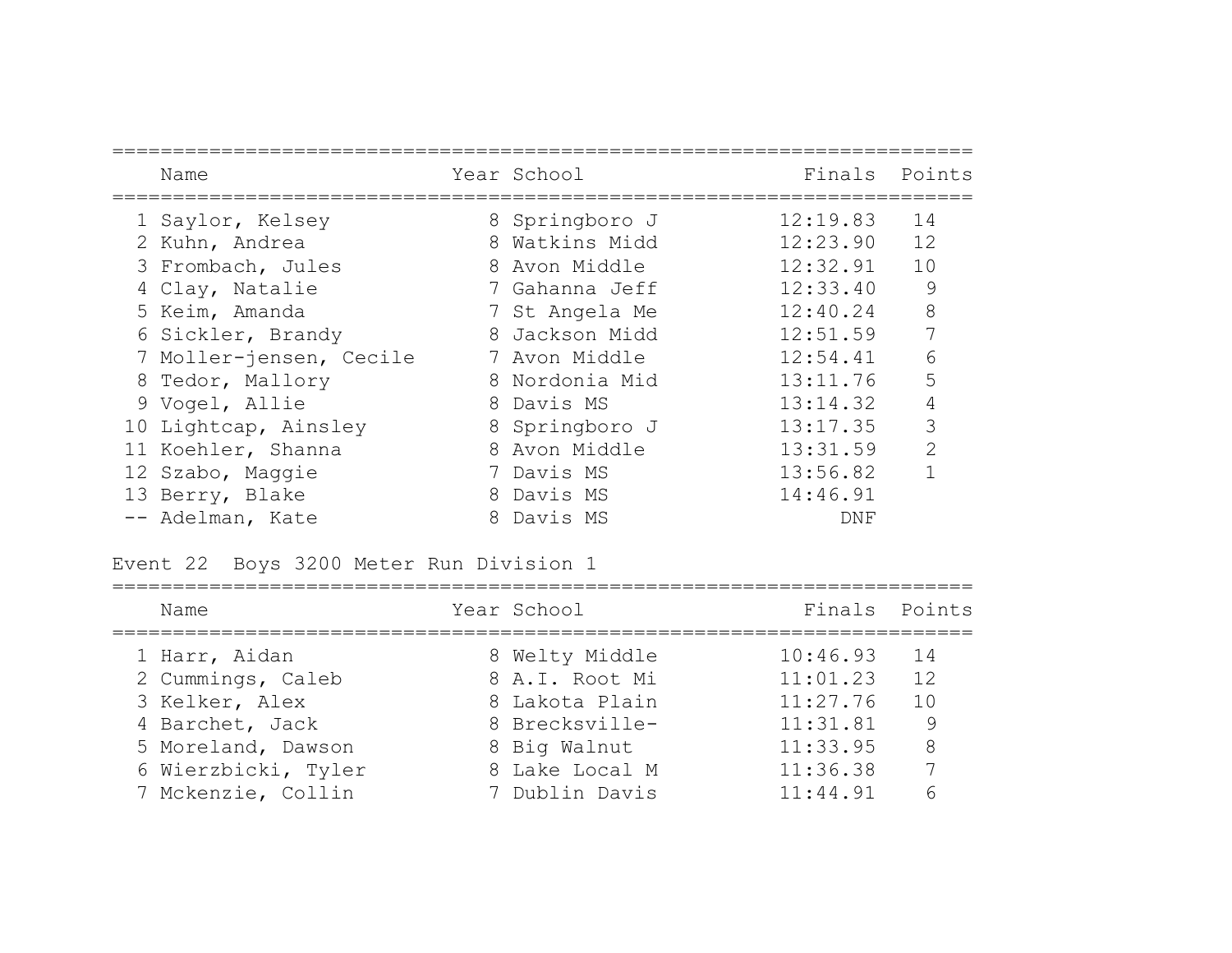| 8 Clevinger, Nathaniel | 8 Lake Local M | 11:49.94     | 5 |
|------------------------|----------------|--------------|---|
| 9 Rodstrom, Elliot     | 7 St Angela Me | 12:04.43     | 4 |
| 10 Gembarski, Jonathan | 8 Solon        | $12:54.10$ 3 |   |

```
Event 23 Girls 4x400 Meter Relay Division 1
```

| School                           | Points<br>Finals           |  |
|----------------------------------|----------------------------|--|
| 1 Gahanna Jefferson              | 4:13.42<br>14              |  |
| 1) Houpe, Trinity 7              | 2) Gregory, Cassidy 7      |  |
| 3) Redmond, Arie 8               | 4) Darnell, Morgan 7       |  |
| 2 Hilliard Heritage Middle Schoo | 12<br>4:17.21              |  |
| 1) Wyngarden, Sydney 8           | 2) Brletic, Aaliyah 8      |  |
| 3) Rispress, Stacia 8            | 4) Walters, Naomi 7        |  |
| 3 Avon Middle School             | 4:32.48<br>10              |  |
| 1) Lehoty, Katie 7               | 2) Pelfrey, Evelyn 8       |  |
| 3) Kraszewski, Karissa 7         | 4) Ferguson, Morgan 8      |  |
| 4 Davis MS                       | 9<br>4:40.85               |  |
| 1) Olujide-ajibade, Fola 7       | 2) Davis, Marlea 7         |  |
| 3) Moeller, Macy 8               | 4) Olujide-ajibade, Folu 7 |  |
| 5 Princeton Community Middle Sch | 4:48.95<br>8               |  |
| 1) Stewart, Kennedy 7            | 2) Childs, Kennedy 8       |  |
| 3) Lojinger, Kelly 8             | 4) Gentry, Kayla 8         |  |
| 6 Clovers                        | 4:50.35<br>7               |  |
| 1) Workman, Grace 8              | 2) Marsalek, Grace 7       |  |
| 3) Ainsworth, Liddie 7           | 4) Holsiger, Erin 8        |  |
| 7 Wayne                          | 5:00.47<br>6               |  |
| 1) Youn, Elisa 8                 | 2) Nelson, Ladeja 8        |  |
| 3) Hedges, Jenna 8               | 4)                         |  |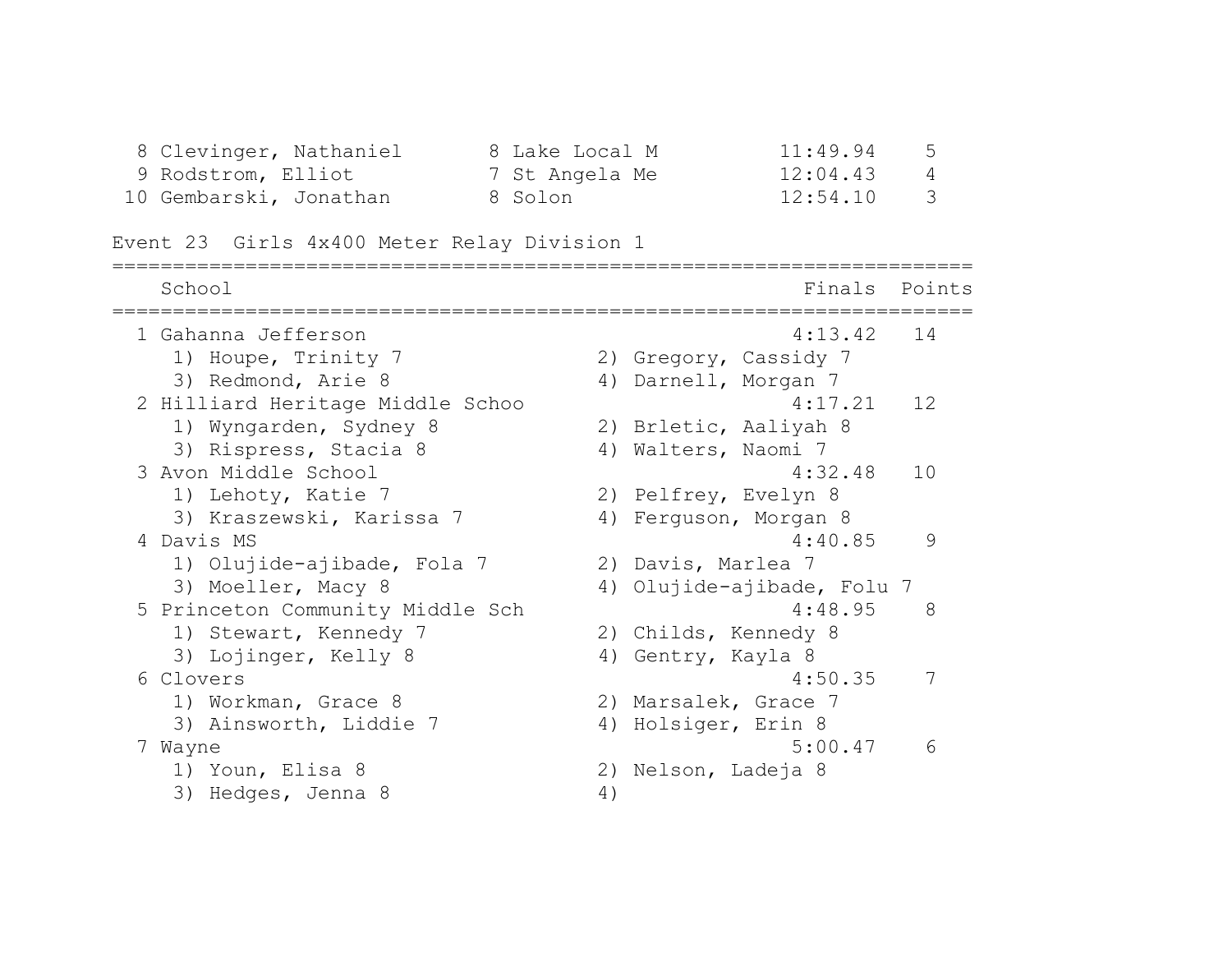8 Hamilton Township Girls 5:09.38 5<br>1) Christman, Tierra 8 31 Shaw, Christing 8

- 
- 1) Christman, Tierra 8 2) Shaw, Christine 8
	-
- 3) Davis, Chloe 8 4) Perry, Alyssa 8

Event 24 Boys 4x400 Meter Relay Division 1

| School                           |    | Finals H# Points       |              |      |
|----------------------------------|----|------------------------|--------------|------|
| 1 Ohio Heat Track Club           |    | 3:36.20                |              | 1 14 |
| 1) Jackson, Jamir 8              |    | 2) Morosky, Mike 8     |              |      |
| 3) Mcgill, Malachi 7             | 4) | Simuel, Terry 8        |              |      |
| 2 Ponitz Middle School           |    | 3:45.07                |              | 2 12 |
| 1) Douglas, Brailon 8            |    | 2) Youngblood, Zamir 8 |              |      |
| 3) Dobbins, Aaron 8              | 4) | Famble, Rio 8          |              |      |
| 3 Springboro Junior High         |    | 3:45.60                | 2            | 10   |
| 1) Whipps, Chase 7               |    | 2) Raflik, Dayton 8    |              |      |
| 3) Kuhbander, Sam 8              |    | 4) Fessler, Jack 8     |              |      |
| 4 Middletown Middle School       |    | 3:46.59                | 2            | 9    |
| 1) Richards, Jermaine 8          |    | 2) Williams, Cam 8     |              |      |
| 3) Smith, Michael 7              |    | 4) Million, Braylen 7  |              |      |
| 5 Dublin Davis                   |    | 3:54.55                | $\mathbf{1}$ | 8    |
| 1) Sopher, Jordan 8              |    | 2) Gayler, Josh 8      |              |      |
| 3) Skillman, Carson 8            |    | 4) Freeman, Mohamed 7  |              |      |
| 6 Princeton Community Middle Sch |    | 3:55.55                | $\mathbf{1}$ | 7    |
| 1) Mathews, Leland 8             |    | 2) Cobbs, Hayden 7     |              |      |
| 3) Gray, Micah 7                 | 4) | Turner, Jalen 7        |              |      |
| 7 Rocks                          |    | 3:56.61                | $\mathbf{1}$ | 6    |
| 1) Adams, Morgan 8               | 2) | Sabath, Kevin 8        |              |      |
| 3) Dehmani, Adam 8               |    | 4) Drye, Dustin 8      |              |      |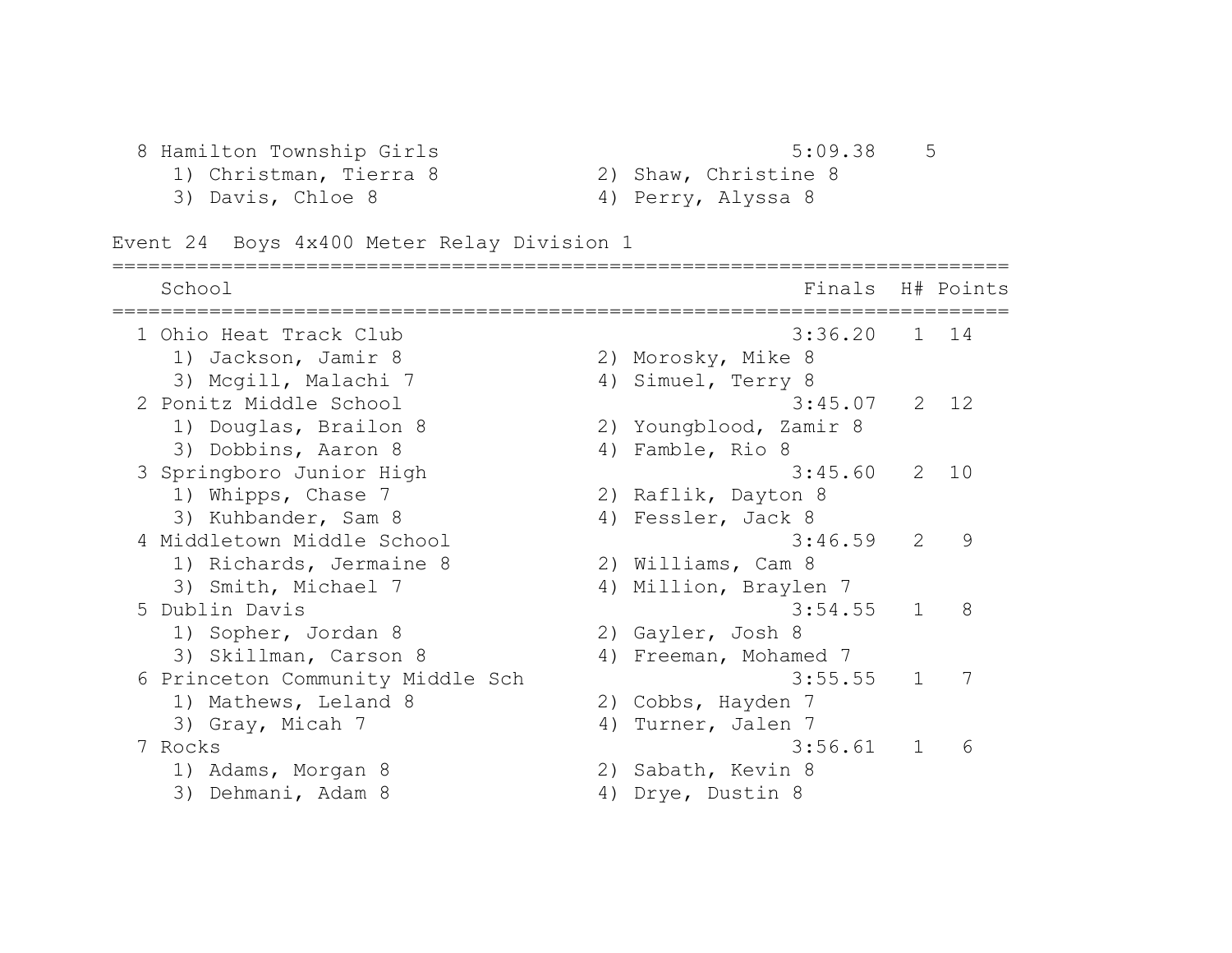8 Lake Local Middle School 3:57.75 1 5 1) Martin, Cameron 8 2) Hunt, Tye 8 3) Woods, Logan 8 4) Clauss, Leo 8 9 Marysville Bunsold Middle Scho 4:02.15 1 4 1) Mohler, Triston 7 2) Kessler, Anthony 8 3) Marinelli, Nicholas 8 (4) Angel, Blake 8 10 Hilliard Heritage MS 4:02.76 1 3 1) Trolinger, Gage 7 2) Bowers, Mason 8 3) Vroom, Hayden 8 4) Imwalle, Matthew 8 11 Gahanna East 4:09.84 2 2 1) Derringer, Justin 8 2) Towler, Ben 7 3) Manjon, Ezra 8 4) Polenchar, Brendan 7 12 Big Walnut 4:10.46 2 1 1) Daniels, Jakob 8 2) Ballantyne, Keegan 7 3) Chuum, Dante 8 4) Brehm, Dawson 8 13 Hamilton Township 13 Hamilton 1 1) Howell, Conner 8 2) Newsome, Blake 8 3) Crallie, Drysten 8 4) Flaherty, Gavin 8 14 Brecksville-Broadview Hts Midd 4:16.69 2 1) Clark, Andrew 8 2) Jesser, John 8 3) Zheng, Leon 8 4) Skapura, Ben 8

Event 25 Girls Long Jump Division 1

| Name             |  | Year School    | Finals Points |    |
|------------------|--|----------------|---------------|----|
| 1 Luthy, Madison |  | 8 Claggett Mid | $15 - 10.50$  | 14 |
| 2 Mills, Leah    |  | 8 Little Miami | $15 - 09.00$  | 12 |
| 3 Ellis, Maliyah |  | 8 Hilliard Her | $15 - 02.00$  | 10 |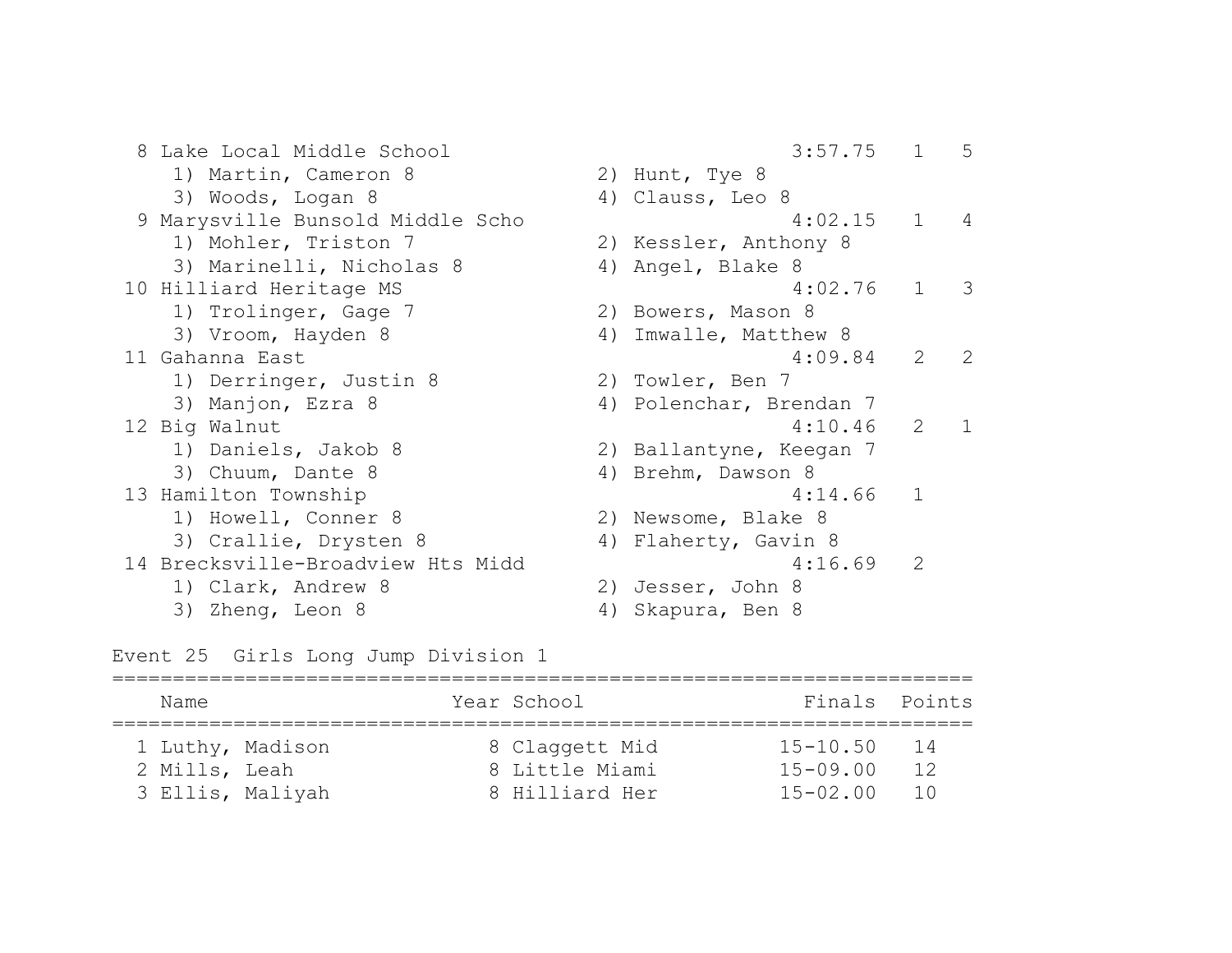|  | 4 Brletic, Aaliyah    | 8 Hilliard Her | $15 - 00.50$  | 9              |
|--|-----------------------|----------------|---------------|----------------|
|  | 5 Gray, Nadia         | 8 Green Middle | $14 - 08.50$  | 8              |
|  | 6 Delprincipe, Abby   | 8 Avon Middle  | $14 - 06.00$  | 7              |
|  | 7 Sievers, Erin       | 8 Center Middl | $14 - 03.00$  | $6\,$          |
|  | 8 Hill, Leila         | 8 Northmont Mi | $14 - 01.00$  | 5              |
|  | 9 Miller, Naima       | 7 Walnut Hills | $14 - 00.50$  | $\overline{4}$ |
|  | 10 Burleson, Emily    | 8 Centerville  | $13 - 10.00$  | 3              |
|  | 11 Brown, Rebekah     | 8 Edison Junio | $13 - 09.50$  | 2              |
|  | 12 Yang, Jenny        | 7 Clovers      | J13-09.50     | $\mathbf{1}$   |
|  | 13 Thompson, Genayll  | 8 Hilltonia Mi | $13 - 08.00$  |                |
|  | 14 Hurley, D'Ayra     | 8 Hamilton Tow | $13 - 07.00$  |                |
|  | 15 Bach, Hannah M.    | 8 Brecksville- | $J13 - 07.00$ |                |
|  | 16 Millette, Anna     | 8 Hilliard Wea | $13 - 06.00$  |                |
|  | 17 Patibandla, Divya  | 7 Jackson Memo | $13 - 03.50$  |                |
|  | 18 Frye, Noel         | 6 Olentangy Be | $13 - 01.00$  |                |
|  | 19 Wendlandt, Kjersti | 8 Centerville  | $12 - 11.50$  |                |
|  | 20 Smollen, Reagan    | 8 Olentangy Hy | $J12 - 11.50$ |                |
|  | 21 Cantu, Penelope    | 7 Welty Middle | $12 - 08.50$  |                |
|  | 22 Bennett, Jazmyne   | 7 Princeton Co | $12 - 06.00$  |                |
|  | 23 Urban, Amy         | 8 Highland Mid | $12 - 05.00$  |                |
|  | 24 Shrader, Katie     | 8 Olentangy Be | $12 - 01.50$  |                |
|  | 25 Viasey, Elizabeth  | 8 Clovers      | $11 - 06.50$  |                |
|  | 26 West, Hunter       | 8 Jackson Midd | $10 - 10.50$  |                |
|  | 27 Hedges, Jenna      | 8 Wayne        | $10 - 05.50$  |                |

Event 26 Boys Long Jump Division 1

| Name | Year School |  | Finals Points |
|------|-------------|--|---------------|
|      |             |  |               |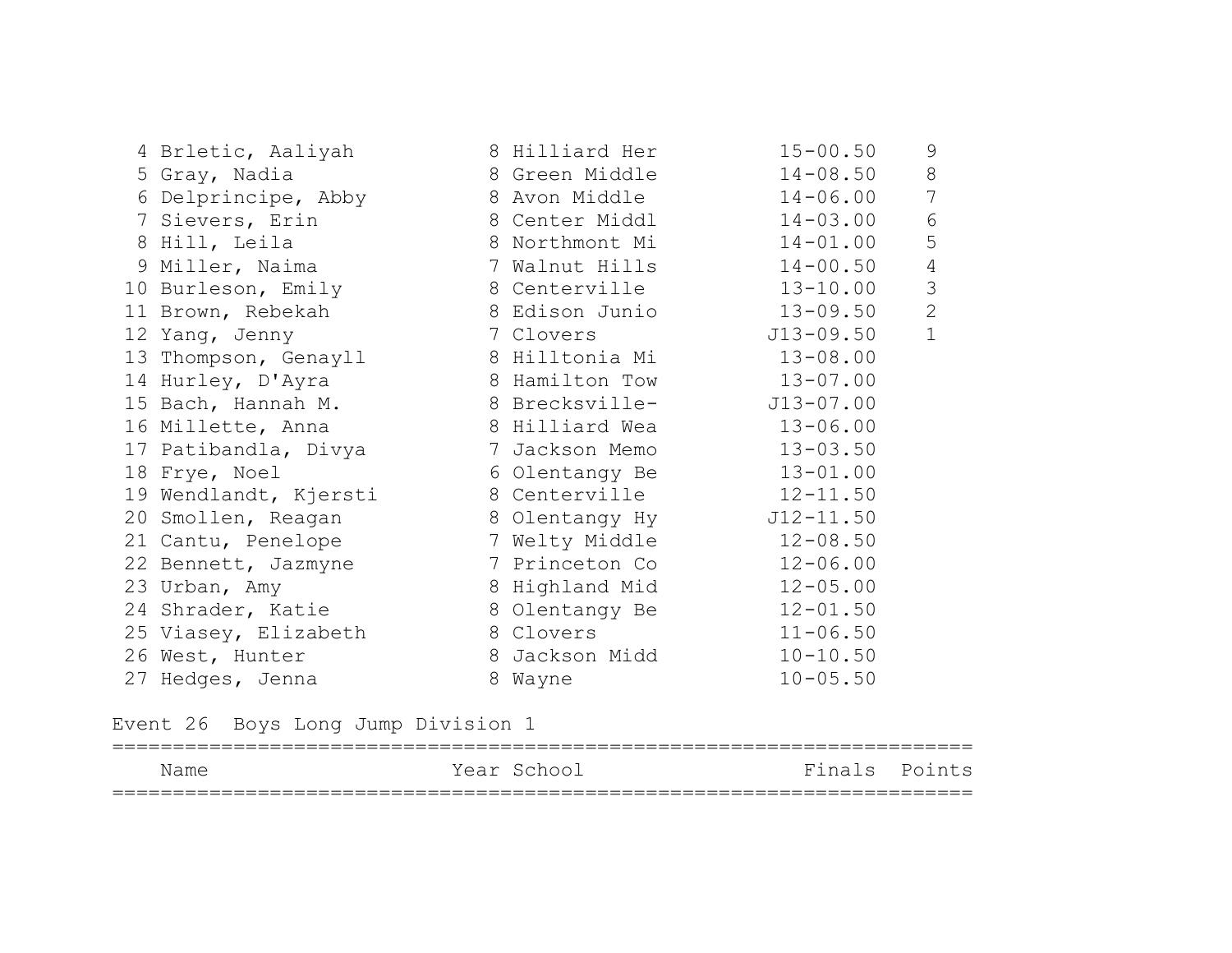| 1 Clifford, Joseph                    | 8 Bishop Fenwi | $18 - 08.00$  | 14             |
|---------------------------------------|----------------|---------------|----------------|
| 2 Hayden, Julius                      | 8 Edgewood Mid | $18 - 04.00$  | 12             |
| 3 Chonqwain, Herman                   | Belmont        | $17 - 10.50$  | 10             |
| 4 Tucker, Tremonie                    | 8 West Akon Tr | $17 - 10.00$  | $\overline{9}$ |
| 5 Griffin, Taylor                     | 8 Center Middl | $17 - 08.00$  | $8\,$          |
| 6 Hickman, Drake                      | 8 Northmont Mi | $17 - 03.00$  | $\overline{7}$ |
| 7 Williams, Cam                       | 8 Middletown M | $16 - 08.50$  | $6\,$          |
| 8 Saginario, Nicolas                  | 8 Memorial Mid | $16 - 07.50$  | 5              |
| 9 Samuels Moore, Ethan 8 Middletown M |                | $16 - 06.50$  | $\overline{4}$ |
| 10 Scott, Tyler                       | 7 West Akon Tr | $16 - 06.00$  | 3              |
| 11 Howell, Conner                     | 8 Hamilton Tow | $J16 - 06.00$ | $\overline{2}$ |
| 12 Bryant, Dae'von                    | 8 Princeton Co | $16 - 04.50$  | $\mathbf{1}$   |
| 13 Ramey, Caleb                       | 8 Big Walnut   | $15 - 11.00$  |                |
| 14 Schultz, Kellan                    | 8 Thomas Ewing | $15 - 10.00$  |                |
| 15 Dillon, Colin                      | 8 Miamisburg M | $15 - 08.50$  |                |
| 16 Widmer, Jake                       | 8 Lake Local M | $15 - 08.00$  |                |
| 17 Gillespie, Marcus                  | 7 Mad River Mi | $15 - 07.00$  |                |
| 18 Ballantyne, Keegan                 | 7 Big Walnut   | $15 - 06.50$  |                |
| 19 Clark, Andrew                      | 8 Brecksville- | $15 - 05.00$  |                |
| 20 Westfall, Zach                     | Big Walnut     | $15 - 01.00$  |                |
| 21 Crallie, Drysten                   | 8 Hamilton Tow | $14 - 10.50$  |                |
| 22 Bowman, Connor                     | 8 Albion Middl | $14 - 09.50$  |                |
| 23 Solomon, Brayde                    | 8 Marysville B | $14 - 04.50$  |                |
| 24 Gary, Cymeon                       | 7 Edgewood Mid | $13 - 09.50$  |                |
| 25 Hawthorne, Dayshawn                | 7 West Akon Tr | $11 - 11.50$  |                |

Event 27 Girls Pole Vault Division 1

======================================================================= Name Year School Finals Points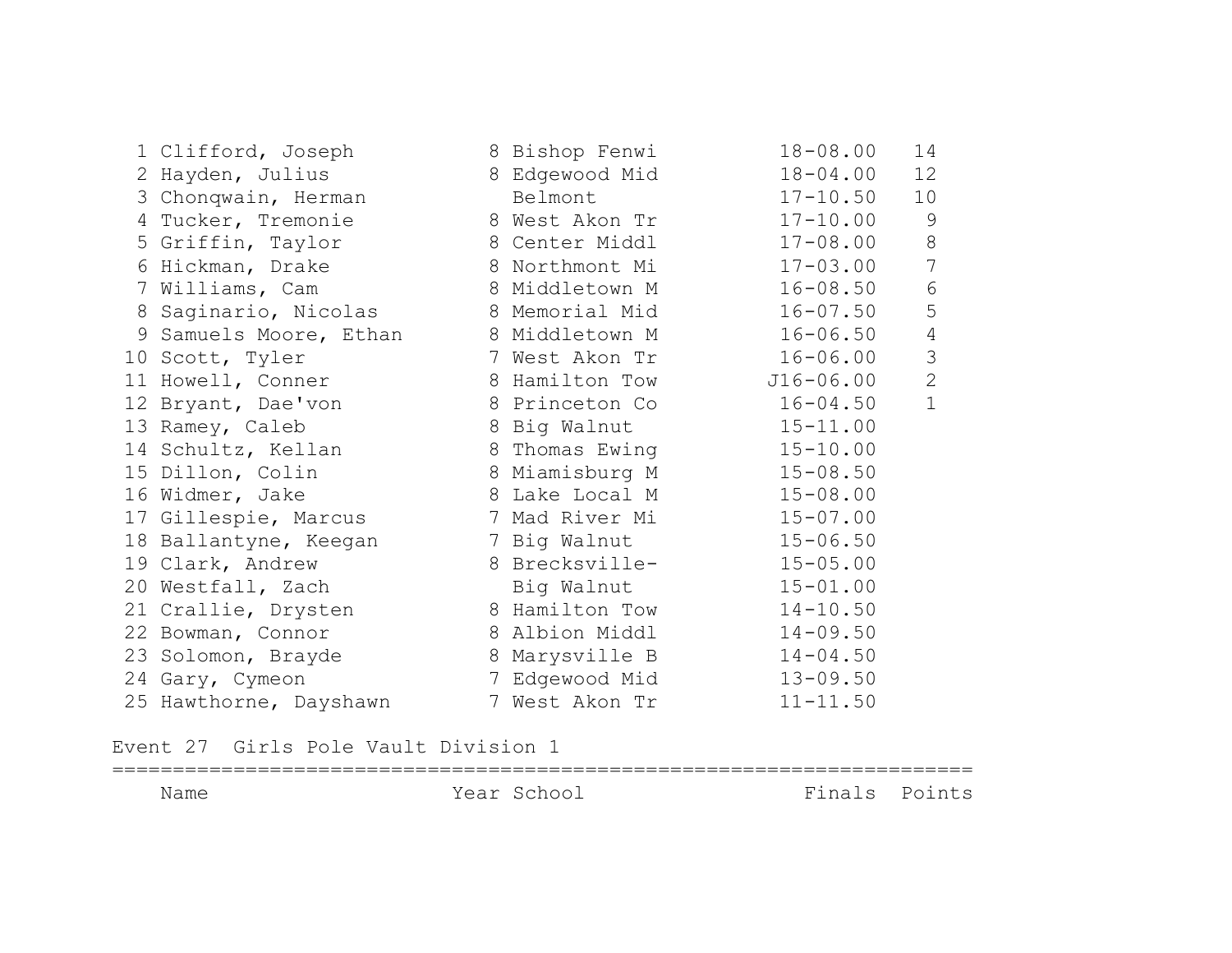| 1 Moses, Annemarie   | 8 Fremont Midd | $10 - 00.00$ | 14   |
|----------------------|----------------|--------------|------|
| 2 Brown, Rebekah     | 8 Edison Junio | $9 - 06.00$  | 12   |
| 3 Mitchem, Jace      | 7 Shawnee Midd | $9 - 00.00$  | 10   |
| 4 Hunt, Riley        | 7 Greenville J | J9-00.00     | 9    |
| 5 Buskirk, Lauren    | 8 Tiffin Middl | $8 - 06.00$  | 8    |
| 6 Hunter, Ceridwyn   | 8 Granville Mi | $J8 - 06.00$ | 7    |
| 7 Cook, Kayana       | 8 Shawnee Midd | $8 - 00.00$  | 6    |
| 8 Walker, Sydney     | 8 Amherst Juni | $J8 - 00.00$ | 5    |
| 9 Shrader, Katie     | 8 Olentangy Be | $J8 - 00.00$ | 4    |
| 10 Ewing, Shelby     | 8 Walnut Hills | $7 - 06.00$  | 3    |
| 11 Thomas, Riley     | 7 Hamilton Tow | J7-06.00     | 1.50 |
| 11 Kindle, Alina     | 8 Sidney Middl | J7-06.00     | 1.50 |
| 13 Lochridge, Kate   | 8 North Canton | $7 - 00.00$  |      |
| 14 Mcadams, Kayla    | 7 Edison Middl | $J7 - 00.00$ |      |
| 15 Bard, Audrey      | 7 Glen Este Mi | $J7 - 00.00$ |      |
| 16 Sheline, Katelynn | 8 General Sher | $6 - 06.00$  |      |

### Event 28 Boys Pole Vault Division 1

| Name              | Year School    | Finals Points |                                   |
|-------------------|----------------|---------------|-----------------------------------|
| 1 Smeller, Cooper | 8 Loveland Mid | $10 - 06.00$  | $\begin{array}{c} 14 \end{array}$ |
| 2 Hohman, Carson  | 8 Tiffin Middl | $J10 - 06.00$ | 12                                |
| 3 Zornes, Andre   | 8 Middletown M | $9 - 00.00$   | 1 N                               |
| 4 Burwell, Reese  | 8 Thomas Ewing | $8 - 06.00$   |                                   |

Event 29 Girls High Jump Division 1

=======================================================================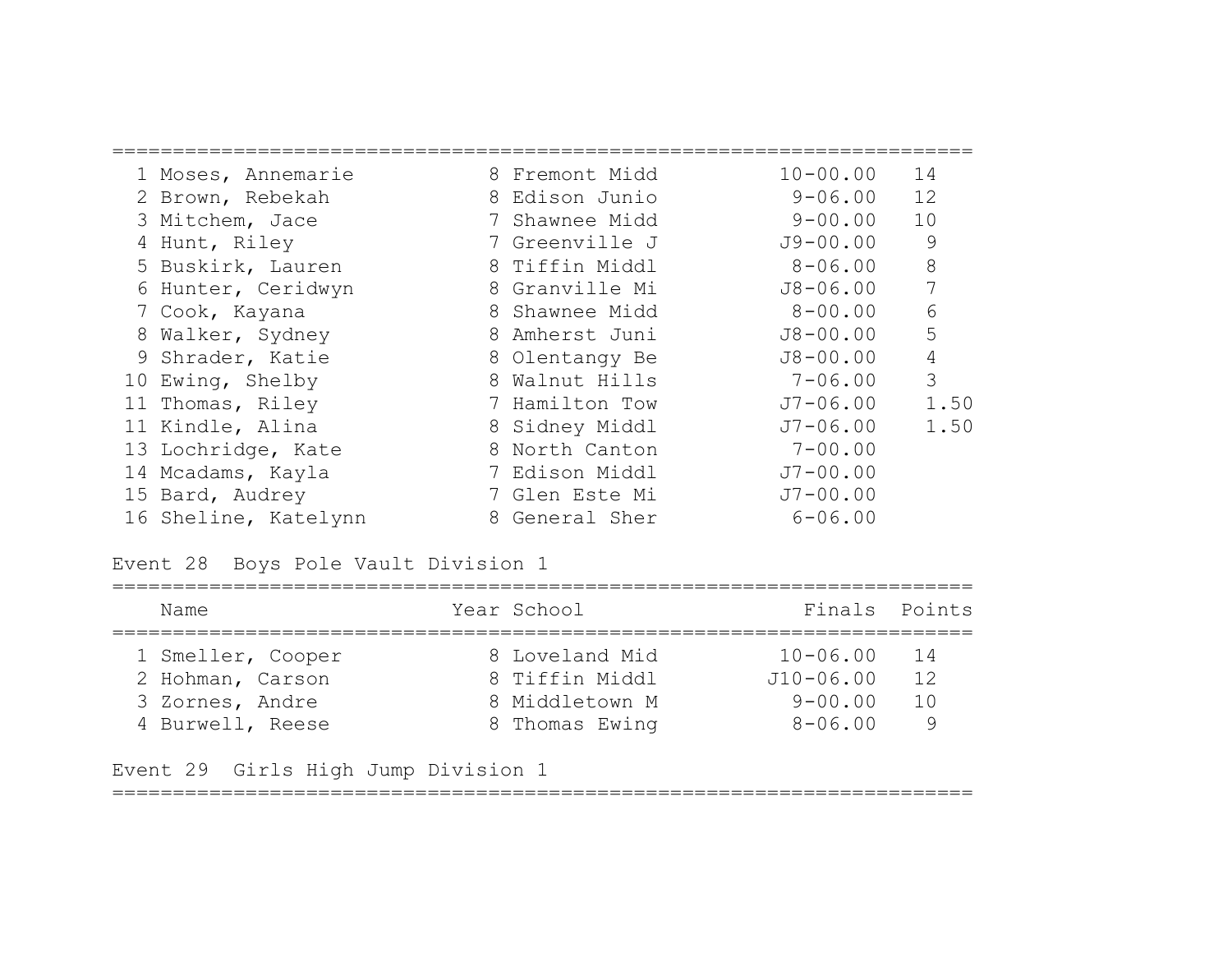| Name                 | Year School    | Finals       | Points       |
|----------------------|----------------|--------------|--------------|
| 1 Klenke, Sarah      | 8 Loveland Tiq | $5 - 02.00$  | 14           |
| 2 Lesniak, Emilia    | 8 Albion Middl | $5 - 00.00$  | 12           |
| 3 Jackson, Ramei     | 7 St Columban  | J5-00.00     | 10           |
| 4 Rauser, Ava        | 8 Ruffing Mont | $J5 - 00.00$ | 8.50         |
| 4 Ewert, Kendall     | 8 Loveland Tig | J5-00.00     | 8.50         |
| 6 Colby, Anna        | 8 Little Miami | $4 - 10.00$  | 6.50         |
| 6 Rammelsberg, Kaley | 8 Big Walnut M | $4 - 10.00$  | 6.50         |
| 8 Luthy, Madison     | 8 Claggett Mid | $J4 - 10.00$ | 5            |
| 9 Long, Karmen       | 7 Hamilton Tow | $J4 - 10.00$ | $\sqrt{4}$   |
| 10 Derodes, Olivia   | 8 Fremont Midd | $4 - 08.00$  | 3            |
| 11 Juras, Samia      | 8 Clovers      | $J4 - 08.00$ | $\mathbf{2}$ |
| 12 Miller, Olivia    | 8 Lake Middle  | $4 - 06.00$  | $\mathbf{1}$ |
| 13 Waters, Megan     | 8 Avon Middle  | $J4 - 06.00$ |              |
| 14 Vargo, Kristen    | 8 Lake Middle  | $4 - 04.00$  |              |
| 15 Green, Reyna      | 8 Marysville B | $4 - 02.00$  |              |
| 16 Huhn, Emma        | 8 Hilliard Her | $J4 - 02.00$ |              |

Event 30 Boys High Jump Division 1

| Name                | Year School    | Finals Points |      |
|---------------------|----------------|---------------|------|
| 1 Clifford, Joseph  | 8 Bishop Fenwi | $6 - 02.00$   | - 14 |
| 2 Gillette, Joseph  | 8 Center Middl | $5 - 10.00$   | 12   |
| 3 Abusway, Mohammed | 8 Albion Middl | $5 - 08.00$   | 1 O  |
| 4 Passarelli, Lucca | 8 Tallmadge Mi | $5 - 06.00$   | 9    |
| 5 Parker, Jake      | 8 Avon Middle  | $5 - 04.00$   | 7.50 |
| 5 Bennet, Seth      | 8 Middletown M | $5 - 04.00$   | 7.50 |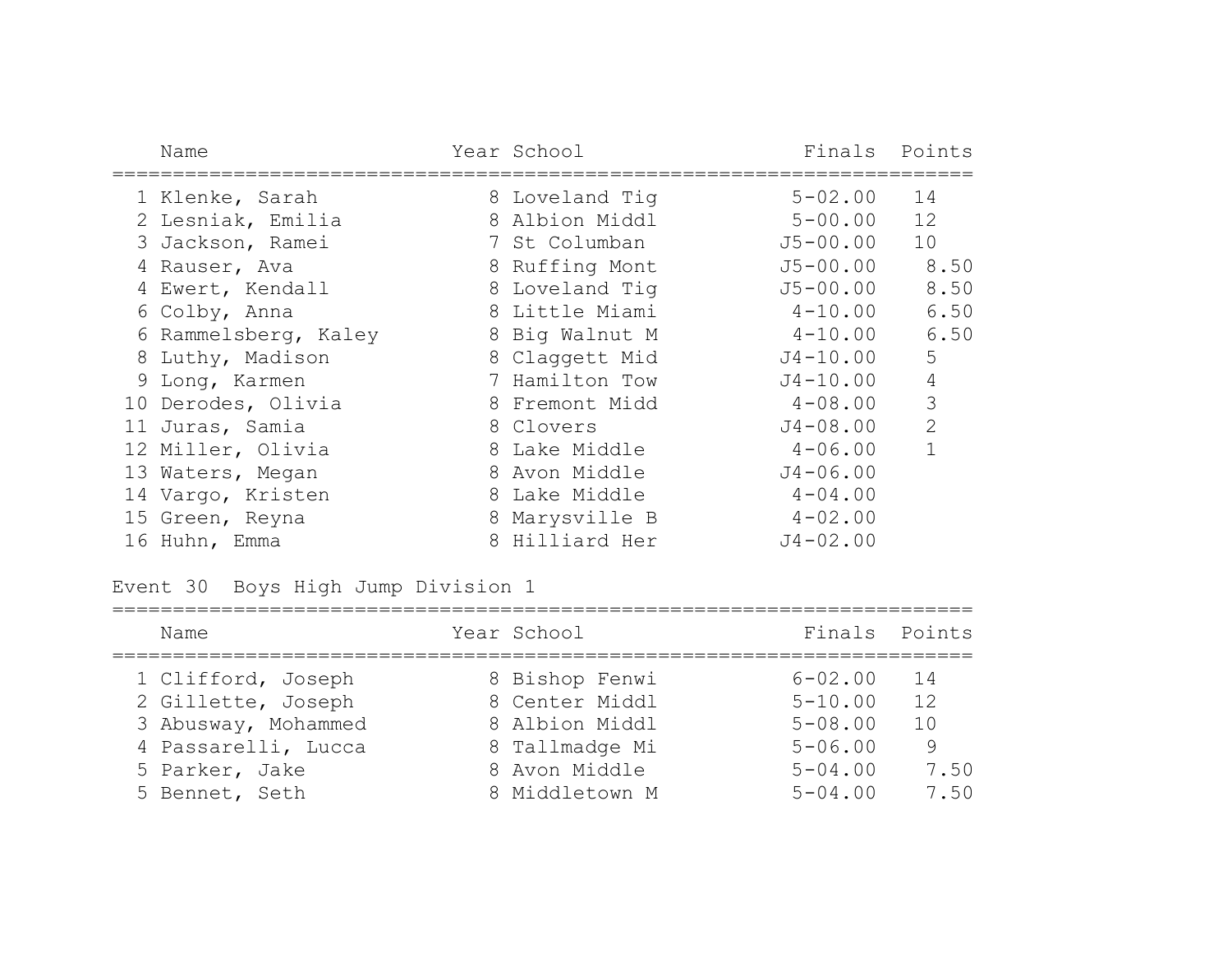| 7 Li, Brendan       | 8 Walnut Hills | $J5 - 04.00$ | 6              |
|---------------------|----------------|--------------|----------------|
| 8 Westfall, Zach    | Big Walnut     | $J5 - 04.00$ | 5              |
| 9 Gillespie, Marcus | 7 Mad River Mi | $J5 - 04.00$ | 4              |
| 10 Whipps, Chase    | 7 Springboro J | $J5 - 04.00$ | 3              |
| 11 Bryant, Dae'von  | 8 Princeton Co | $J5 - 04.00$ | $\overline{2}$ |
| 12 Matthews, Evan   | 8 Dublin Davis | $J5 - 04.00$ |                |
| 13 Ramey, Caleb     | 8 Big Walnut   | $5 - 02.00$  |                |
| 14 Hill, Bryan      | 8 Wayne        | $J5 - 02.00$ |                |
| 15 Conlon, Quinn    | 8 Hillsboro Mi | $J5 - 02.00$ |                |
| 16 Burmane, Zach    | 8 Dublin Davis | $5 - 00.00$  |                |
| 17 Morris, Shandon  | 8 Middletown M | $4 - 10.00$  |                |
| 18 Pannell, Kenyon  | 8 Dublin Davis | $J4 - 10.00$ |                |
| 19 Toliver, Solomon | 8 Hilliard Her | $J4 - 10.00$ |                |
| -- Webb, Nathaniel  | 8 Jackson Memo | NH           |                |

Event 31 Girls Shot Put Division 1

| Name                                 | Year School                      | Finals Points                |          |
|--------------------------------------|----------------------------------|------------------------------|----------|
| 1 Wiford, Emma<br>2 Heidtman, Rachel | 8 Sidney Middl<br>8 Middletown M | $38 - 07.00$<br>$38 - 01.50$ | 14<br>12 |
| 3 Steele, Lauren                     | 8 Nagel Middle                   | $37 - 04.50$                 | 10       |
| 4 Driss, Alyssa                      | 8 Wadsworth Mi                   | $37 - 00.75$                 | 9        |
| 5 Lockhart, Riley                    | 8 Hilliard Her                   | $36 - 10.50$                 | 8        |
| 6 Summers, Janai                     | 8 Chillicothe                    | $36 - 10.00$                 | 7        |
| 7 Jones, Mckay                       | 8 Amelia Middl                   | $36 - 00.50$                 | 6        |
| 8 Adkins, Jacklyn                    | 8 Chardon Midd                   | $35 - 08.50$                 | 5        |
| 9 Frye, Grace                        | 8 Olentangy Be                   | $34 - 06.00$                 | 4        |
| 10 Littrell, Teagan                  | 8 Hamilton Tow                   | $34 - 00.50$                 | 3        |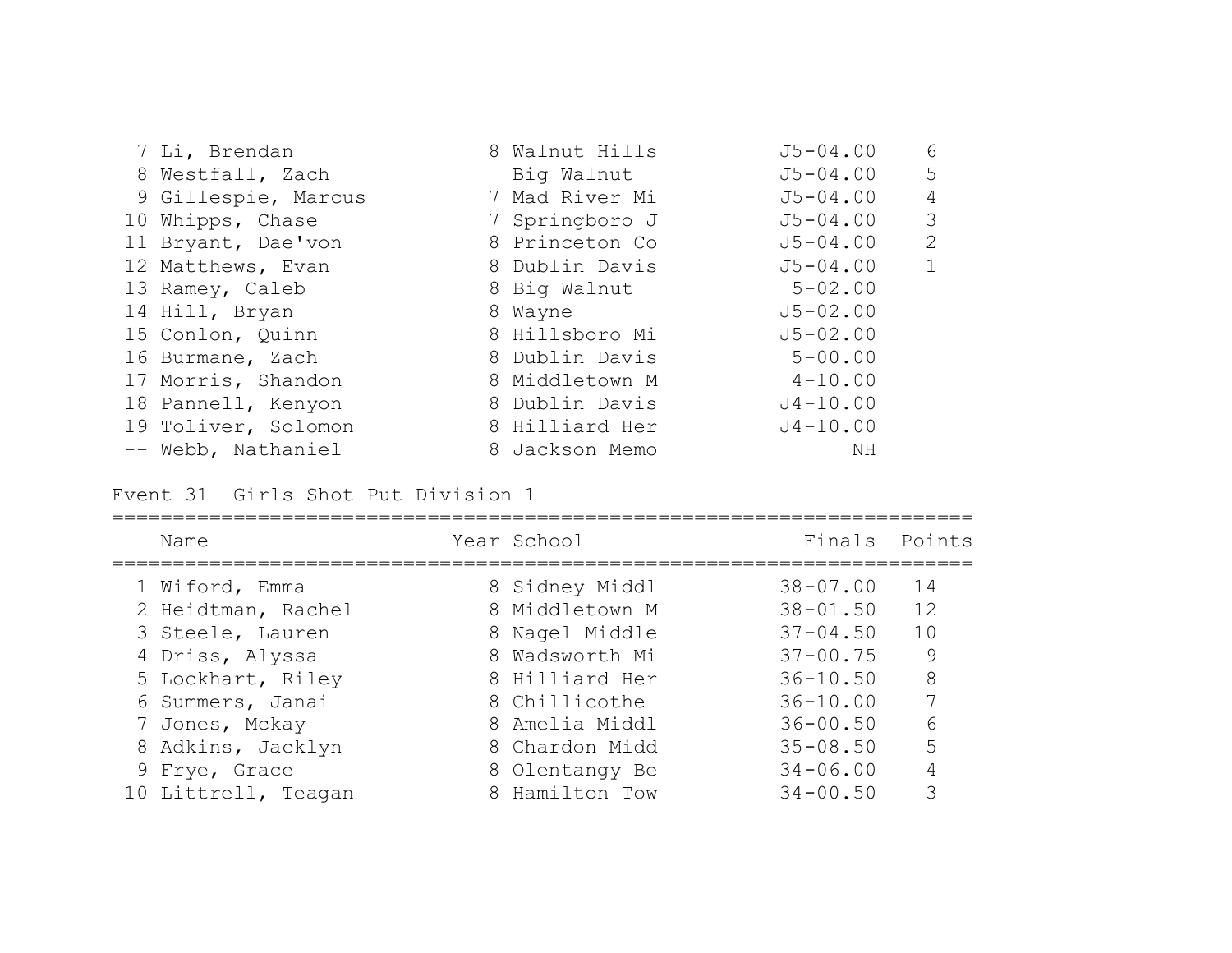| 11 Cunningham, Tess  | 8 North Canton | $33 - 06.00$ | $\mathcal{L}$  |
|----------------------|----------------|--------------|----------------|
| 12 Frye, Noel        | 6 Olentangy Be | $33 - 05.00$ | $\overline{1}$ |
| 13 Fletcher, Rachel  | 7 Centerville  | $33 - 02.00$ |                |
| 14 Lochridge, Kate   | 8 North Canton | $32 - 05.50$ |                |
| 15 Berwanger, Rachel | 8 St Ignatius  | $30 - 06.50$ |                |
| 16 Tavanello, Kira   | 8 Wadsworth Mi | $29 - 02.00$ |                |
| 17 Kowalski, Emma    | 7 Hilliard Her | $27 - 03.25$ |                |
| 18 Dehmani, Amira    | 7 John Sells M | $27 - 01.00$ |                |
| 19 Reeves, Samantha  | 8 Clovers      | $25 - 07.00$ |                |

# Event 32 Boys Shot Put Division 1

| Name                  | Year School    |              | Finals Points  |
|-----------------------|----------------|--------------|----------------|
| 1 Shoaf, Michael      | 8 Rocky River  | $47 - 08.50$ | 14             |
| 2 Beaird, Dylan       | 8 Springboro J | $43 - 09.50$ | 12             |
| 3 Landis, Nolan       | 8 Madison Midd | $43 - 01.50$ | 10             |
| 4 Young, Austin       | 8 Hamilton Tow | $41 - 00.75$ | 9              |
| 5 Rusu, Max           | 8 Jackson Memo | $40 - 09.25$ | 8              |
| 6 Golden, Dalton      | 7 Thomas Ewing | $40 - 07.00$ | 7              |
| 7 Mcfadden, Dylan     | 8 Middletown M | $39 - 05.00$ | 6              |
| 8 Bowen, Trevor       | 8 Thomas Ewing | $38 - 11.50$ | 5              |
| 9 Cornathan, Michael  | 8 Hilliard Her | $38 - 01.50$ | 4              |
| 10 Facemyer, Levi     | 8 Big Walnut   | $36 - 10.50$ | 3              |
| 11 Bolanos-cruz, Luis | 8 Pleasant Vie | $36 - 03.00$ | $\overline{2}$ |
| 12 Wilson, Levaughn   | 8 Princeton Co | $36 - 01.00$ |                |
| 13 Olivo, Luis        | 8 Pleasant Vie | $34 - 10.50$ |                |
| 14 Lutsko, Riley      | 8 Gahanna East | $34 - 09.50$ |                |
| 15 Myers, Eli         | 8 Big Walnut   | $34 - 01.00$ |                |
|                       |                |              |                |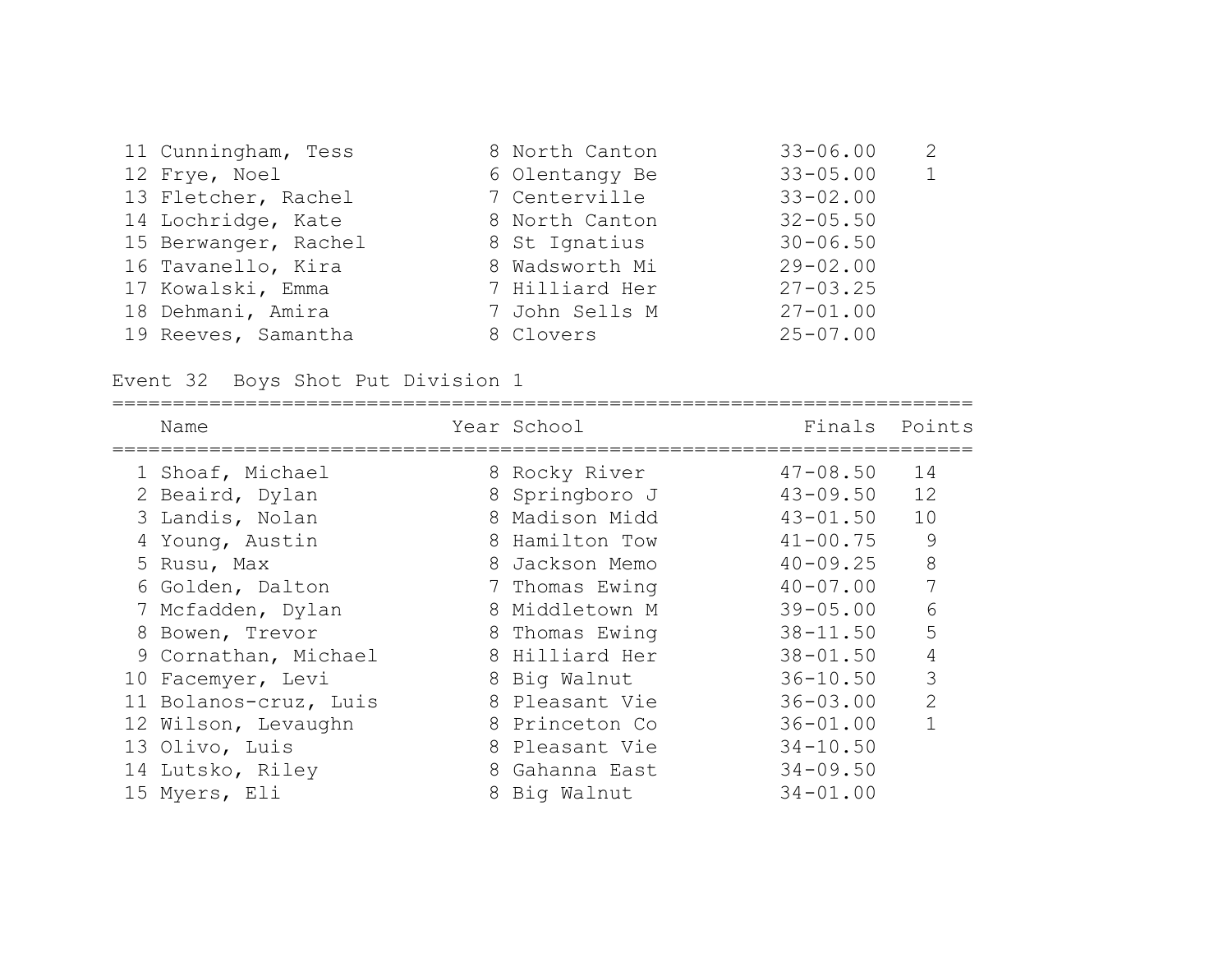| 16 Burkhart, Christopher | 8 Hilliard Her | $33 - 09.00$ |
|--------------------------|----------------|--------------|
| 17 Blair, Colin          | 8 A.I. Root Mi | $33 - 03.50$ |
| 18 Burton, Jaylon        | 7 West Akon Tr | $32 - 08.00$ |
| 19 Hawthorne, Dayshawn   | 7 West Akon Tr | $27 - 04.00$ |

Event 33 Girls Discus Throw Division 1

|    | Name                | Year School    | Finals    | Points        |
|----|---------------------|----------------|-----------|---------------|
|    | 1 Heidtman, Rachel  | 8 Middletown M | $97 - 09$ | 14            |
|    | 2 Berwanger, Rachel | 8 St Ignatius  | $90 - 08$ | 12            |
|    | 3 Mckenna, Katie    | 8 Avon Middle  | $90 - 03$ | 10            |
|    | 4 Steele, Lauren    | 8 Nagel Middle | $89 - 05$ | $\mathcal{G}$ |
|    | 5 Lochridge, Kate   | 8 North Canton | $85 - 08$ | 8             |
| 6  | Frye, Grace         | 8 Olentangy Be | $85 - 06$ | 7             |
|    | 7 Cunningham, Tess  | 8 North Canton | $85 - 04$ | 6             |
|    | 8 Littrell, Teagan  | 8 Hamilton Tow | $81 - 11$ | 5             |
|    | 9 Fletcher, Rachel  | 7 Centerville  | $81 - 03$ | $\sqrt{4}$    |
| 10 | Driss, Alyssa       | 8 Wadsworth Mi | 79-07     | 3             |
|    | 11 Wiford, Emma     | 8 Sidney Middl | $78 - 01$ | $\mathbf{2}$  |
|    | 12 Kowalski, Emma   | 7 Hilliard Her | $77 - 04$ |               |
|    | 13 Tavanello, Kira  | 8 Wadsworth Mi | $76 - 06$ |               |
|    | 14 Whitehead, Karys | 7 St Columban  | $73 - 07$ |               |
|    | 15 Summers, Janai   | 8 Chillicothe  | $73 - 06$ |               |
|    | 16 Adkins, Jacklyn  | 8 Chardon Midd | $71 - 06$ |               |
|    | 17 West, Hunter     | 8 Jackson Midd | $70 - 04$ |               |
|    | 18 Jones, Mckay     | 8 Amelia Middl | $68 - 05$ |               |
|    | 19 Reeves, Samantha | 8 Clovers      | $68 - 00$ |               |
|    | 20 Rohr, Megan      | 8 Jackson Memo | $66 - 08$ |               |
|    |                     |                |           |               |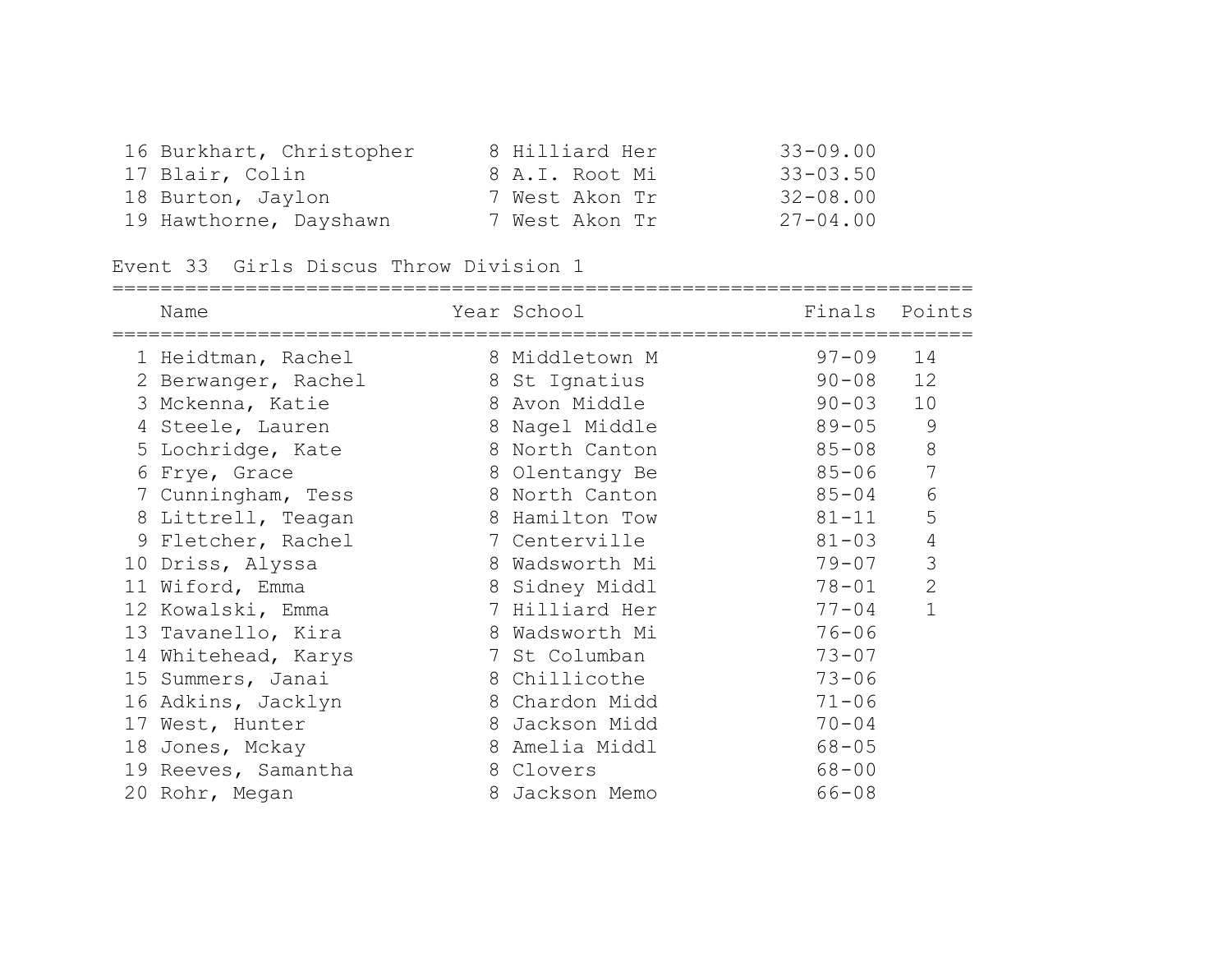| 21 Yang, Jenny     | 7 Clovers      | 57-09     |
|--------------------|----------------|-----------|
| 22 Lockhart, Riley | 8 Hilliard Her | $55 - 05$ |
| 23 Dehmani, Amira  | 7 John Sells M | 53-07     |

Event 34 Boys Discus Throw Division 1

| Name                     | Year School<br>:================= | Finals     | Points         |
|--------------------------|-----------------------------------|------------|----------------|
| 1 Landis, Nolan          | 8 Madison Midd                    | 142-04     | 14             |
| 2 Prete, Jaret           | 8 Amherst Juni                    | $130 - 05$ | 12             |
| 3 Myers, Eli             | 8 Big Walnut                      | $129 - 09$ | 10             |
| 4 Mcdonald, Dj           | 8 Bellefontain                    | $128 - 08$ | 9              |
| 5 Shoaf, Michael         | 8 Rocky River                     | $124 - 02$ | 8              |
| 6 Beaird, Dylan          | 8 Springboro J                    | $120 - 07$ | 7              |
| 7 Bolanos-cruz, Luis     | 8 Pleasant Vie                    | $119 - 07$ | 6              |
| 8 Dickerson, Tyris       | 8 West Akon Tr                    | $118 - 00$ | 5              |
| 9 Hamilton, Isaac        | 7 Edgewood Mid                    | $113 - 00$ | $\sqrt{4}$     |
| 10 Wilson, Levaughn      | 8 Princeton Co                    | $111 - 01$ | 3              |
| 11 Connell, Bryan        | 7 Thomas Ewing                    | $108 - 03$ | $\overline{2}$ |
| 12 Cornathan, Michael    | 8 Hilliard Her                    | $107 - 10$ | $\mathbf{1}$   |
| 13 Burkhart, Christopher | 8 Hilliard Her                    | $105 - 08$ |                |
| 14 Golden, Dalton        | 7 Thomas Ewing                    | $105 - 07$ |                |
| 15 Blair, Colin          | 8 A.I. Root Mi                    | $100 - 08$ |                |
| 16 Barnes, Logan         | 8 Jackson Memo                    | $98 - 06$  |                |
| 17 Olivo, Luis           | 8 Pleasant Vie                    | $92 - 08$  |                |
| 18 Young, Austin         | 8 Hamilton Tow                    | $92 - 01$  |                |
| 19 Mcfadden, Dylan       | 8 Middletown M                    | $86 - 10$  |                |
| 20 Lutsko, Riley         | 8 Gahanna East                    | $80 - 07$  |                |
|                          |                                   |            |                |